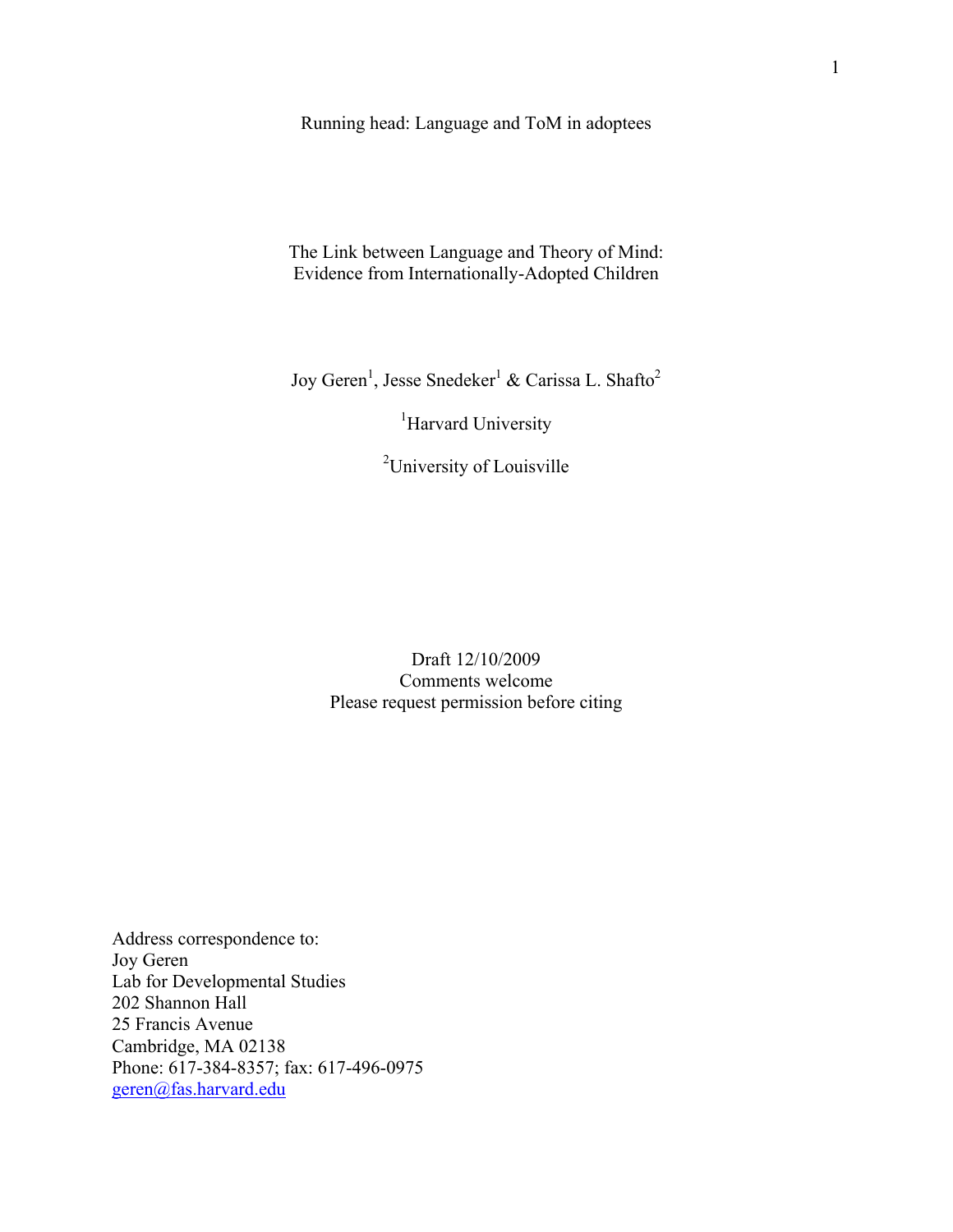#### *Abstract*

There is ample evidence for a connection between linguistic abilities and performance in theory of mind tasks (ToM), however there is considerable dispute about precisely how these domains are linked. Disentangling the causal relations between domains in typically developing children is tricky because many skills are developing in synchrony. If ToM performance depends upon children's current linguistic abilities, then the relation should be present even when language acquisition is delayed. We explored these issues in a group of late English learners, 45 internationally adopted children who came to the US at 2.5 years or older, and a control group of language matched preschoolers who were learning English as a first language. The children were tested on general English language abilities, sentence complement comprehension, English vocabulary and ToM. The two groups performed similarly on standard verbal ToM tasks, even though the adopted group was on average nearly 3 years older. However, the adopted children outperformed the controls in ToM tasks with reduced linguistic demands. General language skills predicted ToM ability in both groups and complement comprehension did not account for any additional variance. The data suggests that executive functioning along with general language skills may be the critical components in ToM success.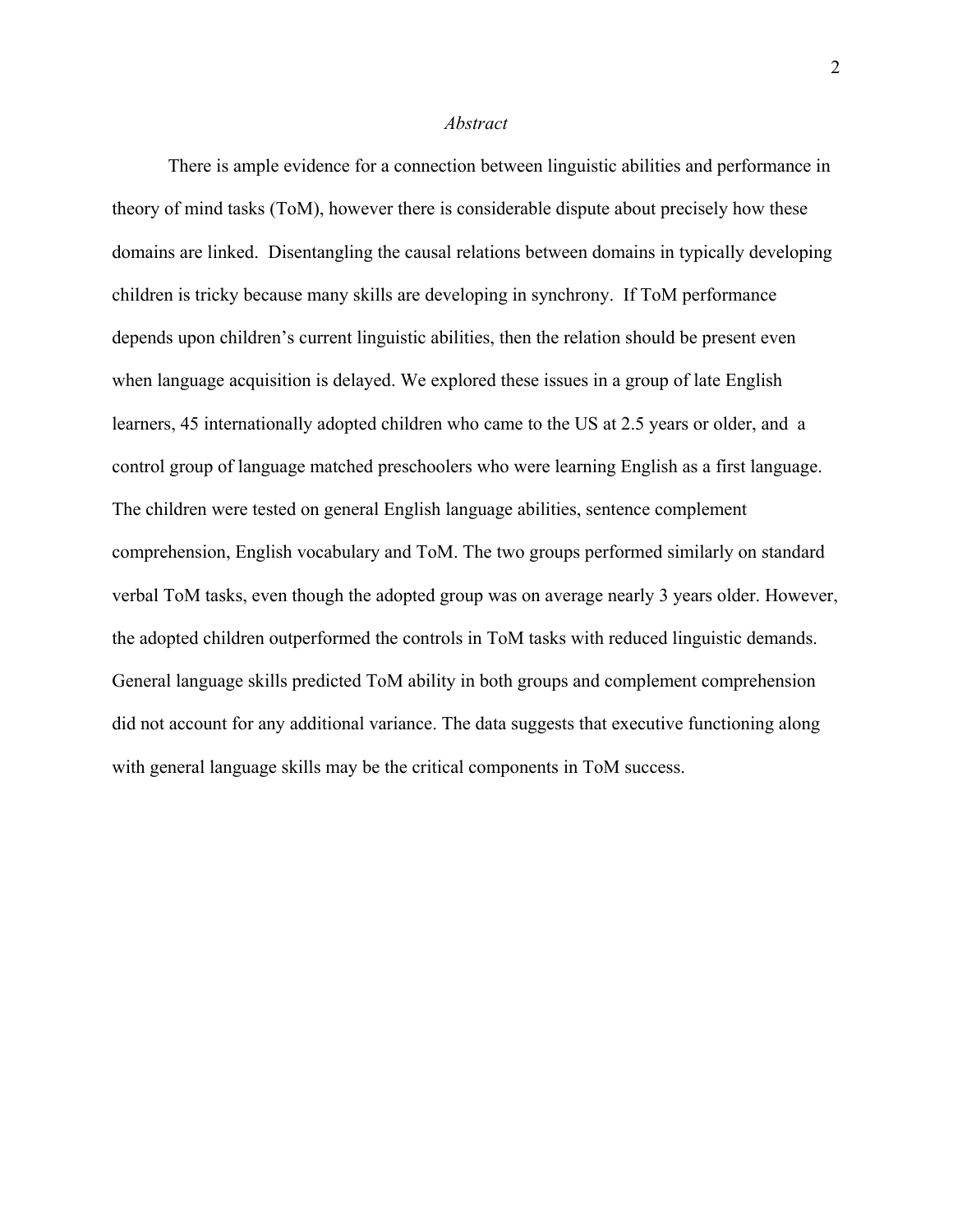# **INTRODUCTION**

# *Classic Theory of Mind*

For twenty years developmental psychology has been fascinated by an apparent leap that occurs in children's ability to represent mental states at around four years of age. In a variety of tasks three-year-olds act as if their current beliefs were shared by everyone, while four-year-olds correctly recognize that people's beliefs can differ and depend upon their perceptual experience (Gopnik & Astington, 1988; Perner, Leekam, & Wimmer, 1987; Surian & Leslie, 1999). For example in Perner and colleagues classic unseen displacement task children hear a story in which a character, Maxi, places his chocolate in the cupboard and leaves (Perner et al., 1987). Then his mother, unbeknownst to Maxi, moves the chocolate to the refrigerator. The child is simply asked where Maxi will look for the chocolate. Most three-year-olds will cheerfully respond that Maxi will look in the refrigerator, because that is where the chocolate is. In contrast many four-yearolds will explain that Maxi will look in the cupboard, because that is where he believes the chocolate is.

This robust and highly replicable shift cried out for a causal explanation, and variety of proposals rapidly followed. While some researchers argued that the shift reflected the maturation or development of a domain-specfic system for representing mental states, others noted that many related abilities emerged during the second year of life (Leslie, 1994; see Scholl & Leslie, 1999 for review). Success on false belief tasks was predicted by a variety of abilities spawning proposals that linked ToM with peer experience, the development of memory, and executive functions. Accounts of this kind are difficulty to test in typically developing children. Children are simultaneously developing skills in many domains, and development across domains is often correlated. These correlations can reflect the underlying causal structure of the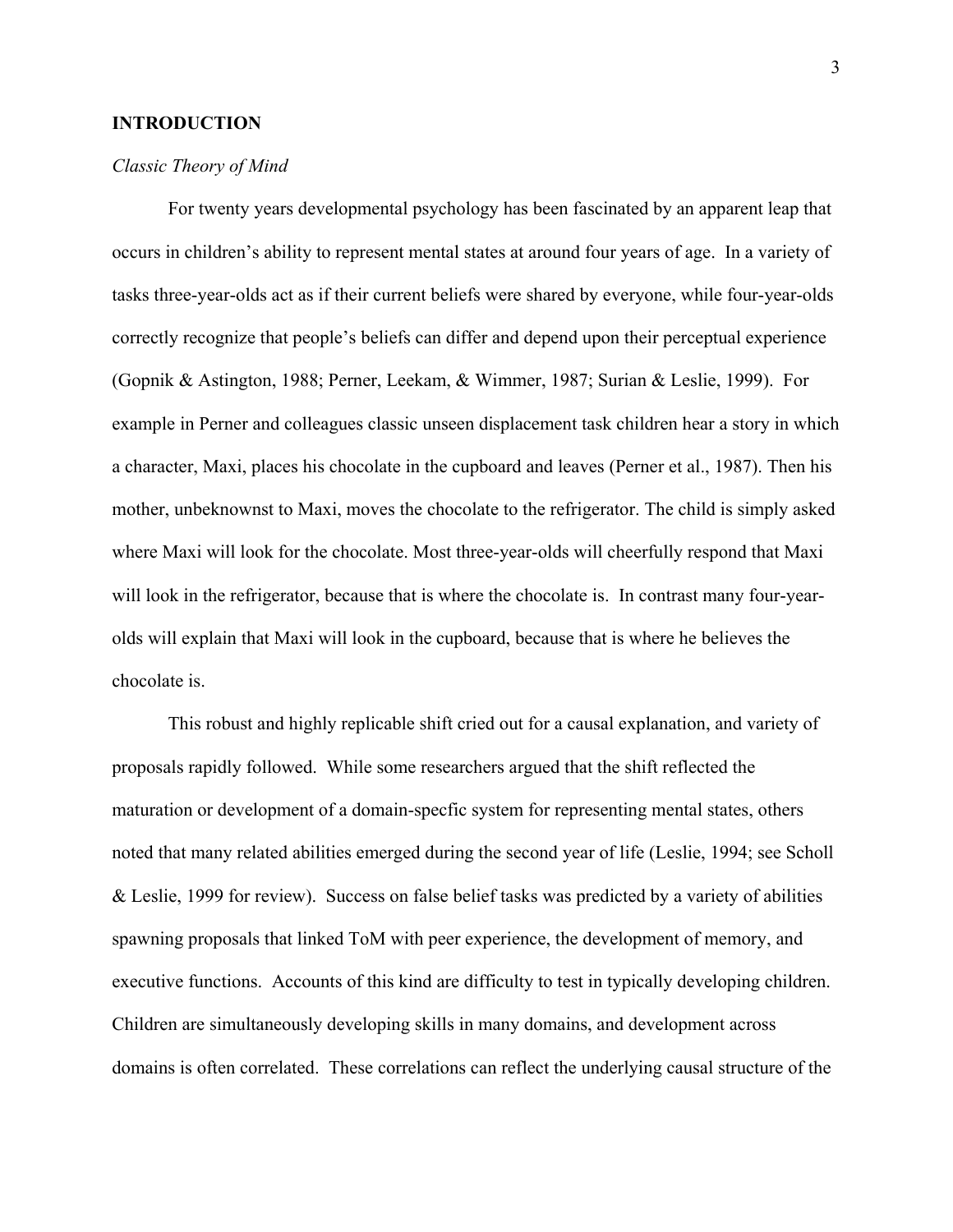problem, but they can also be driven broad factors (SES, neural efficiency, little g) that indirectly influence development in all domains.

The present study explores the proposal that success in the false belief is a result of the child's emerging linguistic abilities (citations for several such proposals). To disentangle the contributions of linguistic development from the growth in other cognitive skills, we focused on a population in which language abilities systematically lag behind other aspects of cognition: children who have been internationally adopted after that age of 2 and are learning English as a second language. If performance on explicit theory of mind tasks depends largely on a child's current linguistic abilities then these children should perform like much younger children with the same level of linguistic skills. However, if the relation between language and ToM performance, is driven in whole, or in part, by concurrent development in other domains, then we would expect the adopted children to out perform language matched controls.

In the remainder of this introduction, we discuss three issues. First, a number of recent studies demonstrate that infants and toddlers can represent the mental states of others. We briefly discuss this work and the impact it has on our understanding of the developmental transition that is measured by classic false belief tasks. Second, we describe the range of proposals that have been put forward linking language and performance on the false belief task and the evidence supporting this proposal. Finally, we describe the population that we are testing, internationally adopted children, and how their situation differs from other populations that have been used to explore these questions.

# *Early Evidence of Understanding Others*

Failure at these classic tasks does not, however, mean that younger children are completely unable to reason about the desires, perceptions and knowledge of others prior to age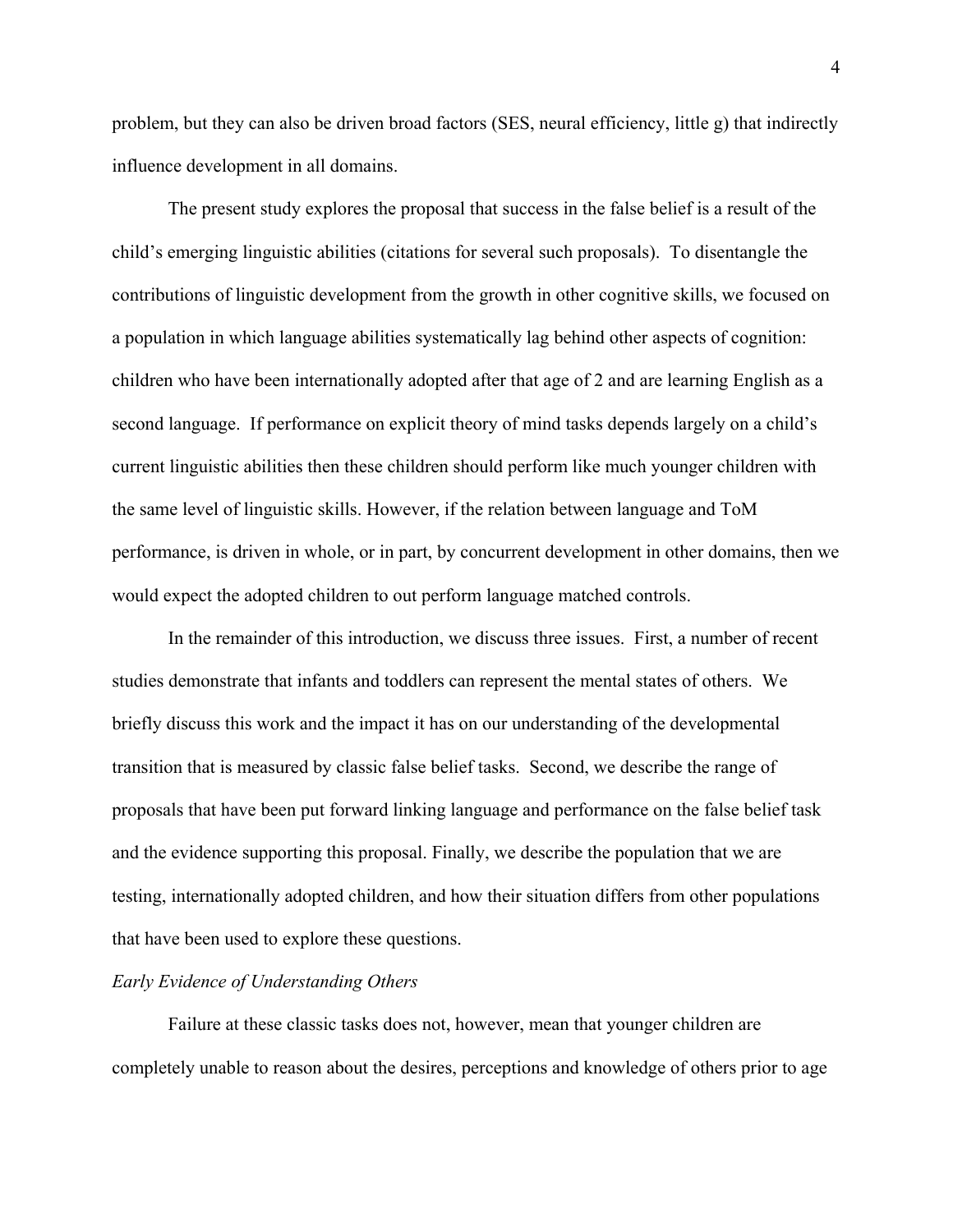4. In fact, a number of studies have demonstrated these abilities in the second year of life. Several studies have found that 12- to 18-month-old children are able to distinguish between objects that are familiar to an actor from those that are novel based on what the actor has seen (e.g. Liszkowski, Carpenter, & Tomasello, 2008; Luo and Baillargeon, 2007; Tomasello & Haberl, 2003).

Given children's early competence in understanding others, why do they continue to fail classic ToM tasks for several years? There are three possible answers to this question: 1) early abilities are real but extremely limited in scope, 2) failures on classic theory of mind tasks are due to task demands and not limitations in ToM understanding, or 3) there are differences in the type of understanding required by each of the two task types. Each of these explanations will be considered briefly.

1) *Early competence is limited in scope: Even one-year-olds may be able to identify that a person is familiar with an object that they have seen, but they may be limited in the type of beliefs that they can represent.* One possibility is that very young children can use a simple "seeing is knowing" theory of other's beliefs, but they may fail to follow the actor's representation when it is more complex, for instance when it is inconsistent with what they know is true, or based on other types of information. This does not appear to be the case. Under optimal conditions toddlers reveal that they are not limited to simple understanding of familiarity. Song and Bailargeon (2008) demonstrated with a looking time task that 14.5 month olds, aware of its inconsistency with reality, are still able to represent an actor's false belief. Another study found that 18-month-old children understand that an actor's representations can be influenced by linguistic information as well as visual information (Song, Onishi, Baillargeon, & Fisher, 2008). Understanding is demonstrated in unintentional (i.e. looking time, Song, Onishi,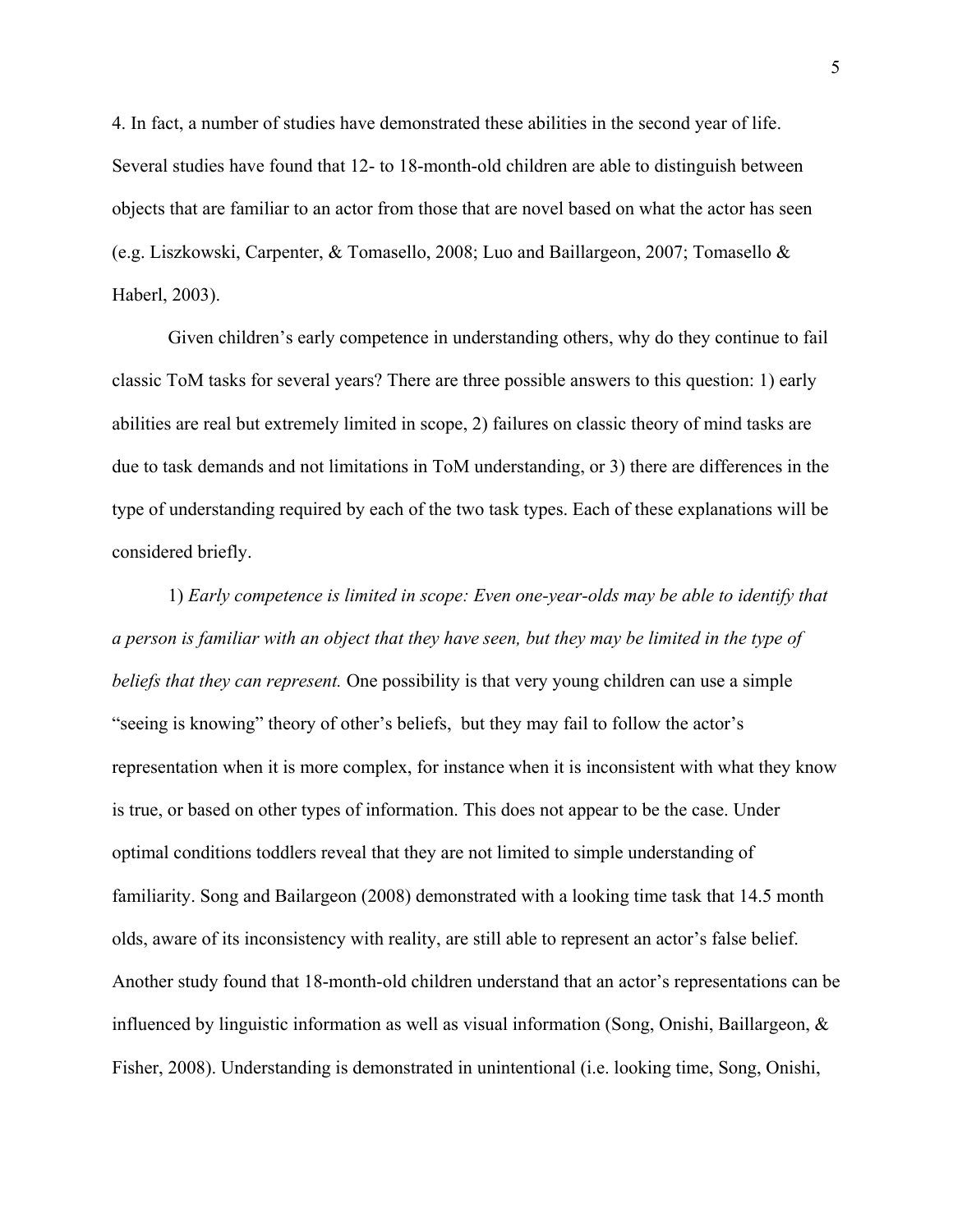Baillargeon, & Fisher, 2008) and intentional (i.e. pointing, Liszkowski, Carpenter, & Tomasello, 2008) actions. The variety of beliefs young children can interpret as well as the multiple ways in which this understanding is demonstrated constrain the plausibility of a limited scope hypothesis.

2) *Task demands limit ToM performance: Children under 4 continue to fail classic ToM tasks because, despite a thorough ToM understanding, they are unable to deal with the demands of these tasks.* While it is true that the classic ToM tasks require linguistic and general cognitive abilities not yet possessed by children in their second year, this fails to account for the failures of young preschool children. Numerous attempts have been made to reduce the task demands of the classic ToM tasks with very little effect on the age of passing. In a meta-analysis, Wellman, Cross and Watson (2001) reported minimal deviations in the reported age of passing ToM tasks from 178 studies representing nearly 600 ToM testing conditions. The consistency of findings despite varying task demands suggests that there is a meaningful transition in children's understanding around age four.

Additional support for the idea that there is a meaningful shift in children's understanding of others minds comes from children's spontaneous production. Bartsch and Wellman (1995) report three phases of development in how children talk about desires, thoughts and beliefs. Very young children talk only about desires, while children in the second stage, starting around their third birthday, also speak of thoughts and beliefs. However, it is not until children reach the final stage, around age 4, that they begin to you use language to describe the connection between people's beliefs to their behaviors (Bartsch & Wellman, 1995, 143-144). The stages observed in natural language production provide support for the timing and ecological validity of classic ToM tasks.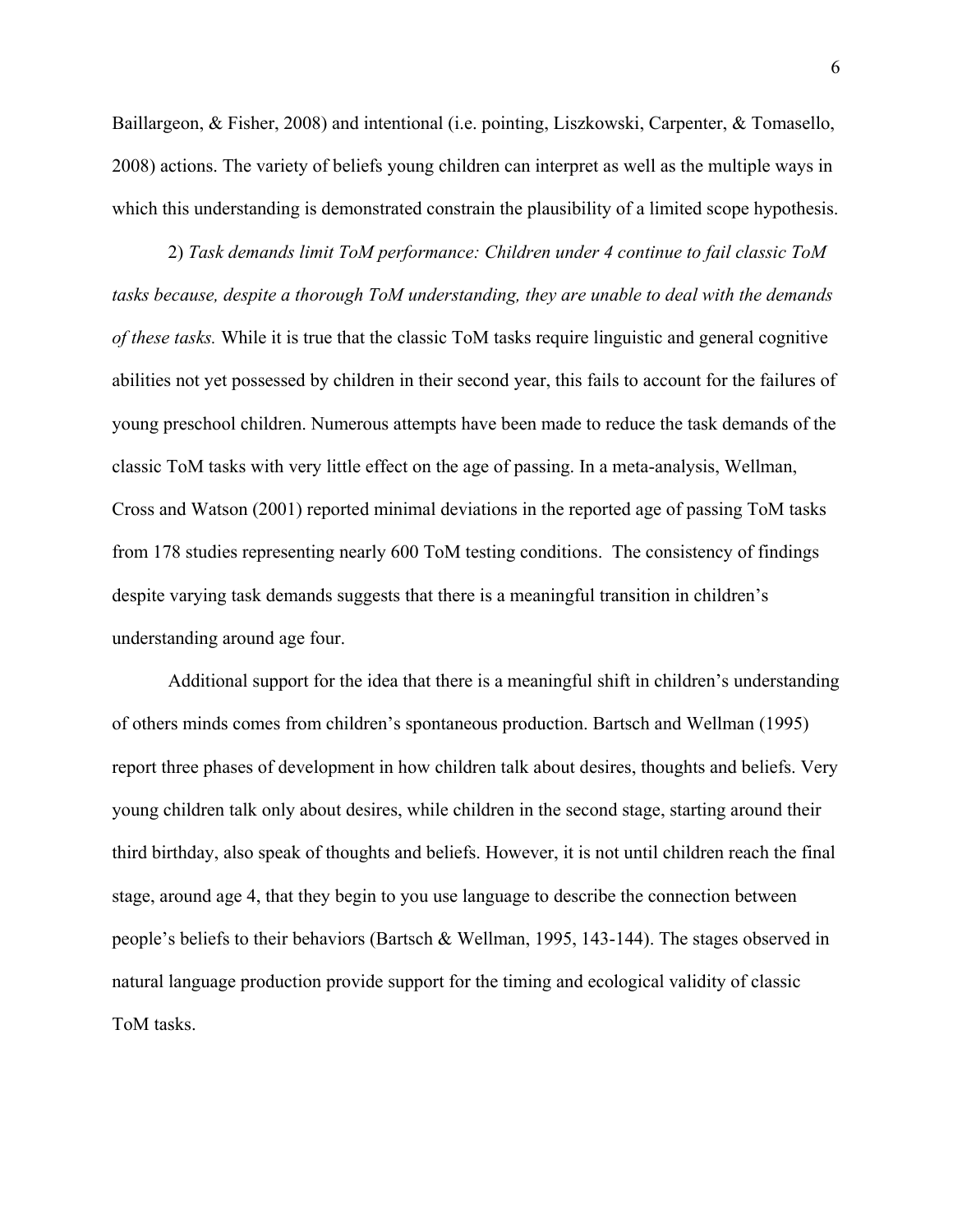3) *Early competence and classic ToM success represent different levels of understanding: Children have some understanding of others at a very young age while the more robust understanding of beliefs required by classic ToM tasks is not achieved until around age 4.*  Children in their second year of life are, under certain conditions, able to demonstrate an understanding that others can differ from themselves in their familiarity with objects (e.g. Liszkowski, Carpenter, & Tomasello, 2008; Luo and Baillargeon, 2007; Tomasello & Haberl, 2003) and desires (Repacholi and Gopnik, 1997). In some cases they can even predict an actor's false belief and what type of linguistic cues will lead to successful revision of that belief (Song & Baillargeon, 2008; Song, Onishi, Baillargeon, & Fisher, 2008). However, it is not until around age 4 years that children attain the more robust understanding that allows them to pass the classic ToM tasks which require an explicit understanding of what informs other's beliefs and how those beliefs influence behavior.

Both the early competence in understanding of others and the shift in understanding during the preschool years appear to be valid phenomena. The next step then is to determine what leads to the predictable shift in understanding around age four that allows for a more robust understanding of others.

#### *Predictors of Classic Theory of Mind Success*

Some researchers have suggested that increases in cognitive abilities, such as changes in executive function, occur between age 3 and 4 years allowing children to pass classic, explicit ToM tasks (e.g. Frye, Zelazo, & Palfai, 1995). One necessary ability is the suppression of knowledge of reality in order to accurately judge the beliefs and associated behaviors of a naïve actor. On typical ToM tasks adults are unimpaired by this conflicting knowledge, but more sensitive measures reveal that even in adulthood there are processing costs associated with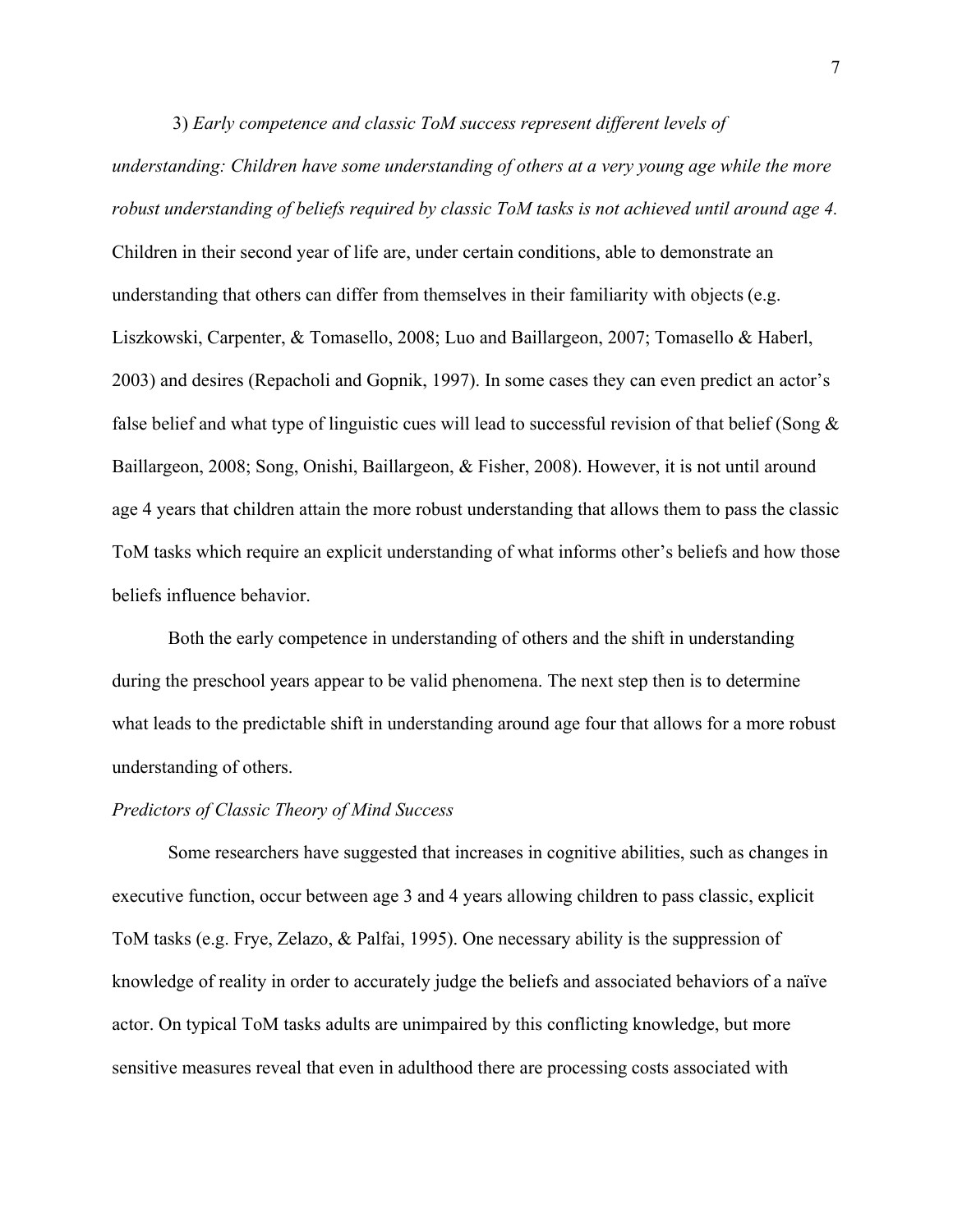needing to suppress knowledge of reality (Apperly, Back, Samsom & France, 2008; Birch & Bloom, 2007). One possibility is that around age four suppression abilities may improve enough to allow children to override interference in standard ToM tasks (Wellman & Bartsch, 1988).

Other researchers believe that ToM success is critically related to linguistic competence (see Milligan, Astington & Dack, 2007 for meta-analysis). Some studies have linked ToM performance to broad measures of language development or multiple different linguistic skills (e.g. Cheung et al., 2004; Slade & Ruffman, 2005), while others have suggested that the acquisition of specific lingusitic skills are critcial. In particular, a number of researchers have argued that ToM competence is linked to either general (?) syntactic ability or to the mastery of syntax and semantics of sentential complements (de Villiers & Pyers, 2002; Hale & Tager-Flusberg, 2003; Lohmann & Tomasello, 2003). The sentential complement structure allows a speaker to express the propositional content of a person's beliefs or communications, regardless of whether these propositions are consistent with reality. De Villiers and colleagues have proposed to this linguistic structure provides an internal representations of belief states that allows them to be clearly distinguished from reality. On this account comprehension of sentential complements is a prerequisite for ToM understanding.

A challenge for ToM research is that typical developing children are simultaneously developing many different cognitive and linguistic skills making it difficult to confirm causal relationships between specific abilities. Groups with delayed language development, such as deaf children, support the notion that ToM abilities are linked to language development since they demonstrate delays on typical ToM tasks. Several studies of deaf individuals concur that language exposure and ability are predictive of performance on ToM tasks (e.g. Courtin & Melot, 2005; Jackson, 2001; Pyers, 2005). These findings hold even when the linguistic demands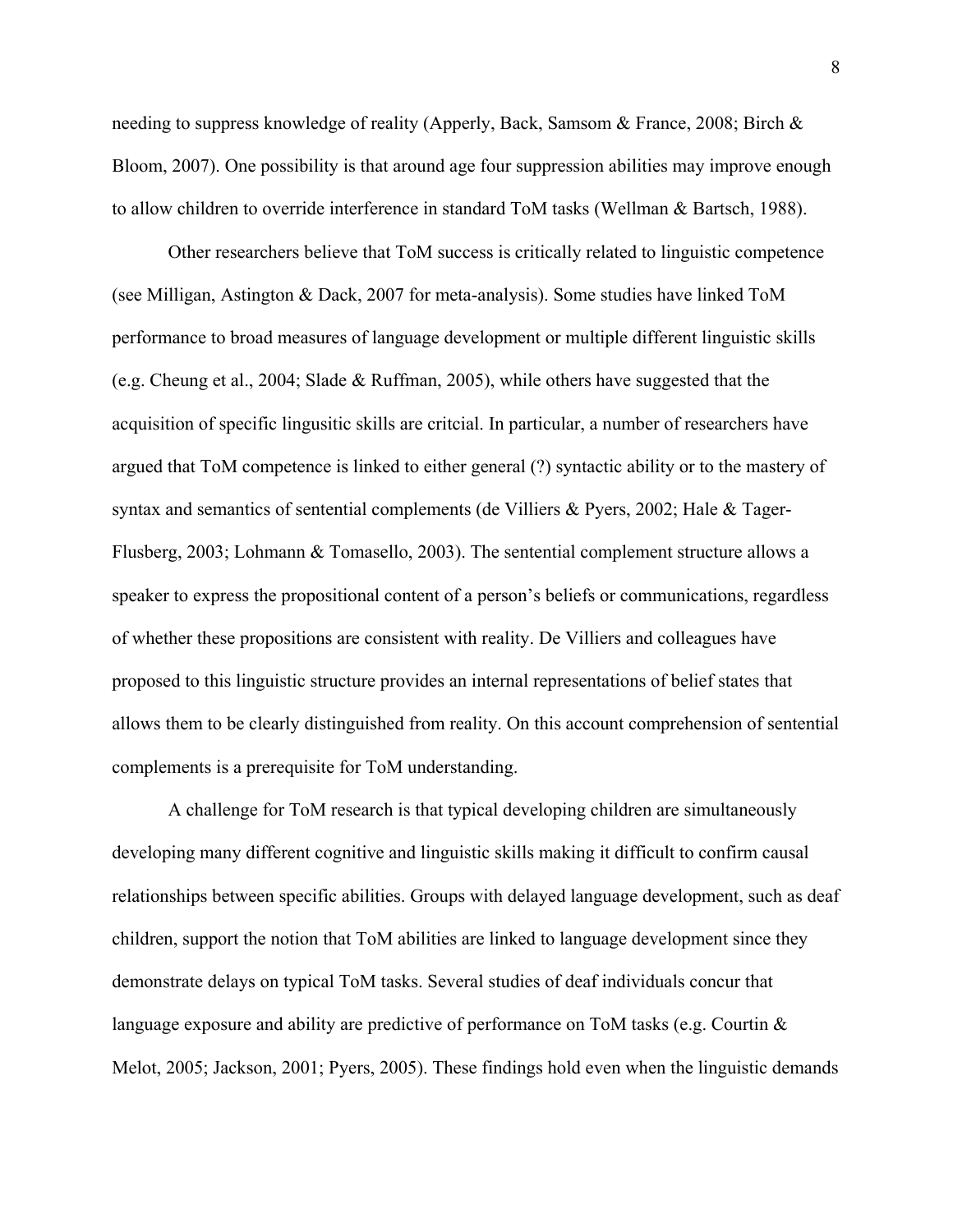of the ToM assessment are minimized (Pyers, 2005), demonstrating that the relationship is not due to the linguistic demands of the ToM tasks themselves. Children with SLI also demonstrate a lag in their language skills relative to their chronological age and general cognitive abilities. Miller (2004) examined the relationship between sentence complement performance and ToM in children with SLI. Unfortunately the results were unclear, possibly due to a small sample size.

By testing the relations between ToM and language ability in a variety of populations could provide critical information about whether particular features of language are central to performance on explicit ToM tasks. In typically developing children syntactic abilities, lexical knowledge, and the mastery of sentence complements tend to develop in synchrony and may fuel the development of a variety of cognitive skills that rely on linguistic instruction or experience. These associations may not be as strong in children who learning a language at a later stage in development. For example, children who have delayed access to spoken language, because they received a cochlear implant after infancy, rapidly catch up in vocabulary acquisition but have lingering syntactic delays (e.g. Bollard et al., 1999; Geers, Nicholas, & Sedey, 2003; Geren & Snedeker, in preparation; Spencer, 2004; Svirsky et al., 2000; Young & Killen, 2002).

Another population of potential interest is children who experience a temporary language delay because of a sudden change in their linguistic environment. Our recent research has focused on internationally adopted children who enter the US during the preschool or early school years. These children show rapid attrition of their native language, well before they have acquired age appropriate skills in English (see Snedeker, Geren, Shafto, in press). Consequently, their linguistic abilities are, temporarily, well behind their chronological age, yet because they previously had another language to communicate in they do not have the massive cognitive or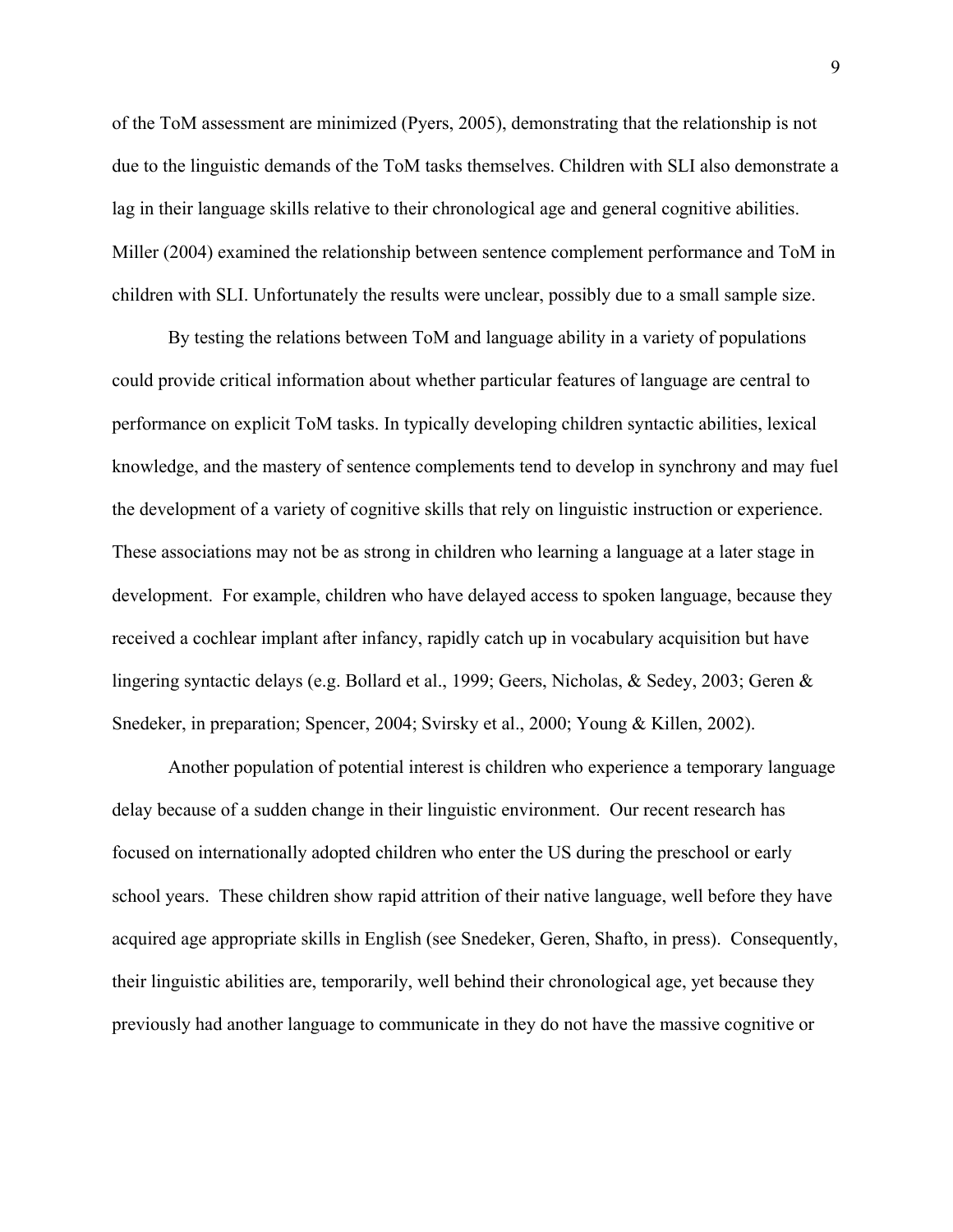social delays that might otherwise be expected of older children with very limited linguistic knowledge.

# *International Adoption as a Theory of Mind Test Case*

 Our population of internationally adopted children has come to the U.S. after having started to learn their native language. At the time of adoption these children spoke no English and all were adopted into monolingual English speaking families. Under these circumstances children lose their birth language and become monolingual English speakers (see Snedeker, Geren & Shafto, in press). A study of 4-8 year old children adopted from Russia found that the children's productive Russian was greatly diminished after only 3-6 months in the U.S. and one year after adoption the children retained no functional command of their birth language (Gindis, 1999). Studies of adult adoptees offer additional evidence for the loss of birth language. One study examined adults who had been adopted from Korea into French families as children. The adult adoptees showed no behavioral or neurological evidence of recalling Korean or even being able to discriminate Korean from Japanese (Pallier et al., 2003).

 While they are losing their birth language, these children are rapidly acquiring English. Nevertheless there is a period of several years in which their linguistic abilities lag behind their chronological age (Geren, Shafto & Snedeker, in progress; Snedeker, Geren & Shafto, 2007). Therefore we are able to test a unique population of children who, despite normal perceptual abilities and continuous language exposure, currently have limited language abilities for their ages. Thus our working hypothesis was that the adopted children in our sample, having spent months or years away from their native language, would have lost the abilities in their native language that are typically associated with success on ToM tasks. If this is true, then there are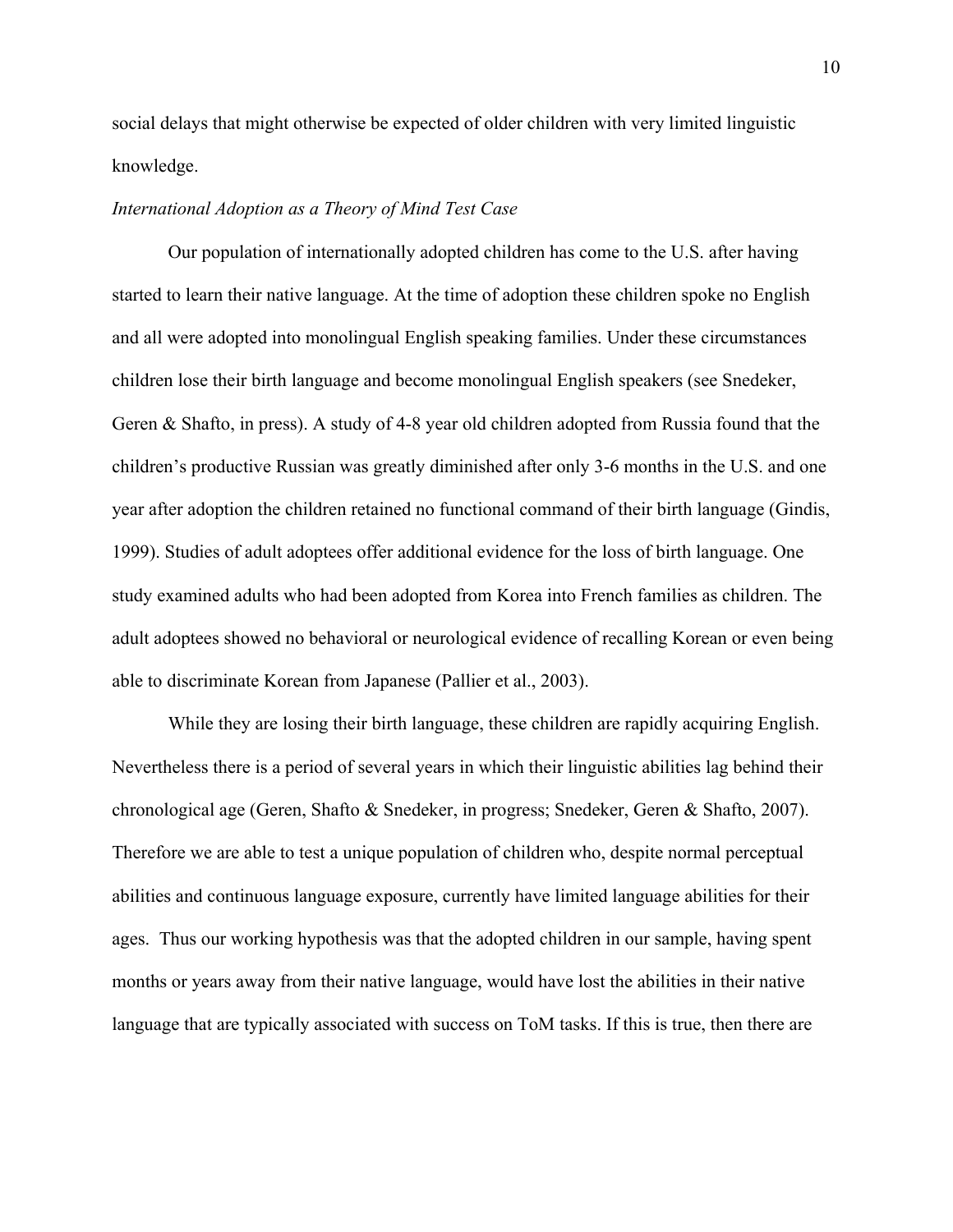three possible predictions that one might make about their performance depending on our hypothesis about the relation between language and ToM.

- 1. Language as a trigger: On this hypothesis specific linguistic skills are necessary for acquiring the representations that support overt ToM performance, but, once those representations are acquired, full access to their linguistic expression is no longer necessary. If this is the case then we would predict that children who came to the United States after the age at which they would be expected to pass first order false belief tasks, would retain this ability even if their current level of linguistic ability in both their birth language and their adoptive language is well below the level typically associated with ToM success. For example, the acquisition of the sentence complement structure could allow children to develop a conceptual representation that supports the representation of beliefs. However, once this conceptual representation is available children may not need to access its linguistic expression in order to use it for nonlinguistic purposes. On this hypothesis, we would predict that children who come to the United States at or after age 5, but who no longer comprehend complements in either their birth language or their adoptive language, will still retain the ability to pass first-order false belief tasks.
- 2. Language as an implementation: The second possibility is that the representation of beliefs is tightly linked to the current linguistic abilities of the child. Such a hypothesis would be consistent with recent work showing that adults' performance in a nonverbal false-belief task is disrupted by verbal shadowing, but not by rhythmic tapping (Newton &de Villiers, 2007). One possible interpretation of these findings is that reasoning about false beliefs requires the use of the linguistic forms used to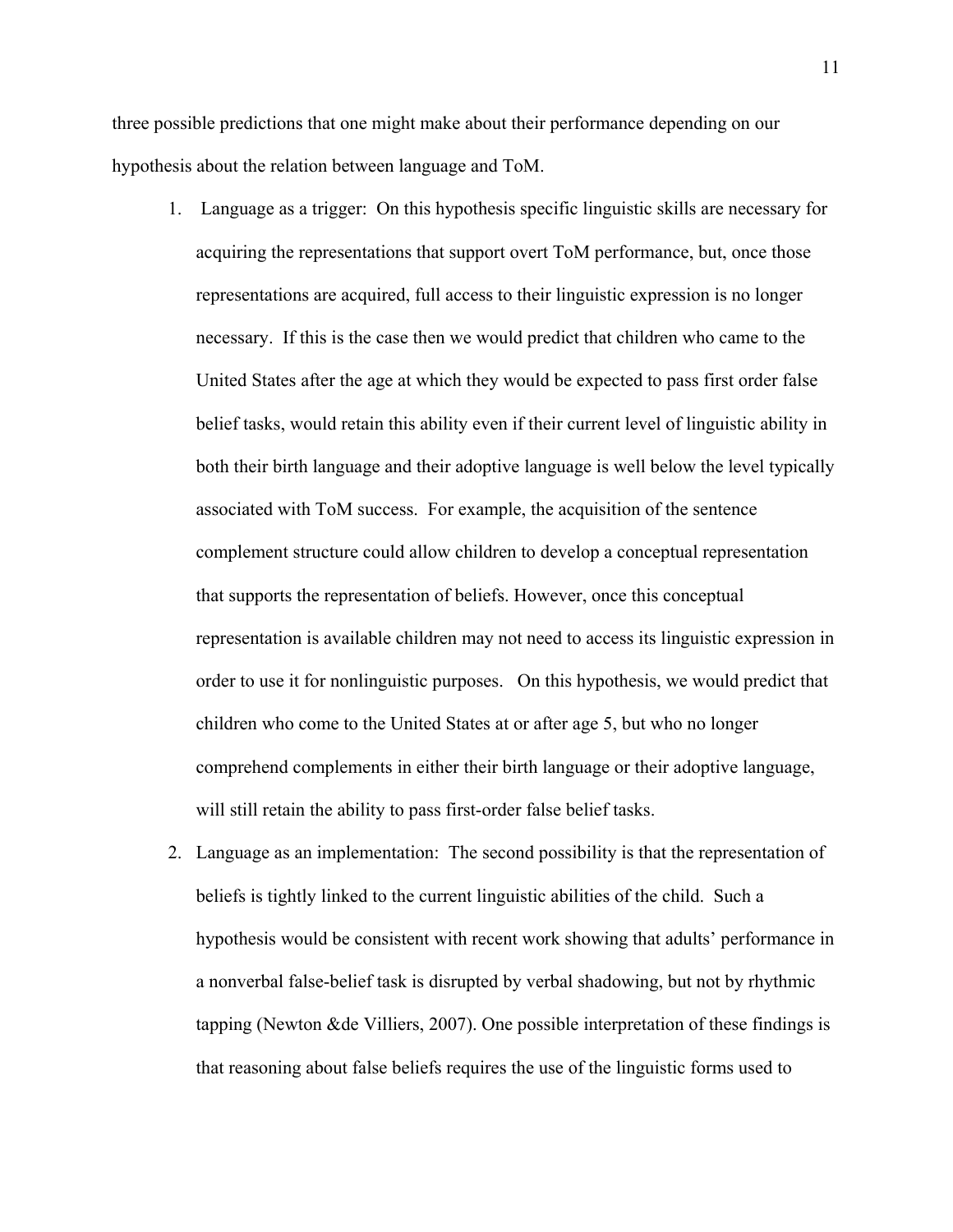encode these beliefs (possibly even including their phonological representations). If this is the case, then children, regardless of their progress in their first language, should be unable to pass ToM tasks from the time they lose the required language skills in their birth language, until the time that they master them in their adoptive language.

3. Language as correlate: Finally, it is conceivable that the systematic associations between language abilities and ToM performance are not attributable to the kind straight-forward causal relation posited above. Correlational patterns are by their nature ambiguous. Logically, the association between language and ToM in typically developing children could reflect: effects of language on ToM performance, effects of skills tapped in ToM tasks on language tasks, or the effects of a third variable (or variables) on both processes. The challenge for any alternate account is to explain why this association persists in populations with linguistic delays but no cognitive delay. We return to this question in the discussion. For now we simply note that hypotheses of this kind make clear predictions about the performance of the adopted children. If linguistic skills are not causally implicated in ToM performance then we might expect that our adopted children would perform reliably better than typically developing children with a similar level of linguistic ability, since they are considerably older and considerably more cognitively advanced (see Snedeker et al., in press; Geren, Shafto & Snedeker, in preparation). The cognitive advantages of older children may also provide some insight into the cognitive mechanisms that underlie different linguistic tasks. For example it is possible that some language skills are more closely yoked to the development of executive function than they are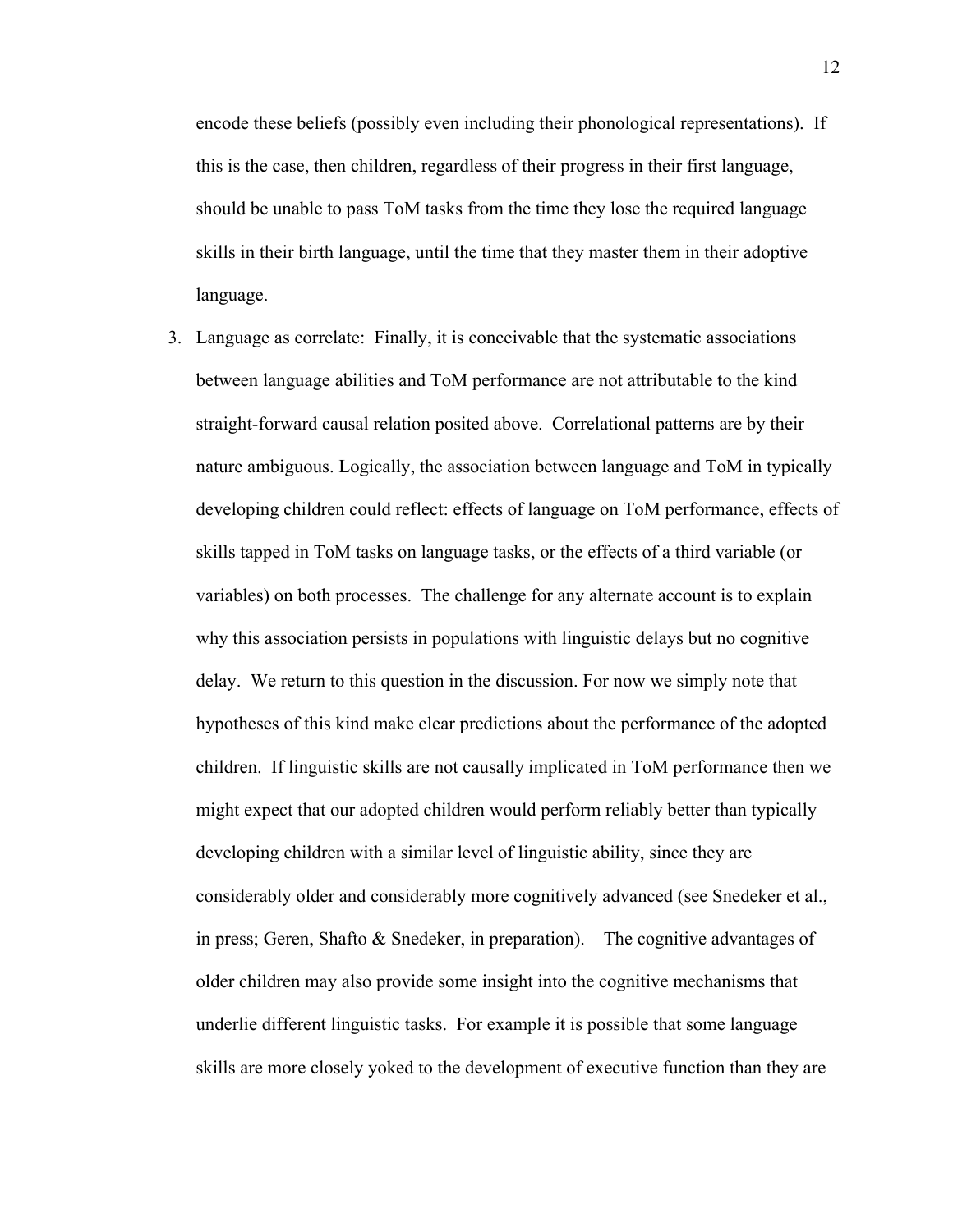to linguistic experience and thus might develop in advance of general language ability in adopted children. For example, tasks probing the comprehension of sentence complements might draw on some of the same inhibitory abilities required in classic ToM tasks. If children's mastery of complements is typically limited by the development of nonlinguistic skills, then we might expect older adopted children to acquire these structures in advance of other linguistic skills.

To distinguish between these three possibilities it is critical that we have a measure of ToM performance that does not require the comprehension or production of linguistic expressions that the child may not have acquired. Thus in these experiments we employed two types of ToM tasks, the common verbal tasks and low verbal tasks. Low verbal tasks reduce the linguistic demands of the tasks by presenting the background information as well as the question in pictorial form. Like standard verbal ToM tasks, these tasks still require the child to make explicit decisions about another person's thoughts, but are more appropriate for testing children who are currently limited in their language abilities. Our first study examined English language abilities and ToM in adopted children and native English speaking controls. Experiment 2 tests our working hypothesis that the current birth language skills of these adopted children are well below the level that is typically associated with success in ToM tasks.

# **Experiment 1**

# *Participants*

# The Experimental Group

 Forty-five internationally adopted children (23 female) from Eastern Europe and Asia were included in this study (see table 1). These participants were selected from a larger sample of 90 (in Geren, Shafto & Snedeker, in progress) based on their chronological age and their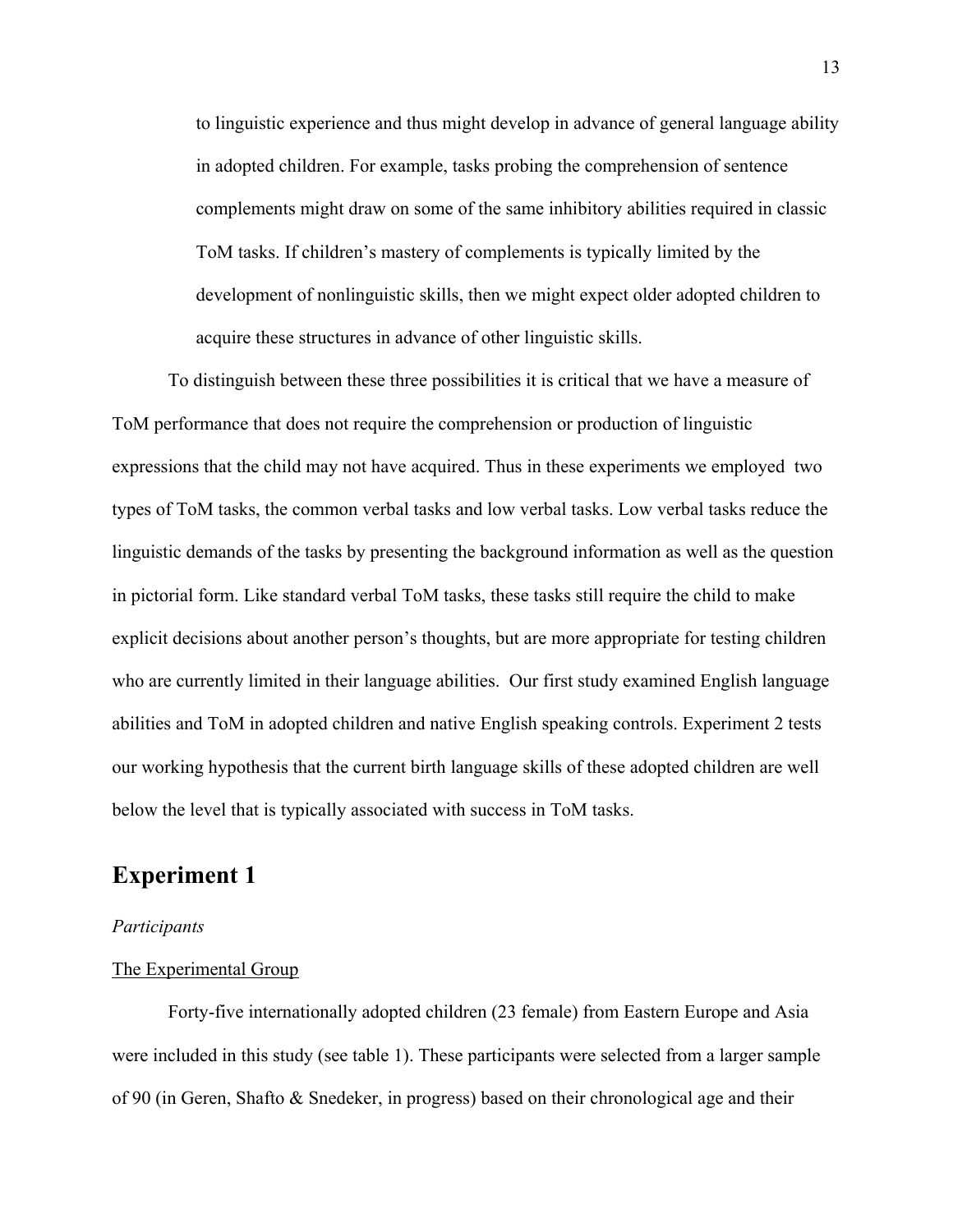English language abilities. Our goal was to focus on children who had reached the age at which children typically pass explicit ToM tasks, but who might not have the linguistic abilities that are typically associated with ToM task performance. For this reason we excluded all children younger than 4.5 years and all children who had Diagnostic Evaluation of Language Variation (Seymour, Roeper, & de Villiers, 2005) language scores higher than what is expected for an average 6 year old.

 Participants were adopted from Russia (n=17), Kazakhstan (n=12), China (n=8), India  $(n=6)$ , South Korea  $(n=1)$  and Cambodia  $(n=1)$ . All children were adopted by monolingual English speakers and continued access to their native language was limited, with 33 children having no exposure to their birth language at the time of participation in this study. Eight children had access to a speaker of their language roughly 2-10 hours each week. The remaining 4 children were adopted as part of sibling groups less than a year prior to testing; their access to their native language was unrestricted but their adoptive parents reported that children's usage of their native language had decreased substantially over time. Children were excluded from participation if they had been diagnosed with a sensory, motor, or developmental condition that could affect language development (*e.g*. hearing loss or Down syndrome).

Participants were primarily recruited through national adoption support groups (*e.g.* Families for Russian and Ukrainian Adoption). The groups posted information about the study in their newsletters and on their web sites. Additional families were recruited through a national adoption agency specializing in international adoptions and yahoo adoption support groups. The Control Group

Internationally adopted children were compared to a control group matched on general English language ability as measured by DELV raw scores. The control group consisted of 45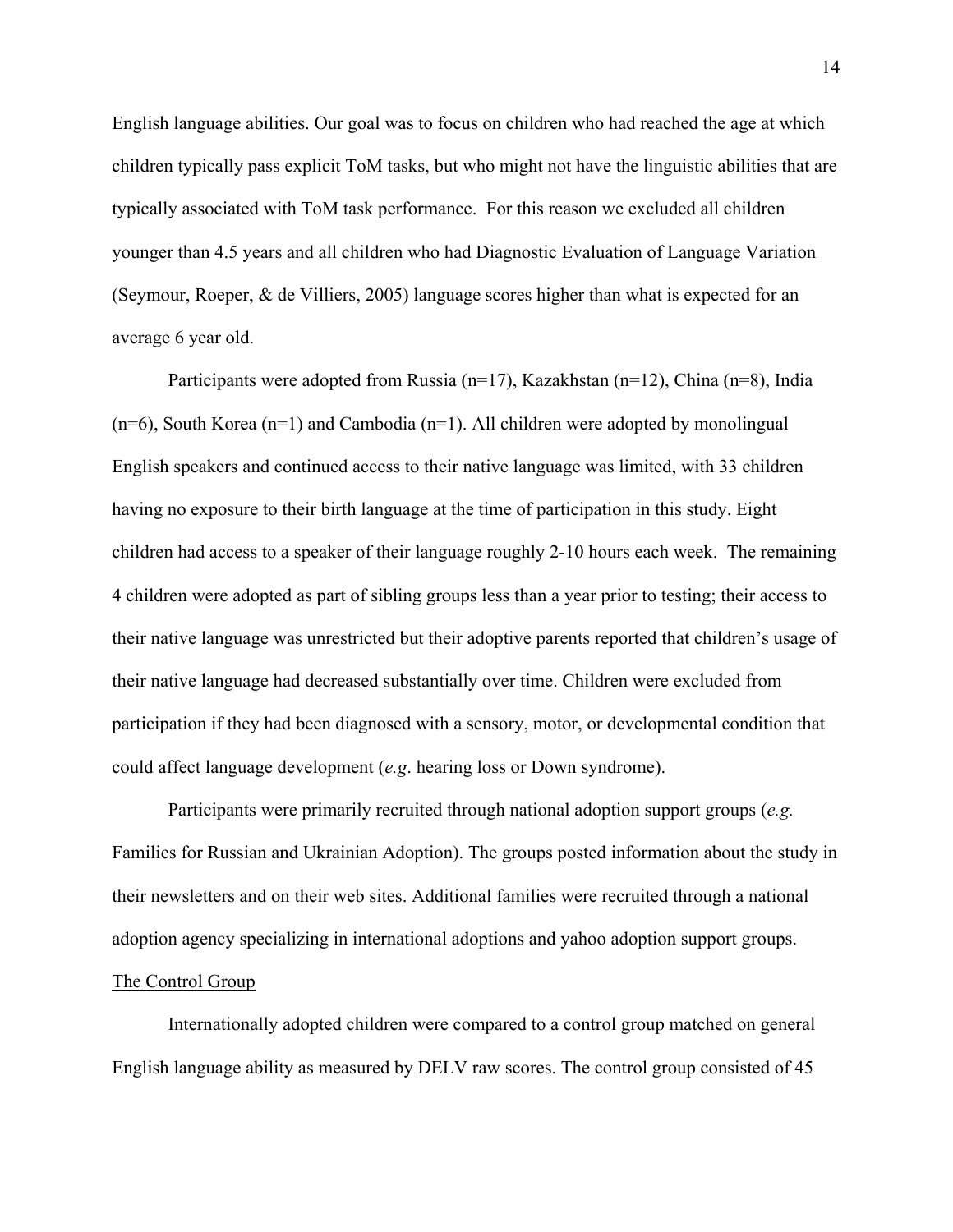monolingual English speaking children (21 female) who were born in the U. S. The participants were significantly younger than the adopted group (see table 1) and had normal language abilities for their age, defined as a vocabulary score between the  $10<sup>th</sup>$  and  $90<sup>th</sup>$  percentile compared to norms for their chronological age. Fifteen of the control participants were between the ages of 3.0 and 3.9 years old and thus below the age for which the DELV was developed and normed.

# *Language Measures*

Two standardized English language measures were used. The Peabody Picture Vocabulary Test-III (PPVT-III; Dunn & Dunn, 1997) was administered as a test of receptive English vocabulary. General English language abilities were assessed using the Diagnostic Evaluation of Language Variation, Norm Referenced version (DELV; Seymour, Roeper, & de Villiers, 2005), a broad test of syntactic, semantic, pragmatic and phonological development. Analyses focused on the syntax, semantics, and pragmatics sections which contribute to the total language composite score. The phonology section was not analyzed.

A separate measure tested comprehension of false complement clauses. The task (fully described in Schick, deVilliers, de Villiers, & Hoffmeister, 2007) uses communication verbs and does not necessarily require understanding of false beliefs (de Villiers & Pyers, 2002). Previous studies have found that comprehension of the complement structure is closely related to the ability to represent mental states (de Villiers & Pyers, 2002; Schick, et al., 2007). Twelve complement clause items, all using communication verbs, were tested. Ten or more correct answers was considered a passing score on this task.

#### *Cognitive Measures*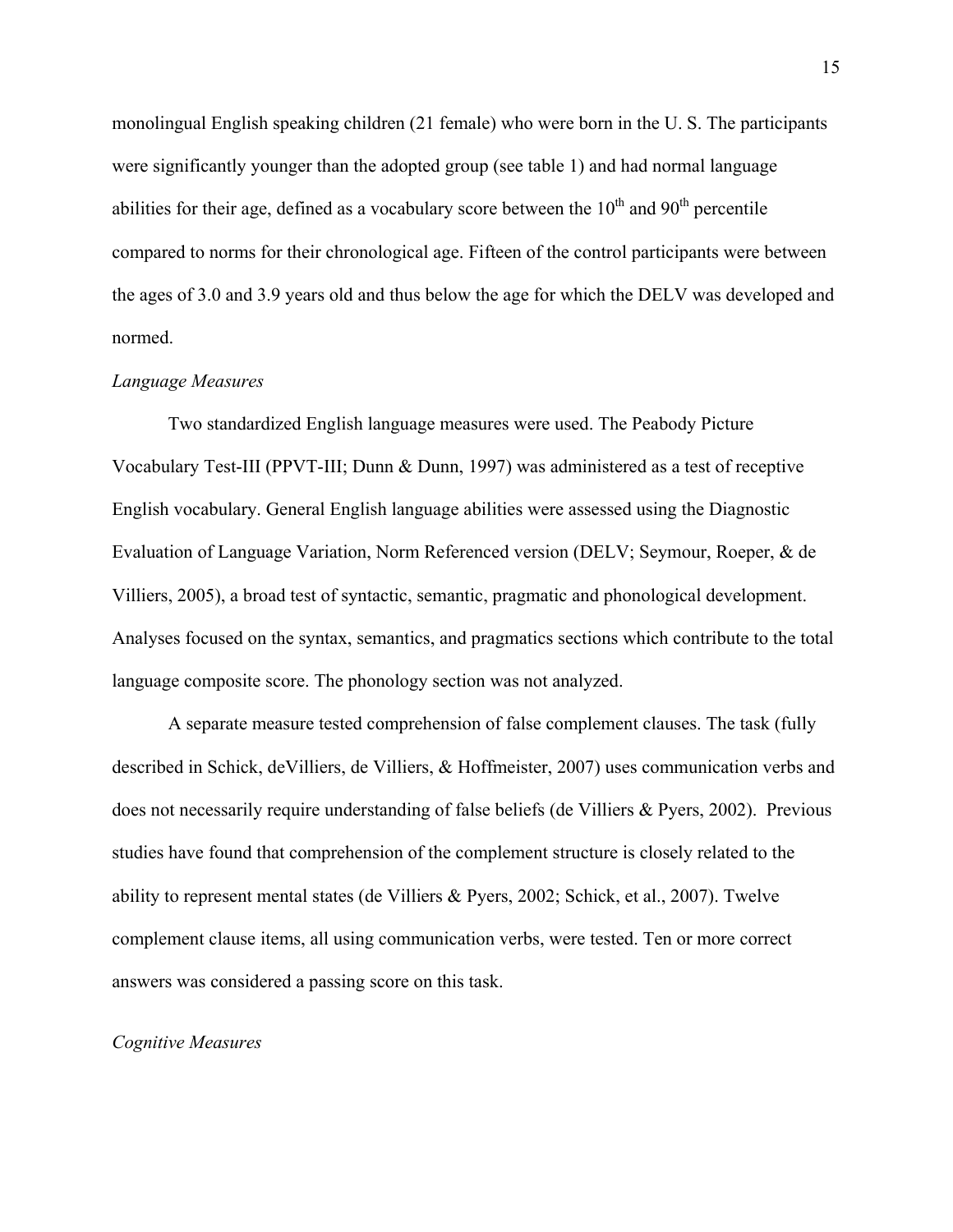Children's nonverbal cognitive abilities were assessed using the matrices section of the Kaufman Brief Intelligence Test-II (KBIT-II NV; Kaufman & Kaufman, 2004). We chose not to use the verbal section of the test, as we wanted a cognitive assessment that was independent of English language ability.

#### *Theory of Mind Measures*

Children's ToM abilities were assessed using variants of two widely administered false belief tasks– an unexpected contents task (Perner, Leekam & Wimmer, 1987) and an unseen displacement task (Wimmer  $\&$  Perner, 1983) and a pictorial ToM task, designed to minimize linguistic task requirements.

In the unexpected contents task the child was shown a familiar container, a crayon box, and invited to open the box and look inside. If they did not spontaneously produce a label for the unexpected contents ("oh, necklaces") they were asked what was inside. After the contents were once again hidden out of view in the box the child was asked "What did you think was in the box before you opened it?" and "Mom (or other non-present older family member) has not seen inside the box. What will she think is in the box before she opens it?" A second unexpected contents item, an egg carton containing dinosaurs, was presented in a later session.

In the unseen displacement task the child was told a simple story accompanied by series of photographs depicting a toy being moved while the owner was away. Two memory questions were asked to make sure the child comprehended the story and remembered the facts ("Where did Sally put the toy? Where is it now?"). Then, a final photograph depicting the toy's owner standing between the hiding places was presented and the child was asked two test questions "Where will Sally first look for her toy?" and "Why will she look there?" They could respond either with a verbal label or by pointing. The first item portrayed a little brother moving his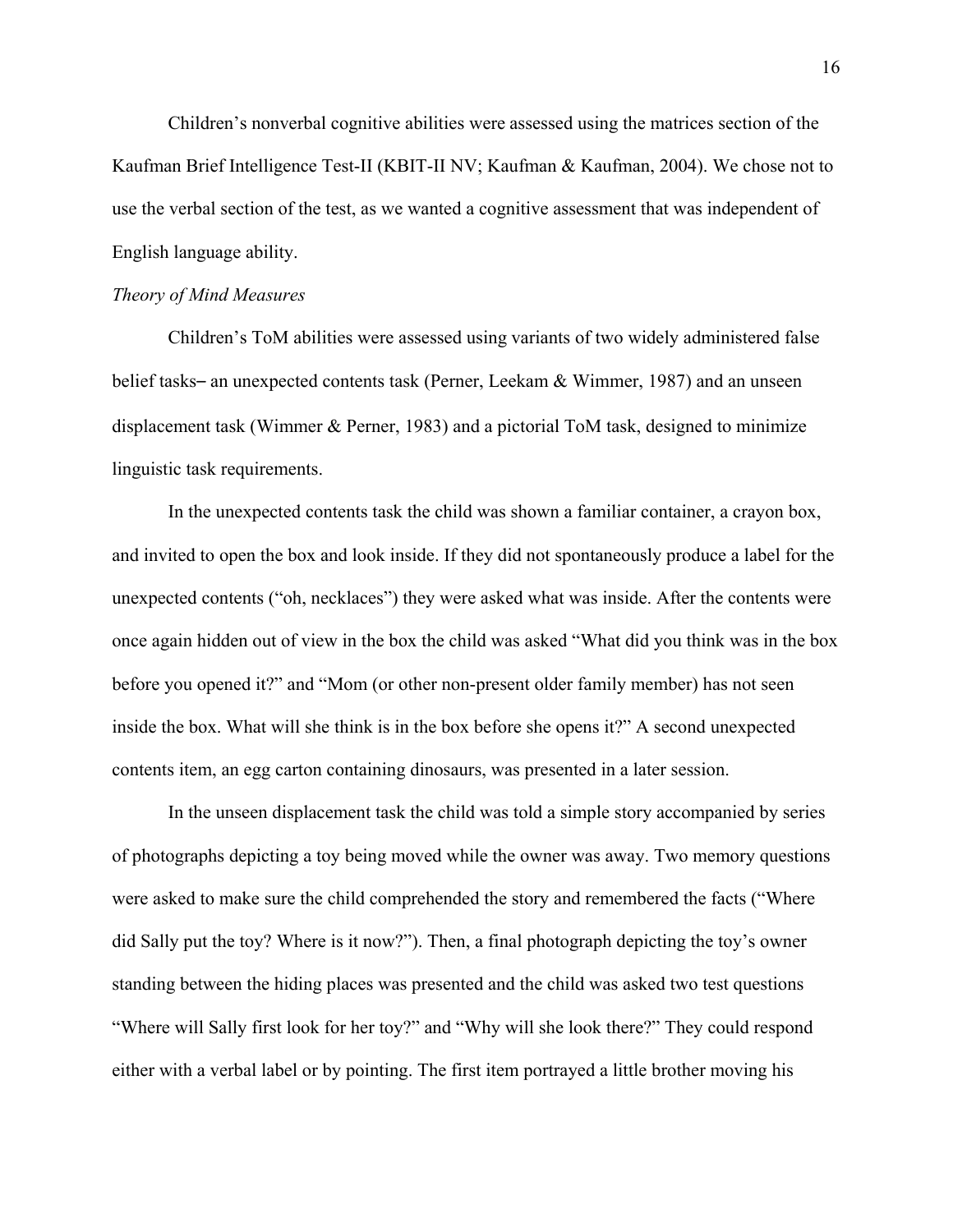sister's toy star, and in the second item the wind displaced a boy's toy ball and another helpful child retrieved it but returned it to a novel location. Only items for which the child correctly answered the memory questions were scored.

Each test question in the unexpected contents and unseen displacement was scored 0 or 1 resulting in a verbal ToM composite score of 0-8 for the two tasks. A composite score of 6, 7 or 8 was considered passing verbal ToM.

 The pictorial, or low verbal ToM task (based on Custer, 1996) began with three trial items designed to test children's understanding of thought bubbles. $<sup>1</sup>$  Each item was two-</sup> alternative forced-choice and children were required to answer all three items correctly in order to continue<sup>2</sup>. Next, two sets of test items were administered. In the first set the child was shown a drawing of a common scene, for instance a boy fishing. Then they were shown a second drawing depicting the character retrieving something from out of view (e.g. the fishing line was hidden behind some reeds). The child was encouraged to lift a flap to see what the person was about to retrieve (e.g. a boot on the line). Finally the child was asked to choose one of three pictures to place in the character's thought bubble. On the three unexpected outcome trials the choices included the expected item (a fish), the real item (a boot) and a distracter item (a bird). On two additional trials the character was retrieving the expected object and two distracter items were used. Verbal prompts on all items were limited to identifying the initial situation (e.g. "He's fishing") and asking the child to respond with the correct picture ("what goes here?").

The second type of low-verbal item presented a story as a series of 4 pictures depicting a person placing an unexpected item in a common container. In the final scene a second character

 $\overline{a}$ 

<sup>&</sup>lt;sup>1</sup> The low verbal ToM task was created by Peter DeVilliers  $\frac{2}{3}$  Occasionally objects made express stamming from a lack of

<sup>&</sup>lt;sup>2</sup> Occasionally children made errors stemming from a lack of world knowledge or an alternate construal of the situation. These children demonstrated understanding of the thought bubbles in the other examples and were not excluded.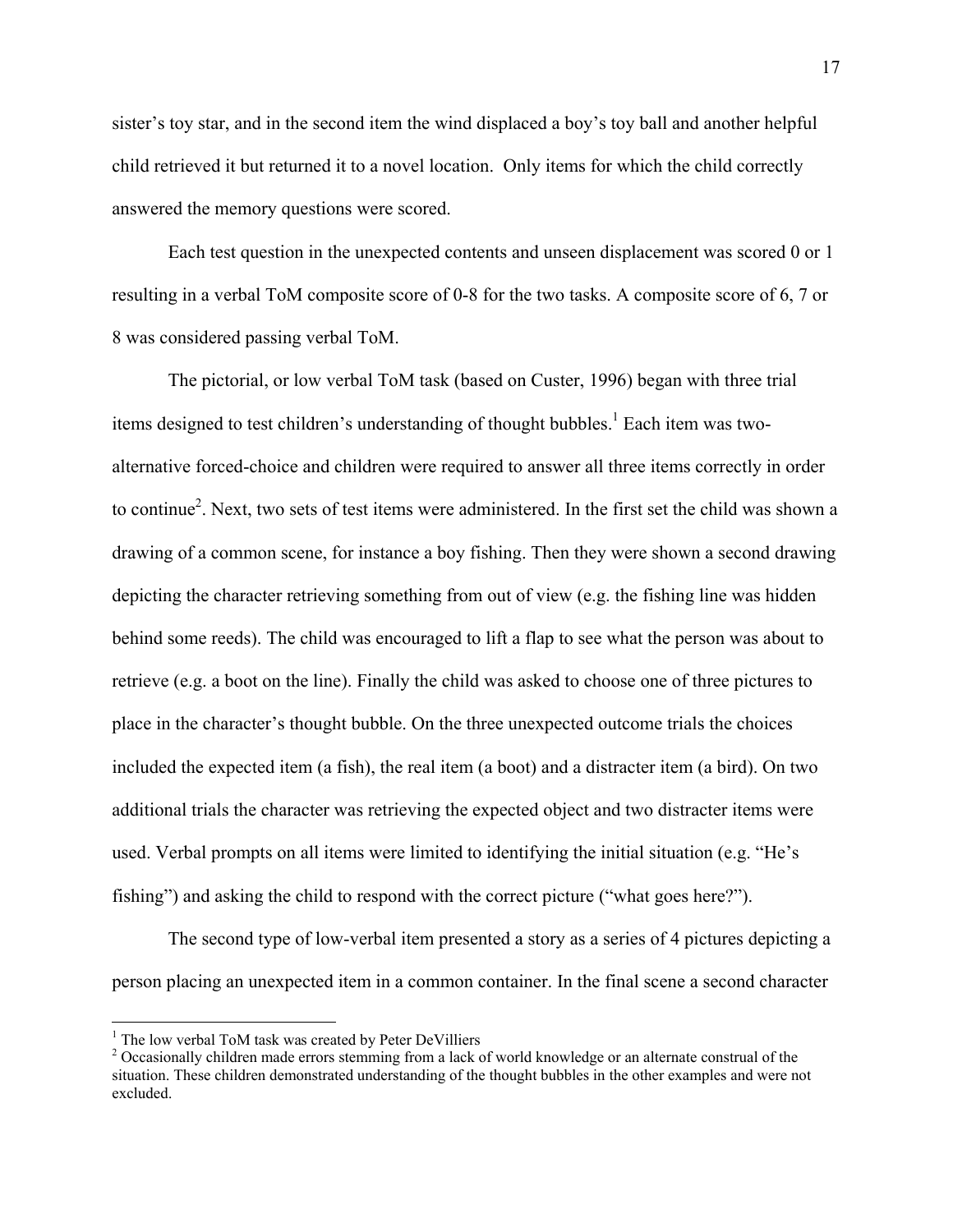who had (1 test item) or had not (3 test items) seen the unexpected item placed was about to open the container. The child had to put the correct picture into the second character's thought bubble. All items were two-alternative forced-choice with the choices being the expected contents of the container or the true contents. Verbal information was limited to labeling the expected and unexpected contents as they were initially presented (e.g. "crayons") and directing the child's attention ("See"). The two types of low verbal items were combined to give the child a total low verbal ToM score ranging from 0-9. A composite score of 7, 8 or 9 was considered passing low verbal ToM.

## *Procedure*

 Each participant's testing lasted between 2 and 4 hours conducted over one to three sessions depending on the needs of the child. When possible, testing was done in a quiet room with only the experimenter, but otherwise in a quiet area with minimal distractions. Normed assessments were administered according to standard procedures. During these session 21 children, all 6 years old or over, also completed tests of reading and phonological processing the results of which are reported in Shafto, Geren & Mervis (in progress). Parents completed a background questionnaire to document early language experience, pre-adoptive living situations, physical health parameters, and information about the child's school placement in the U.S.

#### **RESULTS**

# *Performance on General Language and Cognitive Measures*

Independent sample t-tests were used to compare the adopted and control groups. See table 2 for means and test values. As planned, the two groups did not differ in overall DELV performance and the adopted group was significantly older than the control group. Standard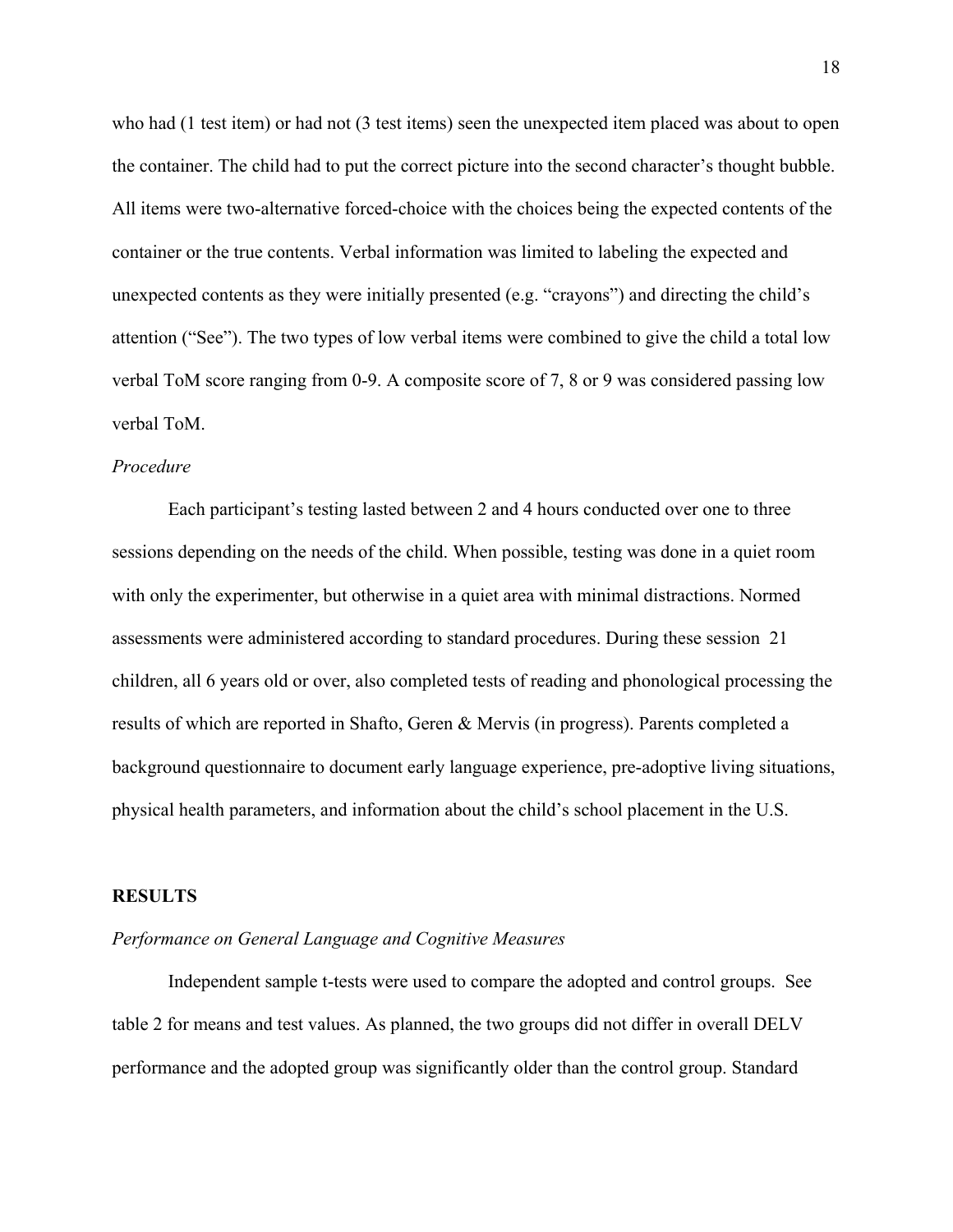scores indicate that the adopted children were performing substantially below age level on both the DELV and the PPVT-III. This is expected given the children's limited exposure to English.

Vocabulary scores were significantly higher in the adopted group than in controls. This is consistent with our other findings that children who are delayed in exposure to English due to being internationally adopted (Geren, Shafto & Snedeker, in progress) show more rapid progress in vocabulary development than syntactic development. DELV rather than PPVT-III scores have been used for matching the adopted and control groups because past studies suggest general language ability or syntactic abilities, both measured by the DELV, are more likely predictors of ToM ability than vocabulary knowledge.

Table 3 shows the correlations among raw scores (?) for the language measures for each group. PPVT-III vocabulary scores were highly correlated with DELV scores in both groups. Sentence complement scores were significantly correlated with both PPVT-III and DELV scores in the control group, but only with DELV scores in the adopted group. Thus the correlations between broad language measures and sentence complement comprehension were weaker in the adopted group than in the control group. The reduction in the intercorrelation in the adopted group is potentially useful for disentangling the contributions of general syntactic abilities and complements comprehension on ToM performance.

KBIT-II NV raw scores confirm that the adopted children had greater non-verbal cognitive skills than the controls, as expected given the ages of the respective groups. On average KBIT-II NV standard scores for the adopted kids fell within the normal range for their age. However the mean standard score of 89.9 was below the population mean for the normal sample (100). This is not particularly surprising. The vast majority of the adopted children (43) of 45) had spent time in institutional care. Prior studies have documented that children living in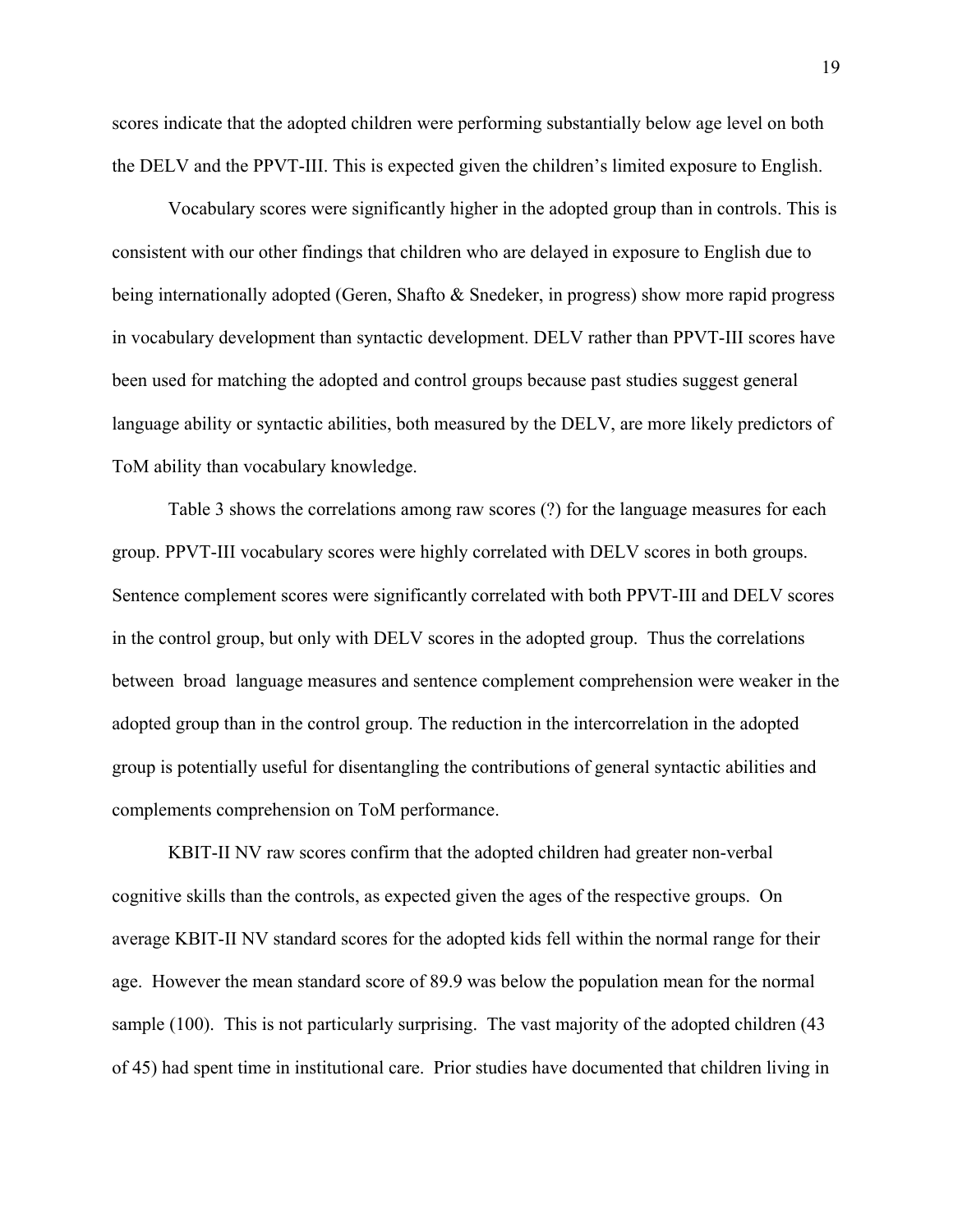orphanages have cognitive delays (The St. Petersburg-USA Orphanage Research Team, 2005). For the purposes of this study it is not necessary that the adopted children have nonverbal abilities commensurate with their age. However, it is critical that their nonverbal intelligence is substantially greater than the younger language matched control group. The reliable difference between the raw KBIT-II NV scores confirms that this is the case.

Two of the measures, the KBIT-II NV and the DELV, were normed for ages 4 years and above, so the standard scores on those tests were calculated only for the controls who were 4 or older (n=30). The control group, on average, scored in the normal range for their age. Notably performance in the  $10^{th}$  to  $90^{th}$  percentile range on the PPVT-III was a prerequisite for controls to be included in the study. Average scores on all three standardized measures are slightly higher than the norming samples of their respective tests. This is typical in populations self selected to participate in research studies.

As expected the standard scores on the language measures were reliably different between the two groups. The adoptees performed well below age level, confirming that in the first years after adoption, their skills in English are substantially delayed relative to their chronological age. The focus on the present study is not on how adopted children compare to peers of the same age. Instead we are interested in how the child's absolute level of linguistic knowledge influences their performance on ToM tasks. Thus to facilitate comparisons between the two groups which are comparable in general language abilities but substantially different in age, raw scores, not standard scores, will be used in all further analyses.

# *Understanding Sentence Complements*

The complements task was passed by significantly more adopted participants than controls (76% vs. 53%,  $t(88)=2.24$ ,  $p<05$ ). A stepwise backwards regression was run with raw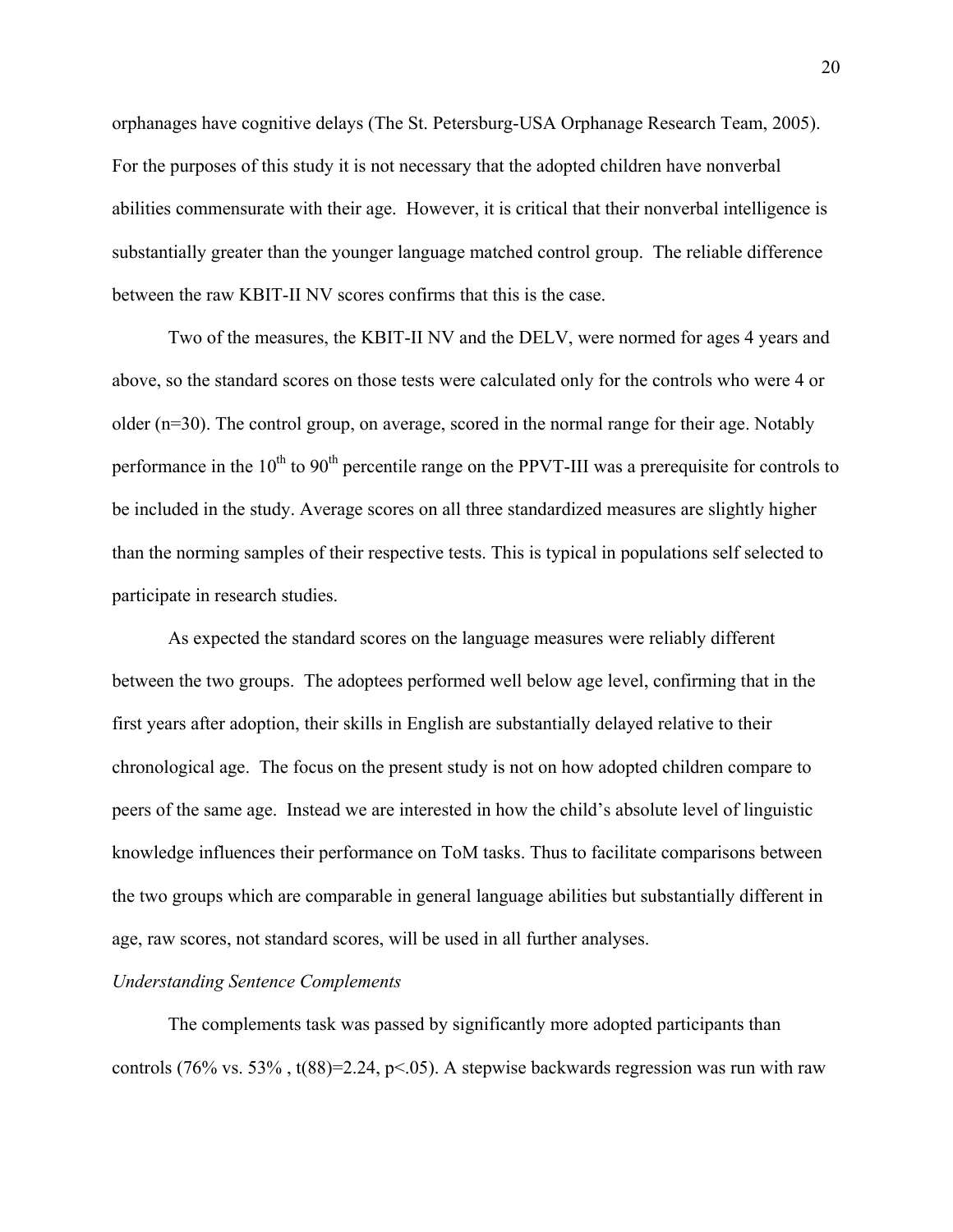complement score as the outcome variable and DELV score, group (1=adoptee, 0=control) and the interaction between these two variables as predictors. Both group and DELV score were reliable predictors of complement score with no interaction (see table 4). Specifically, complements scores are higher for children with higher general language scores, however the adopted group had an advantage on the complements task that was not predicted by their general language abilities.

# *Language predictors of Theory of Mind*

In both groups, children who passed the complements task scored significantly higher on the verbal ToM tasks (see table 5). In the control group, complement passers also scored significantly higher on low verbal ToM tasks. In the adopted group, complement passers were only marginally better on low verbal ToM tasks  $(p<.07)$ .

Separate backwards regressions were run to determine the relationship between the vocabulary and general language measures and scores on the two types of ToM measures. Both PPVT-III and DELV scores were highly predictive of verbal and low verbal ToM scores in both the adopted and control groups (see table 6). Due to the high correlation between PPVT-III and DELV scores only one of two will be used in the remaining analyses. We have chosen DELV because it accounts for a greater amount of the ToM variance in our test population and a metaanalysis of false belief literature found receptive vocabulary measures to have a significantly smaller relation to false belief performance than general language measures (Milligan, Astington & Dack, 2007).

# *Verbal ToM*

There was no difference between the adopted group and the control group in their performance on the verbal ToM task. Passing scores were achieved by 35.6% of the adopted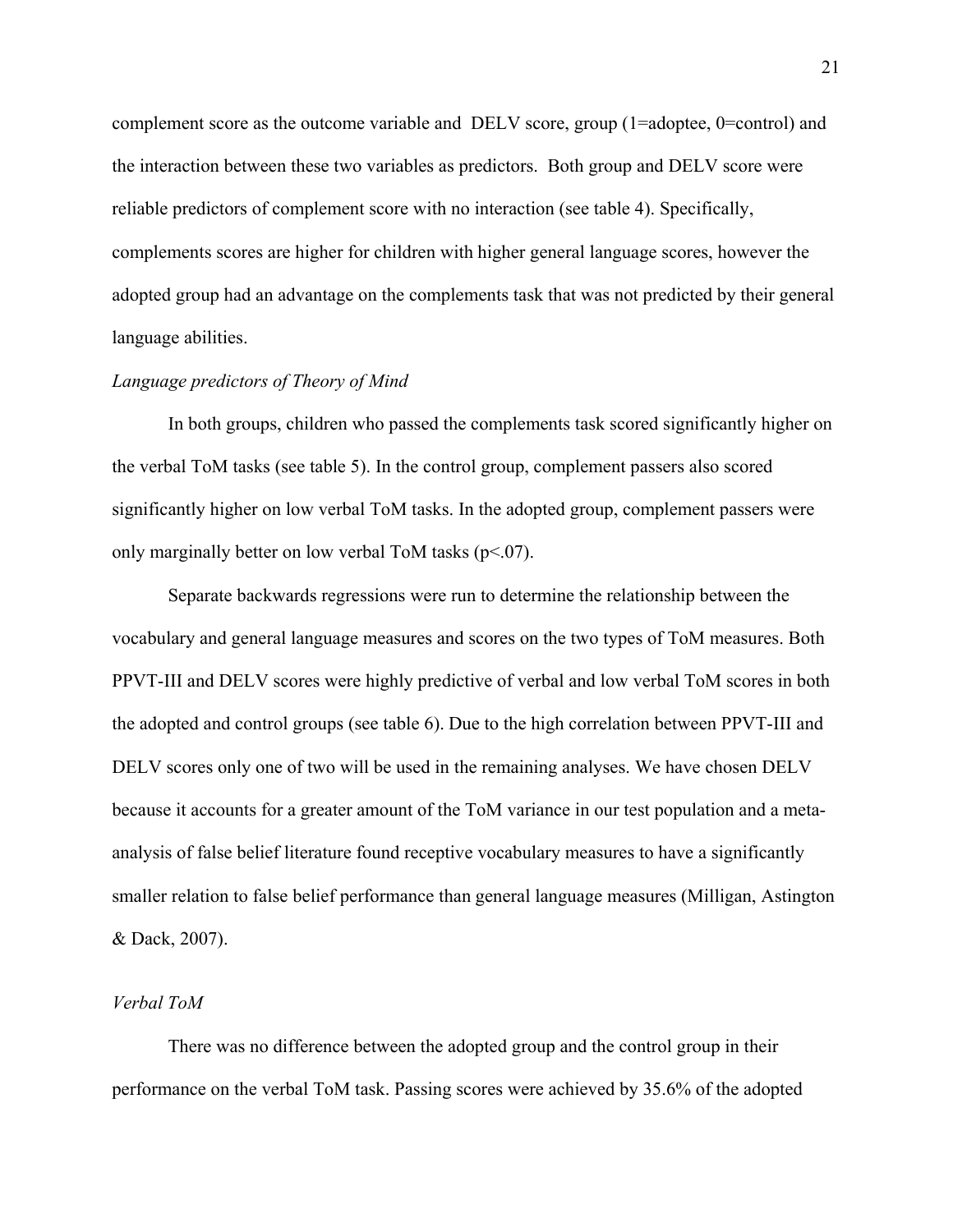participants and 35.6% of controls. Both groups answered about half of the questions correctly  $(M=48.3\%$  and  $M=47.8\%$  for adopted and controls respectively, t(88)=.07, p=.94). Because the adoptees were substantially older and more cognitively advanced, this suggests that linguistic abilities play a central role in these tasks.

A backwards linear regression was run to further evaluate the verbal ToM performance pattern of the two groups. DELV score, complements score and group membership were entered as possible predictors (see table 7). Only DELV was significant, no group differences were found. Next a regression was conducted for each group separately to determine if DELV and complements performance had the same relationship to verbal ToM in the adopted and control participants. In both groups DELV was significant and complements score was not (see table 8). Thus across all analyses, the two populations show no differences in verbal ToM performance suggesting that performance on these tasks is strongly associated with children's current language abilities.

#### *Low Verbal ToM*

 In contrast with the verbal ToM measures, the low verbal ToM task was passed by significantly more (48.9%) adopted, than control (20%) participants (t(88)=2.99, p<.01). If we treat performance on this tasks as a continuous measure, the adopted group performed significantly better than the controls  $(t(88)=2.62, p<0.65)$  averaging 64% correct compared to 48% for the control group.

The same regressions run for verbal ToM were repeated using low verbal ToM performance as the dependent variable. In a backwards linear regression all of the possible predictors entered. DELV and group were both significant predictors, while the contribution of the complements score was only marginally significant (see table 7). Thus, the findings for low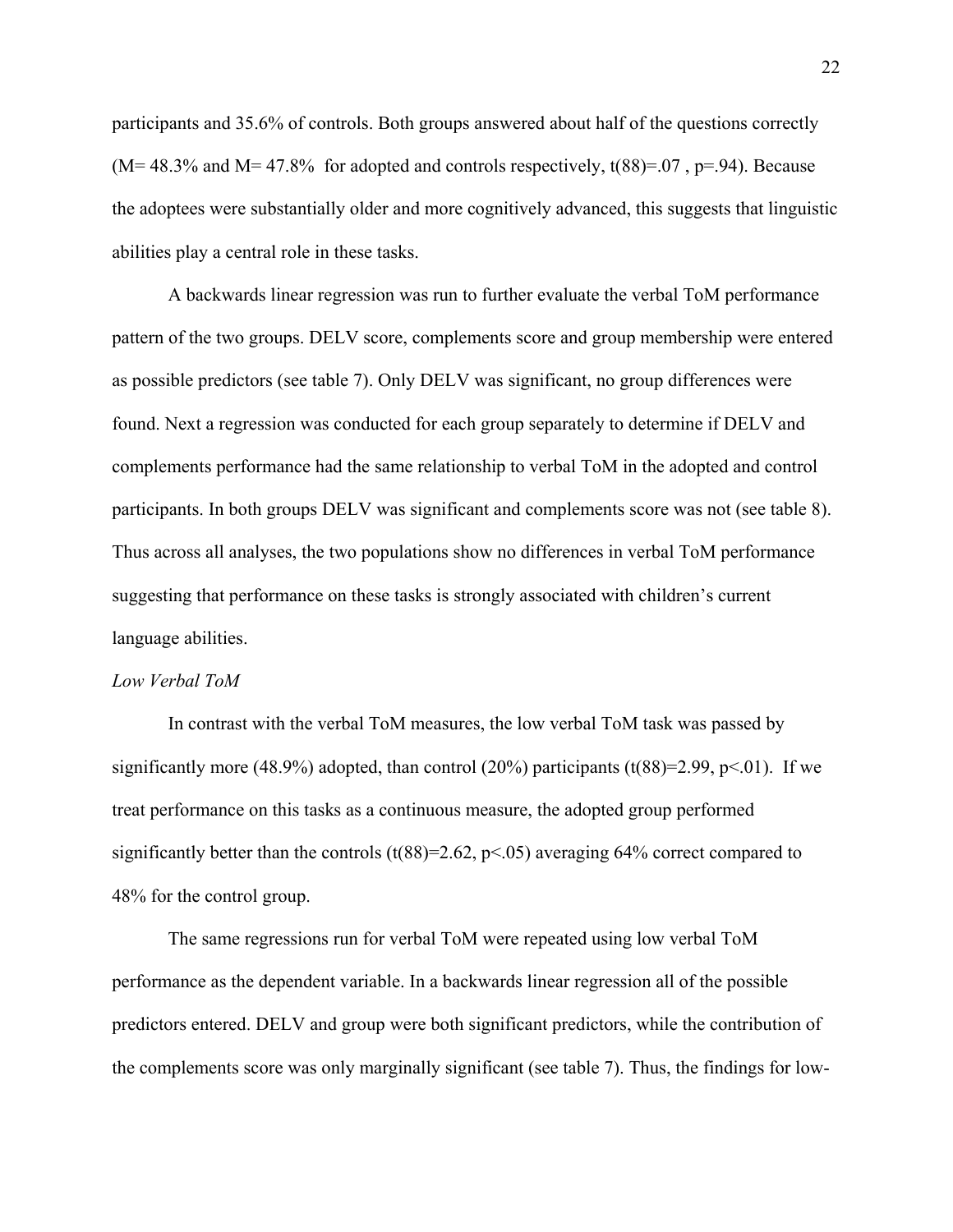verbal task were similar to the high verbal task in one respect: both were strongly predicted by general language skills as measured by the DELV. However, the findings for the low verbal ToM task diverged from the verbal ToM task in one critical respect: the groups were significantly different. Although the two groups differed in their complements score, this did not fully account for the difference between the groups (group continued to have a reliable effect even after complement score was included in the model). Thus whatever advantage the adopted children possessed in the low verbal ToM tasks is not entirely accounted for by their better understanding of sentence complements.

To understand the nature of the differences between the two group, separate analyses were conducted for the adoptees and controls with DELV and complements scores as possible predictors. In the adopted children, the DELV was a significant predictor of low verbal ToM but complement comprehension was not. In the control population the DELV was also predictive, albeit to a lesser degree, however complements score was marginally predictive as well (see table 8).

Thus when linguistic demands were minimized, adopted children performed better on explicit theory of mind tasks than would be expected on the basis of their linguistic abilities alone. The advantage of the adopted children on this task cannot be attributed solely to their better comprehension of sentence complements.

### *Summary of Experiment 1 Results*

The adopted and control groups in experiment 1, matched on general language skills (DELV), performed identically on the verbal ToM tasks. Despite having an advantage in nonverbal cognitive skills (KBIT 2 NV), vocabulary (PPVT-III), and sentence complement comprehension, the verbal ToM performance of the adopted group did not differ from the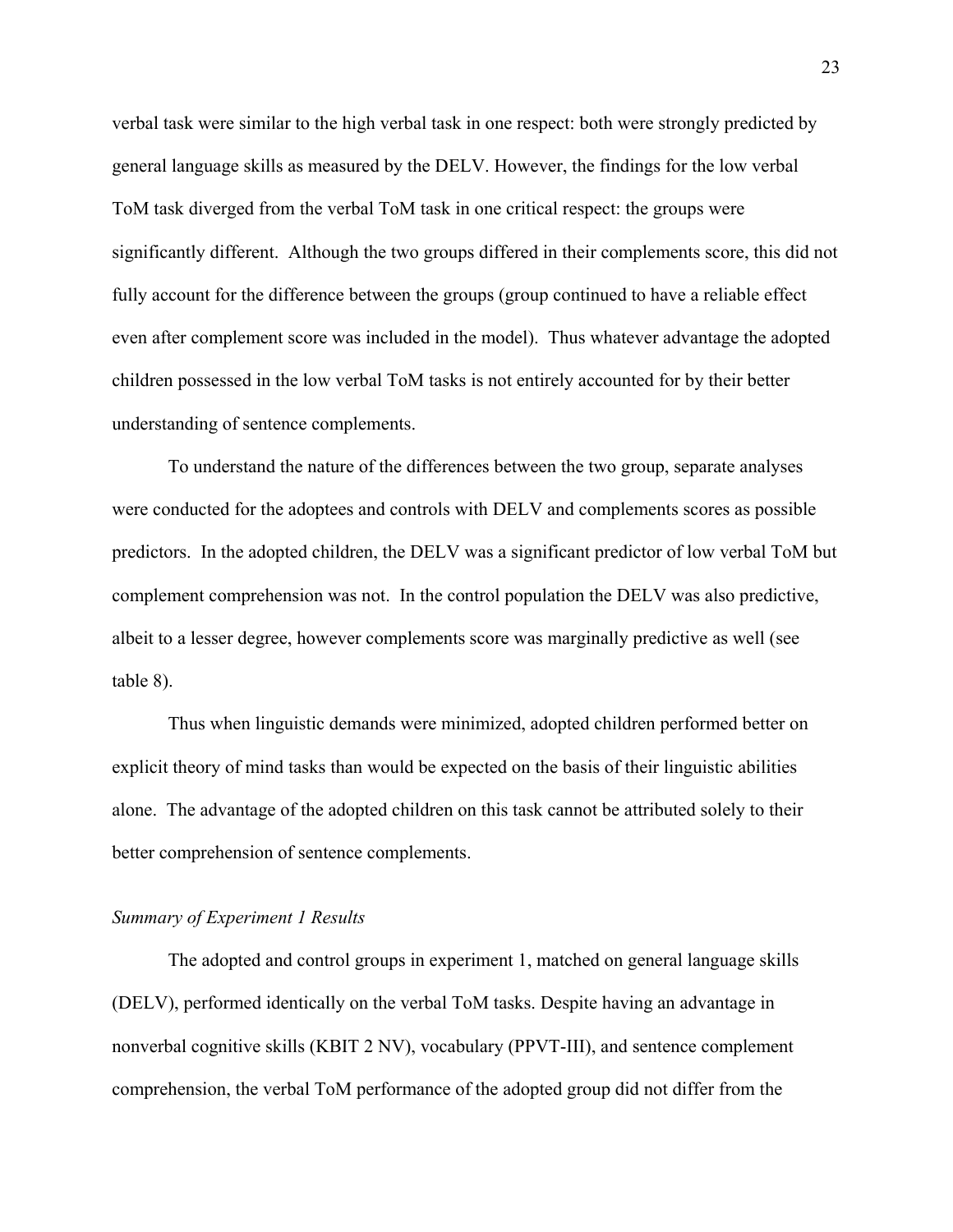younger controls. This finding suggests that verbal ToM performance is tightly related to general language abilities.

 In contrast, the adopted children performed better than the controls on the low verbal ToM tasks. This difference is not solely attributable to the adopted children's better comprehension of the English sentence complements; the difference between the groups continues to be reliable when the sentence complement score is included in the analysis. In fact, within the adopted group, complement score is not an independent predictor of the low verbal ToM score (see table 8).

Notice that this pattern of findings is clearly compatible with two of the hypotheses suggested in the introduction. The language as trigger hypothesis predicts that many adopted children should have access to the cognitive structures needed to represent false beliefs because they have already acquired the necessary syntactic machinery to trigger these representations in their first language. These abilities may be masked in the verbal ToM tasks because the children lack the mastery of English that is necessary for following the stories or responding to the prompts. However, in the low-verbal ToM tasks the children's skill is unmasked. The language correlate hypothesis is equally compatible with the present data. On this hypothesis the correlation between linguistic skills and ToM performance in typically developing skills is not attributable to a one-way causal connection. Instead it could reflect the complex interrelation of developments in multiple domains (e.g., effects of development in other domains on both language and ToM). On this hypothesis, we would expect that ToM performance in adoptees would be reliably better than it is in language matched controls because the other cognitive skills that contribute to this ability would be more developed in this population. Again, the lack of any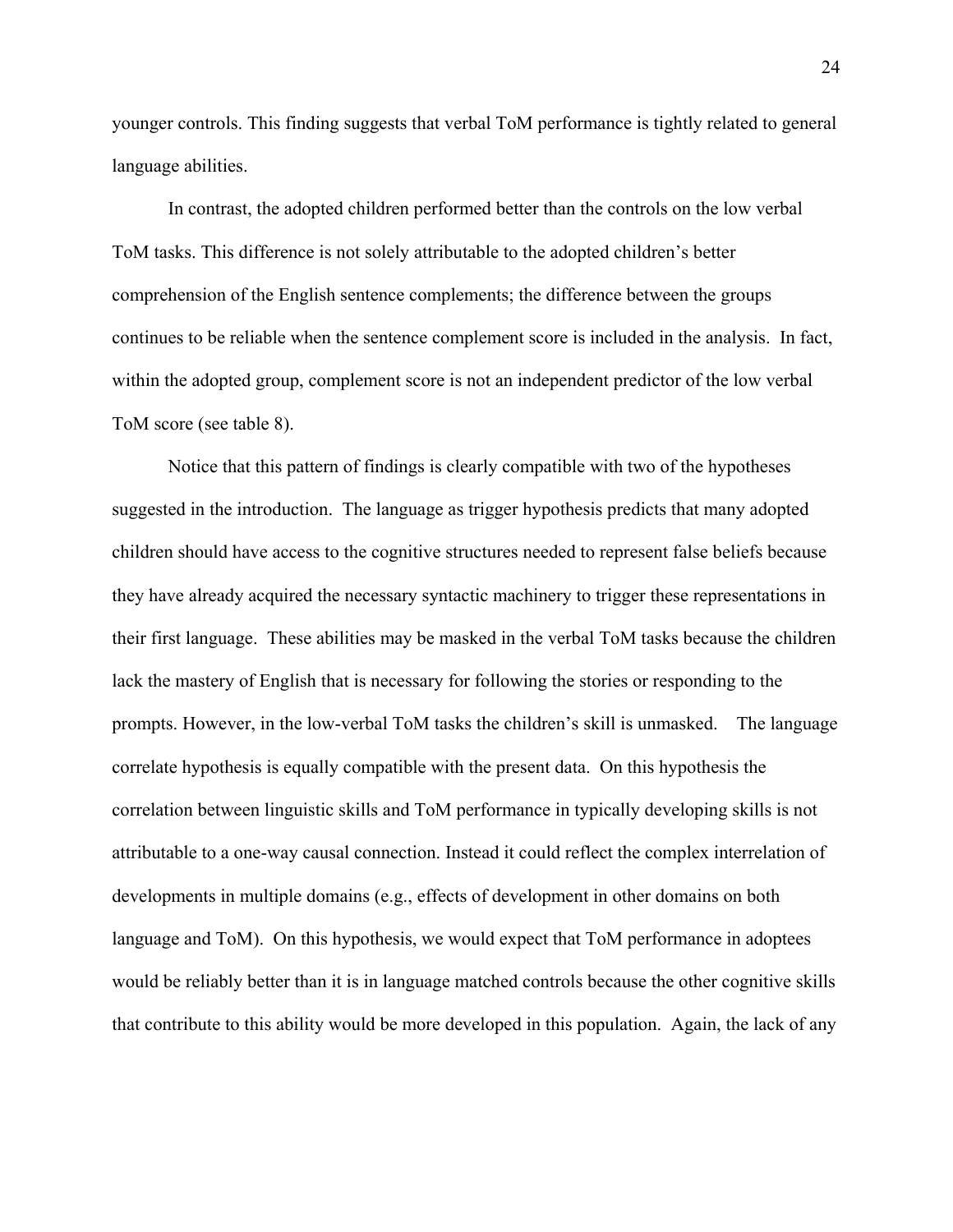difference in the verbal task would be attributed to verbal demands which masked the adopted children's underlying skill in representing mental states.

The present results, however, appear to be inconsistent with the language as implementation hypothesis. If performance on ToM tasks depends primarily on the current linguistic skills that a child possesses then we should expect internationally adopted children to perform as poorly as language matched controls, even if the ToM task itself has minimal overt linguistic demands. Specifically, on the hypothesis that the comprehension of false beliefs is tightly linked to the acquisition of sentence complements, we should expect no group difference between adopted children and controls when complement comprehension is factored out. But the difference persists.

There is however, one possible explanation of this data pattern that would be consistent with the language as implementation hypothesis. Perhaps the adopted children are succeeding at the ToM tasks because they have current access to the complement structure in their birth language. To test this hypothesis, Experiment 2 probed children's comprehension of basic vocabulary and the complement structure in their birth language.

# **Experiment 2**

# *Participants*

A subset of 15 subjects from Experiment 1 were tested on a computer-based task designed to tap children's knowledge of basic vocabulary and their understanding of complements in their native language (see table 9). Not all subjects were tested because this measure was introduced after testing was underway and because we only created versions in Russian and Mandarin. Adoptive families often have little information about the exact dialect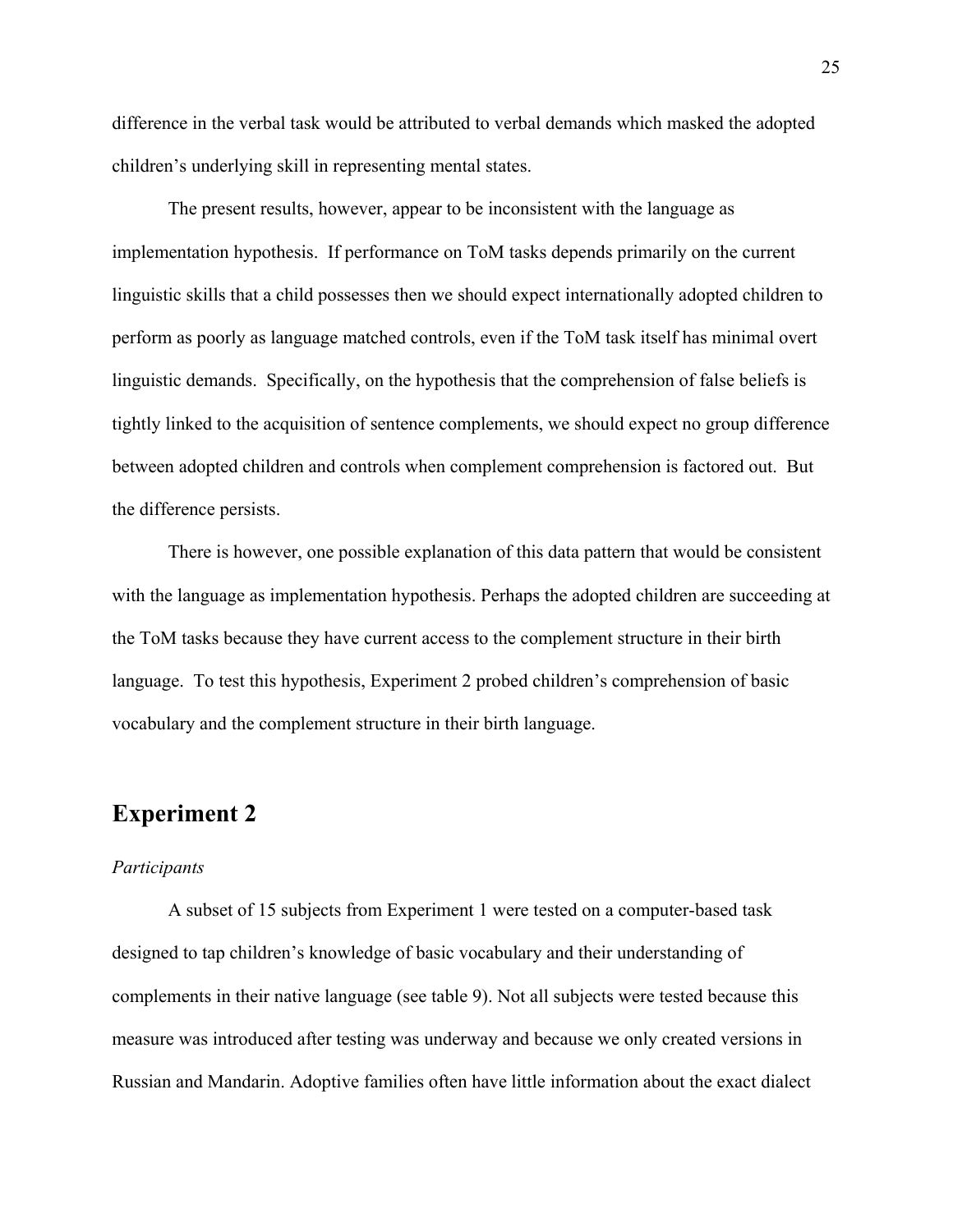used by their child prior to adoption and we wanted to minimize the chance of testing children in a language or dialect they had never heard, thus we focused on the most common standardized languages of our sample. Twelve children were tested in Russian (9 from Kazakhstan, 3 from Russia) and three children were tested in Mandarin (all from China).

# *Measure*

The native language task included 4 types of test items- native vocabulary recognition, native complement comprehension, English complement comprehension and simple English control questions. On each trial the child was shown colorful photographs on a computer monitor while recorded sound files presented the questions. Participants indicated their response by pointing to one of four pictures on the screen at the time of the question. After 3 simple training items acclimated the child to listening to recorded speech and pointing to pictures on the screen the child received the remaining items in pseudo-random order. For native vocabulary items the child was asked "Where's the (car/house/tree/girl/dog/pants)?" in their native language. Complements items were the same as in the comprehension of false complements task, only the pictures and voice were presented by the computer and rather than responding verbally the child chose from one of four pictures on the screen. All sound files were recorded by native speakers of the language and verified as accurate by a second native speaker.

Each child was given 6 complement items in English, 3 false complements and 3 true complements to prevent them from developing an alternative strategy to pass the native language task, and 6 false complements presented completely in their native language. Finally 6 control items asked simple questions in English to encourage continued participation and verify that the child was attending. These included items such as "Point to the one you can eat." Two presentation orders were used for each language to counter-balance order of presentation.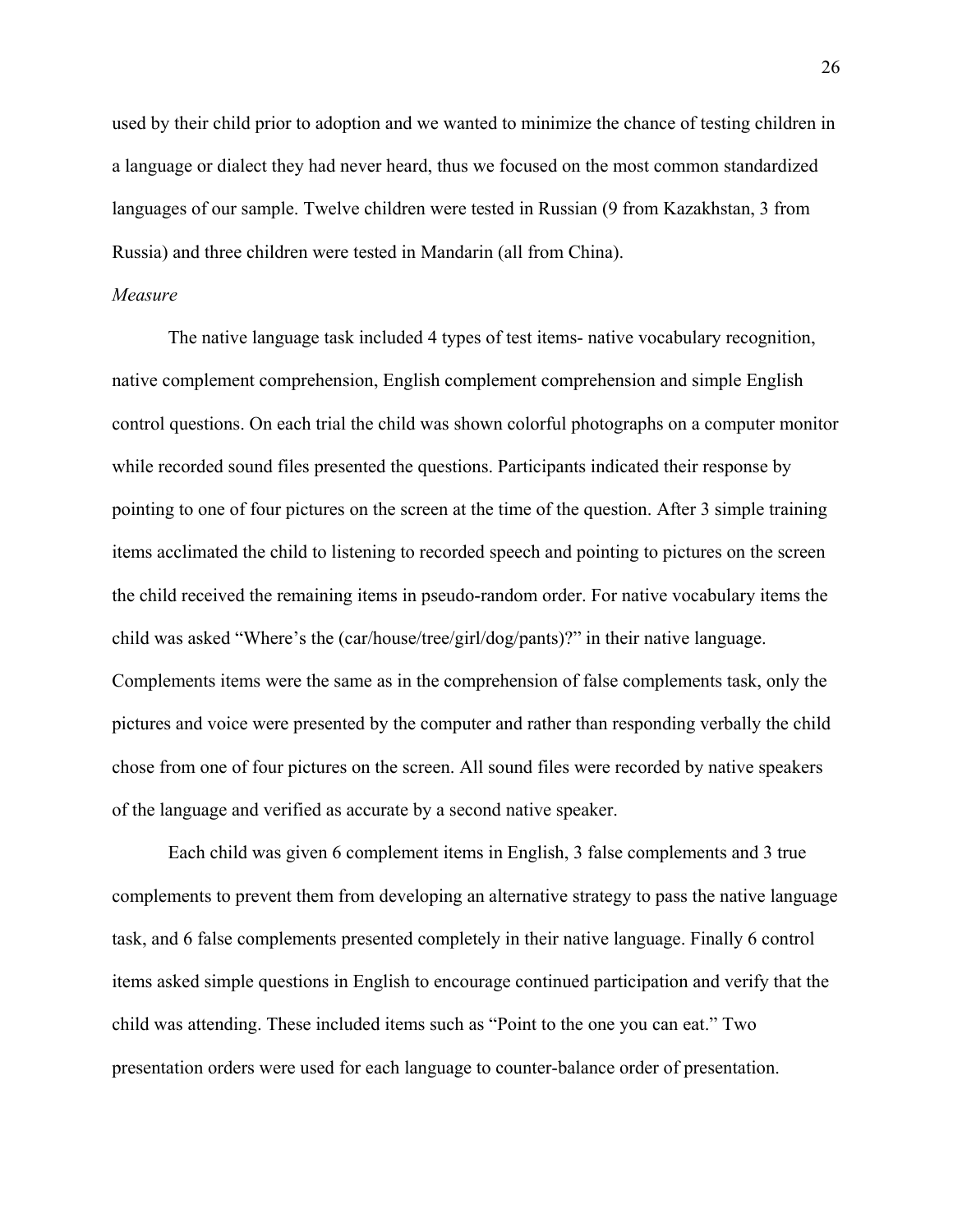Correctly answering 5 or 6 out of 6 questions in a category constituted a passing score for that task.

#### *Results*

Only 5 of the 15 children tested were able to pass the basic vocabulary task in their native language. Only 1 of these children, the oldest in the study, was able to pass the native complements task. That child also passed the English complement task. All 5 of the children who passed the native vocabulary task had been in U.S. for less than one year and had continued exposure to their native language, four of the children reported to still use their native language with siblings adopted as a sibling group.

None of the 10 children who failed the vocabulary task had continued exposure to their native language<sup>3</sup>. Though 8 of them had been away from their native country for less than 1.5 years, they no longer retained the basic vocabulary tested.

# *Summary of Experiment 2 Results*

Performance on the computerized native language task was consistent with previous research showing rapid attrition of birth language skills. One might expect the sample in experiment 2 to be more likely than the general sample to have retained complements understanding in their native language. They were, on average, adopted at an older age than the general sample meaning they had a longer duration of exposure to their native language, and they have spent less time in the US leaving less time for language attrition. They also have, on average, a greater continued exposure to their birth language than the general sample. Therefore, although only 1/3 of the children in the study were tested on native complements, it is reasonable to use their outcomes to estimate the native language abilities of the general sample. If the same proportion of the larger sample has retained native complements abilities we would estimate that

<sup>&</sup>lt;sup>3</sup> One child also failed the English controls suggesting general inattention on the task.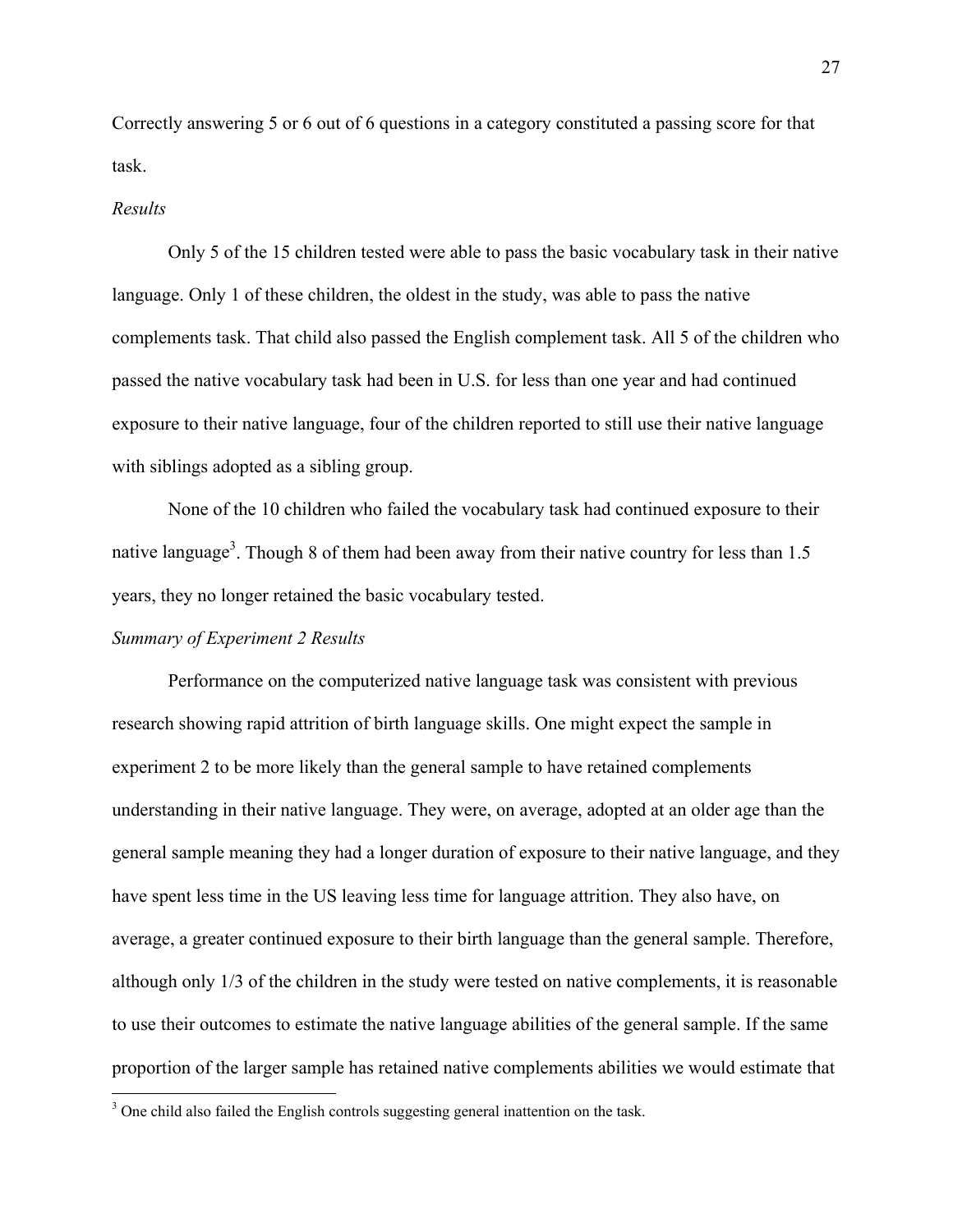3 children (6.6%) in the study could pass native complements. Assuming random distribution this would result in a less than 50% chance that any of the children who failed English sentence complements would retain the ability to comprehend native complements. If we presume that older age of adoption and shorter time in the US are also contributing factors to native complement retention the estimate would be even lower. Therefore, it seems unlikely that a retained knowledge of complement structure in the child's native language is contributing to their level of success on the low verbal ToM tasks.

#### **DISCUSSION**

 Performance on verbal ToM showed a close and stable association with language skills. Adopted children only succeeded on the verbal task when they had English language skills that were at approximately the same level as the first language learners who succeeded at this task. In contrast the association between low verbal ToM tasks and current language skills was not stable across the two populations. Adopted children performed significantly better on low verbal ToM tasks than language matched controls. This critical finding demonstrates that the specific level of current language skill that is a associated with ToM performance in firstlanguage learners is not a necessary pre-requisite for representing false beliefs. Second-language learners with English language skills below the level of typically developing 4 year old perform quite well on non verbal false belief tasks.

Interestingly, second-language learners also have an advantage in comprehending sentence complements in English. However this advantage in complement comprehension cannot fully explain their ToM success. Even when complement comprehension is included as a predictor, there is a reliable difference between the two groups. Despite the advantage of adopted group in ToM, current language skill continues to be a predictor in this population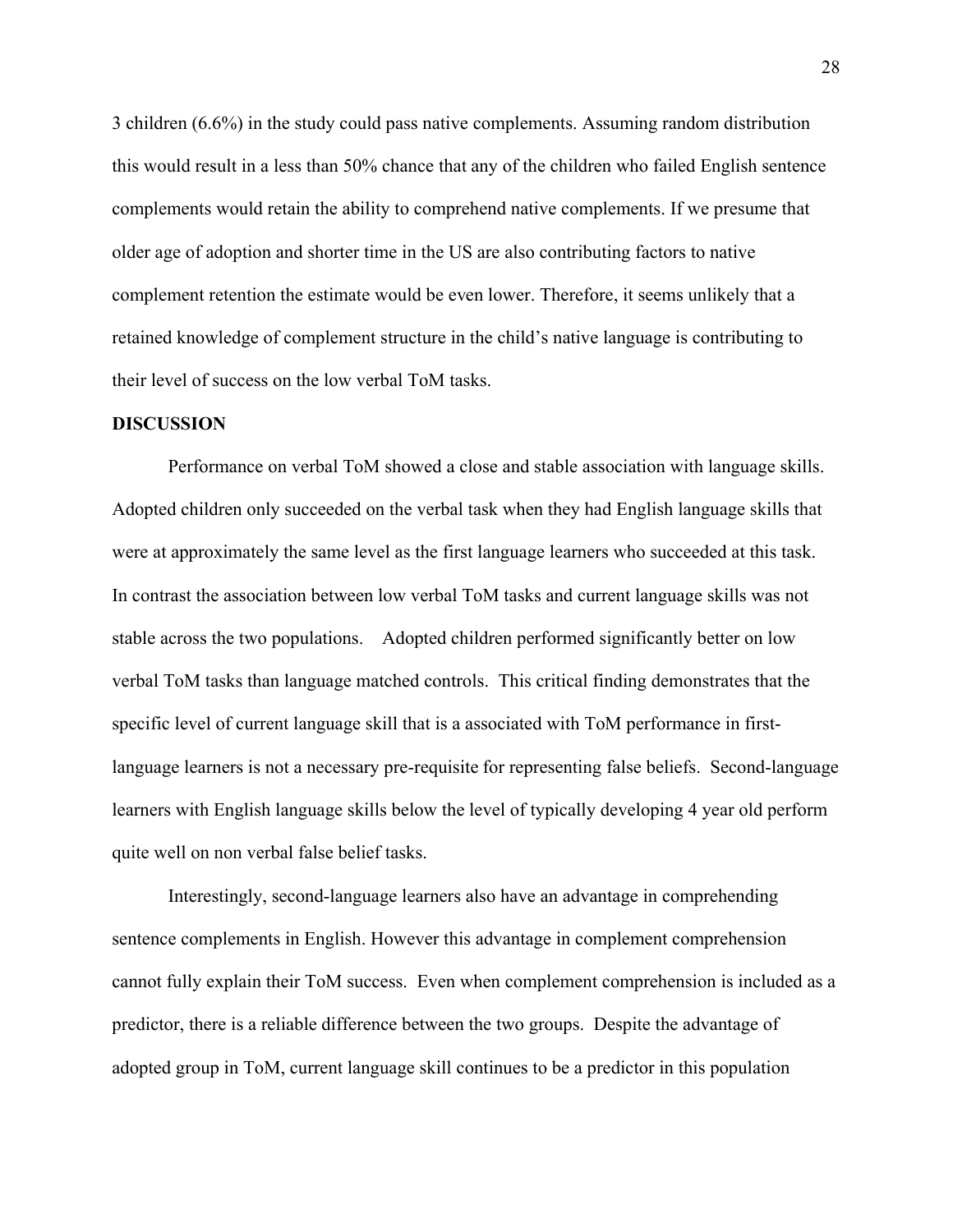In the remainder of this discussion section we: 1) return to the hypotheses presented in the introduction, evaluating them in light of our data; 2) explore the ambiguity of the observed correlations between language and ToM performance; and 3) integrate these findings with the existing data on the development of ToM across linguistically divergent populations. *Three Hypotheses about the correlation between language and ToM* 

The present data bear most strongly on the language as implementation hypothesis. If reasoning about false beliefs requires the use of the linguistic forms used to encode these beliefs, then we would expect that internationally-adopted children would fail at verbal and low-verbal ToM tasks, until they gained the relevant skills in their adoptive language. While success on the verbal task showed a stable association with current language skill, performance on low verbal ToM tasks did not. Thus we conclude that children do not have to have current syntactic or semantic abilities at the level of a 4 year old to represent mental states. Our data also suggest that current access to the complement structure is also not necessary for success in explicit FB tasks: even when the adoptees advantage on complement comprehension was factored out the group difference persisted.

In contrast, the language as a trigger hypothesis provides a straightforward explanation of these findings. On this hypothesis we would expect adopted children to perform better than the controls on the low Verbal ToM task because many of them would have acquired the relevant linguistic abilities in their first language prior to adoption. Acquiring these skills provided them with the representational wherewithal to stably represent false beliefs, and this ability persisted even after they had forgotten how these semantic representations were phonologically encoded in their birth language. In the verbal ToM tasks, this ability was presumably masked by the children's poor language skills which were taxed by the difficulty of comprehending the stories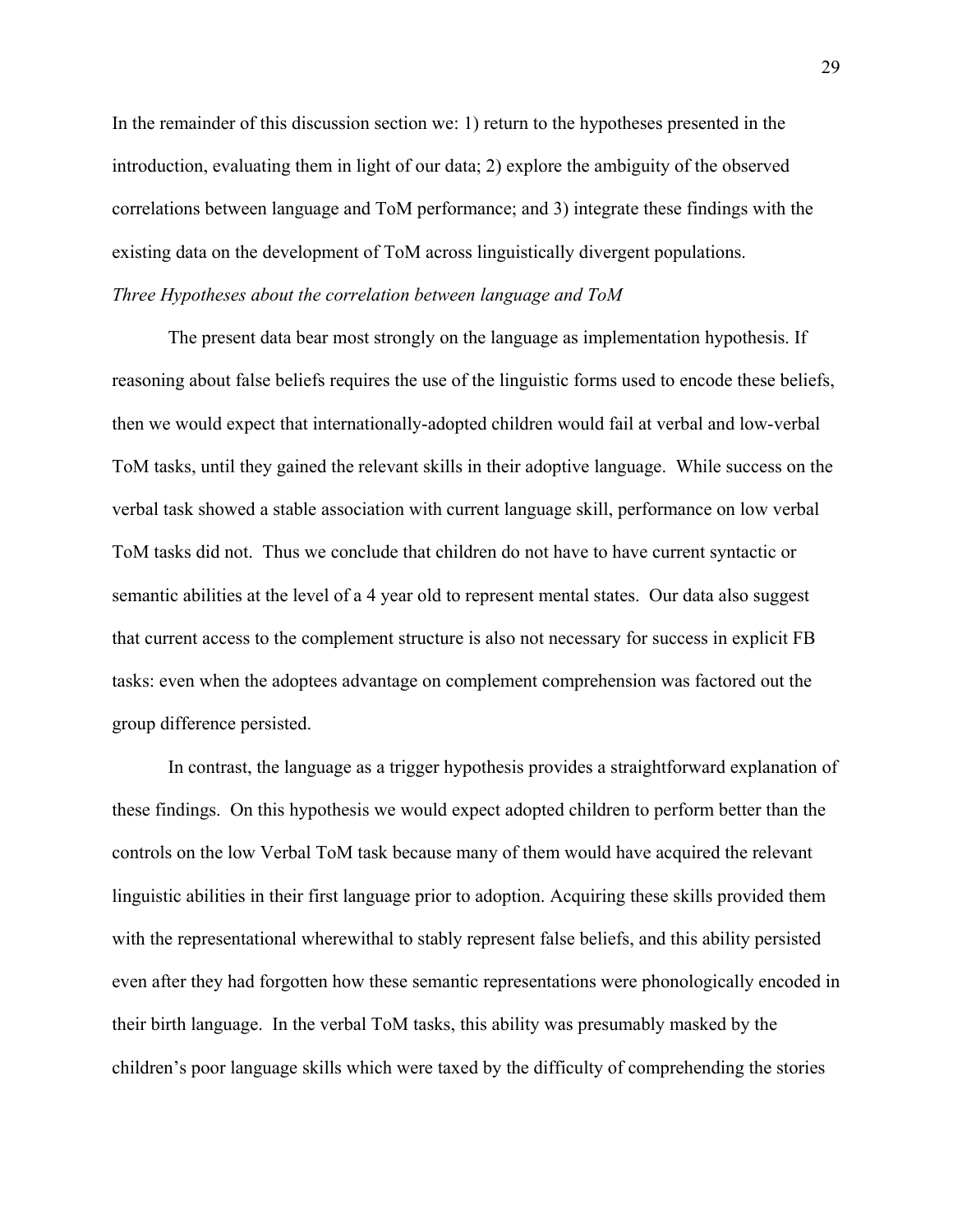and providing verbal responses. If the critical linguistic trigger is full acquisition of the sentence complement structure, such an account might also provides an intuitively satisfying explanation for the adoptees advantage in complement comprehension. On this story acquiring the complement structure in one's first language involves marshalling (or possibly even creating) conceptual representations that have the property of semantic opacity. Once these representations are made available, acquisition of the complement structure in a second language may be a far less onerous task.

The present results, however, are equally compatible with the language as a correlate hypothesis. The internationally adopted children are older than the controls, consequently their nonlinguistic cognitive skills are more likely to have advanced to a point where they can reliably succeed at explicit ToM tasks, consequently they perform better on low-verbal ToM measures. Again on this hypothesis these abilities are masked in the verbal ToM tasks by the demands that such tasks make on the limited English skills of the adopted children. This account might also provide an explanation for why the adopted children fared better on the sentence complements task than language matched controls. The sentence complements task has many of the same representational and inhibitory demands as the ToM tasks. To succeed children must represent two states (reality and what was said) and must inhibit the tendency to treat reality as privileged. The inability of typically-developing children to master this task before roughly 4 could be attributable to limitations in general representational capacity or inhibitory skills, rather than linguistic abilities per se. In older children these limitations are removed and the mastery of complements is desynchronized from language development. As we noted earlier the challenge for this account is to explain why ToM skills would be delayed in linguistically divergent populations, we return to this issue below.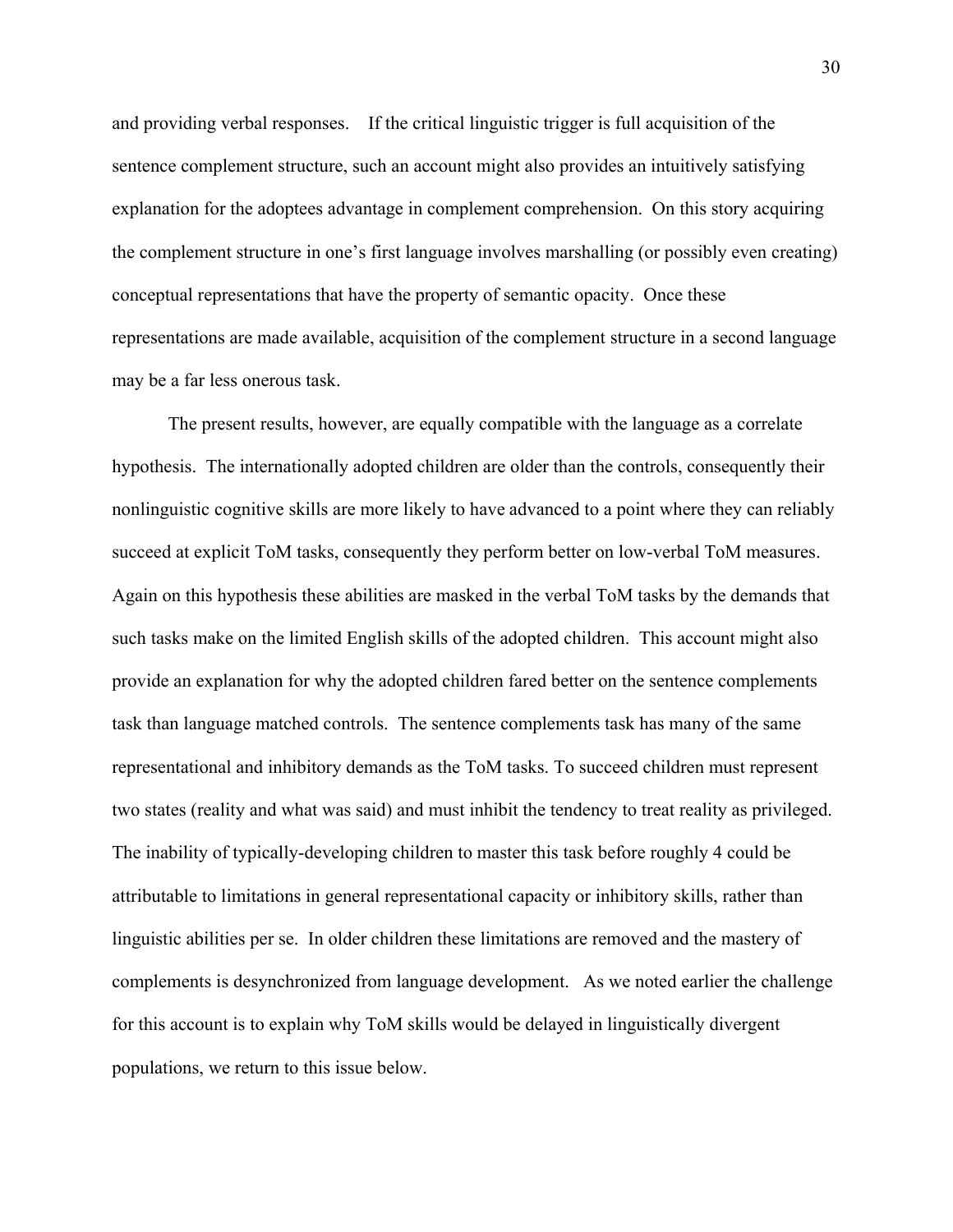#### *Interpreting the correlations between current language ability and ToM*

If language is not necessary for the implementation of ToM it raises the question of why we observed any correlation between linguistic abilities and ToM skills in internationallyadopted preschoolers. Before we address this issue, it is worth noting that the correlations that we observed were strongest in our broad measure of language skill. DELV scores were more robustly correlated with ToM performance than the child's score on the sentence complements task. This was true in both verbal ToM tasks and low verbal tasks, and in both the adopted children and the controls. This is consistent with prior findings indicating that broad language skills are strong predictors of ToM development. The relationship between sentence complement comprehension and ToM was particularly weak in the adopted children. This suggests that the systematic relation that has been observed in typically-developing children may be an artifact of the complex intercorrelation of development across multiple domains that characterizes typical development. Alternately, the weaker association between these abilities in the adopted children may suggest that the acquisition of sentence complements in a first language has effects on TOM tasks independent of the child's *current* linguistic knowledge, reducing the predictive value of the complement comprehension in the second language.

Earlier we noted that the difference between the two groups on low verbal ToM tasks was inconsistent with the language as implementation hypothesis. When the verbal demands are decreased, success in explicit ToM tasks does not require that children's current language skills be equivalent to those of first language learners who can perform these tasks. But if the children are not using English to succeed in this task, why is their performance correlated with their English language DELV scores? On the face of it the data appear to be incompatible with the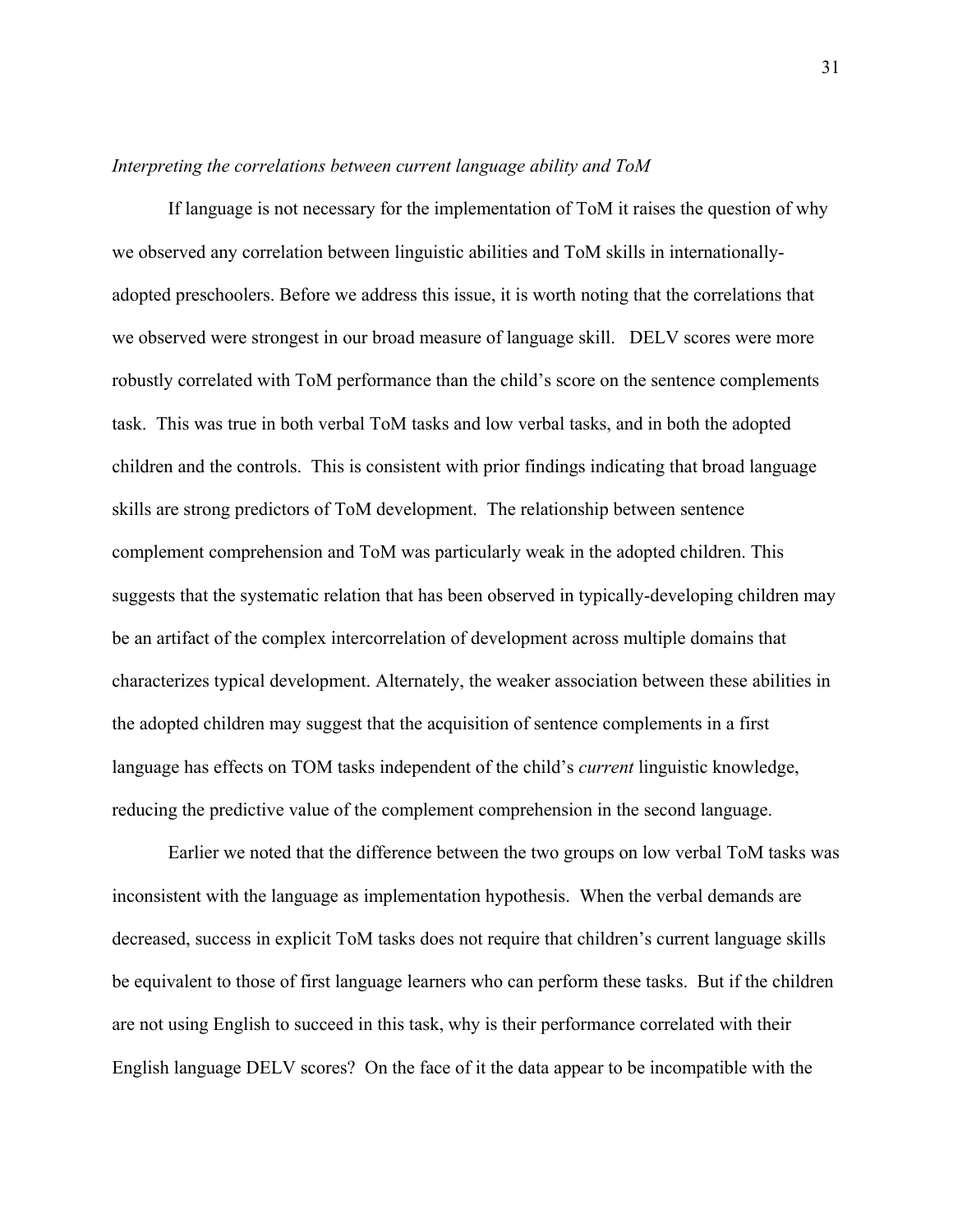language as trigger hypothesis and the language as correlate hypothesis. If the structure has been triggered in the first language or the child has achieved the necessary nonlinguistic skills then they should succeed with the low verbal task regardless of their level of English mastery.

There are three possible explanations for this correlation

1) English language comprehension is required for performance of the task even if it is not implicated in representing false beliefs.

2) The child's current level of English language comprehension has some effect on the representation of the false beliefs, even though adopted children do not have to achieve the same level of mastery as first language learners in order to succeed. Perhaps it is helpful, but not necessary.

3) The child's score on the DELV is a merely a proxy for other variables which were not entered into these analyses (or not measured) but do play a causal role in representing false beliefs. For example, the raw DELV score is correlated with the child's current age, the age at which the child was adopted, and the child's nonverbal IQ.

The first possibility seems unlikely. The language used in the low verbal task was minimal, children merely needed to understand individual nouns and understand that they should select the matching picture. Our adopted children had English language skills that were equivalent to typical monolingual children of 3 to 6 years. Thus we would expect them to understand this kind of instructions, and all of the children appeared to do so.

The present study however cannot distinguish between the remaining two hypotheses. This study was designed to explore whether age and prior linguistic experience contributed to ToM success independent of effects of current language ability. It was not designed to determine whether language was a unique predictor of ToM skill. Our assessment of nonlinguistic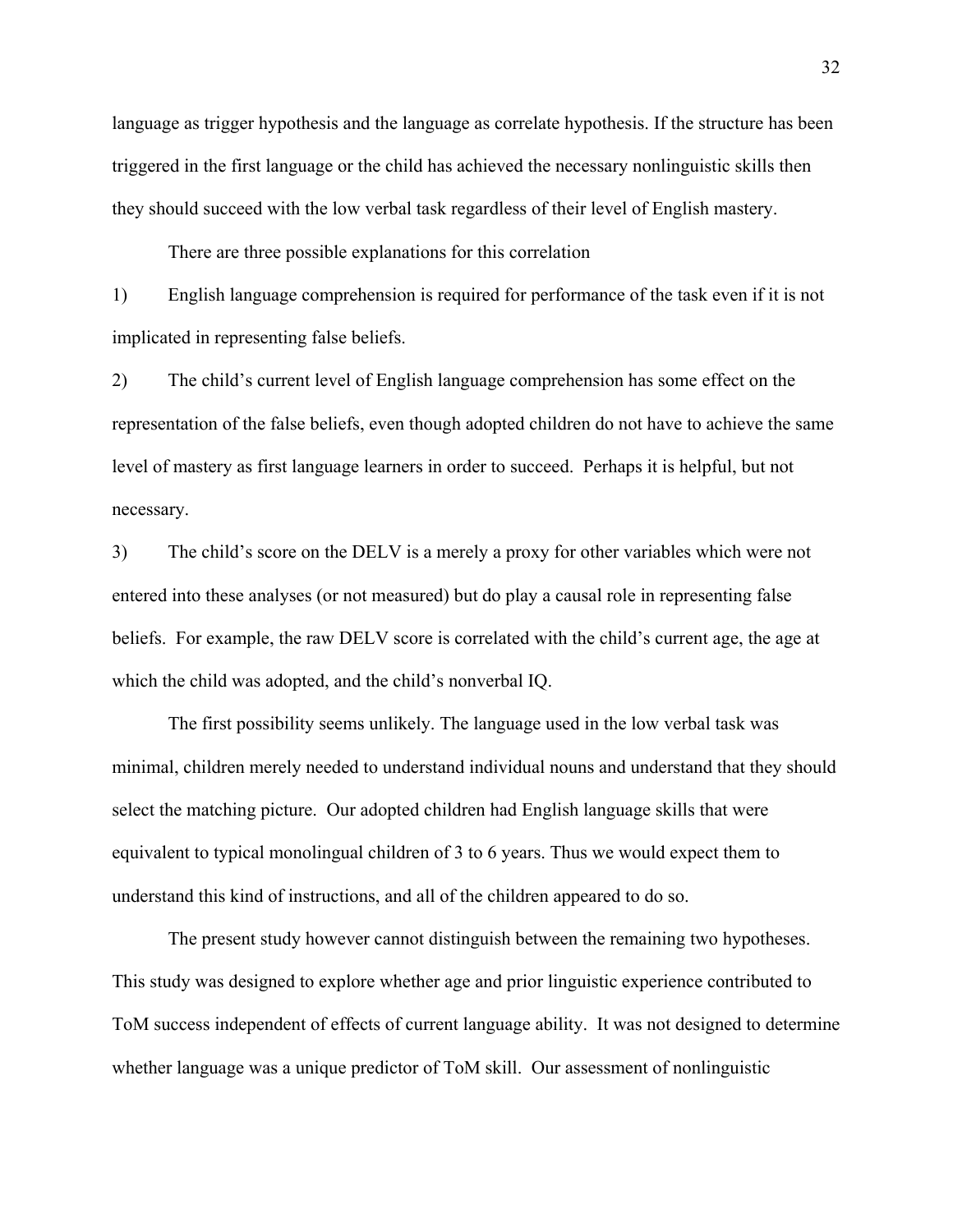cognitive ability was limited to a single coarse measure and our design lacked the power to disentangle the contribution of multiple variables.

A related concern is whether the adopted children in this study have a deficit in low verbal ToM performance relative to their chronological age, which might reflect their current low level of linguistic skill. This is difficult to assess given our design. We did not have a group of nonadopted controls who were matched with our adoptees in cognitive ability, but who had substantially greater English language skills. Given the large number of potential cognitive abilities that would have to be measured, such a design would be infeasible. The performance of the adopted children does appear to be somewhat lower than what we would predict on the basis of their age alone.

# *Integrating the existing research on the role of language in ToM tasks.*

Earlier we concluded that the present data is consistent with language as trigger hypothesis and the language as correlate hypothesis, but it is not consistent with the hypothesis that linguistic abilities which emerge at around four years of age are necessary parts of the implementation of TOM skills. Here we revisit these three hypotheses in light of other studies exploring the relation between language and ToM.

As we noted in the introduction, studies of typically-developing children provide limited leverage on these questions because children's cognitive abilities tend to be tightly correlated across domains for a variety of reasons. Thus, the most persuasive evidence comes from studies that manipulate linguistic variables or explore the development of ToM in populations with unique linguistic experiences but fairly standard cognitive equipment. Four lines of evidence are often used to argue that language is causally implicated in performance on explicit ToM tasks.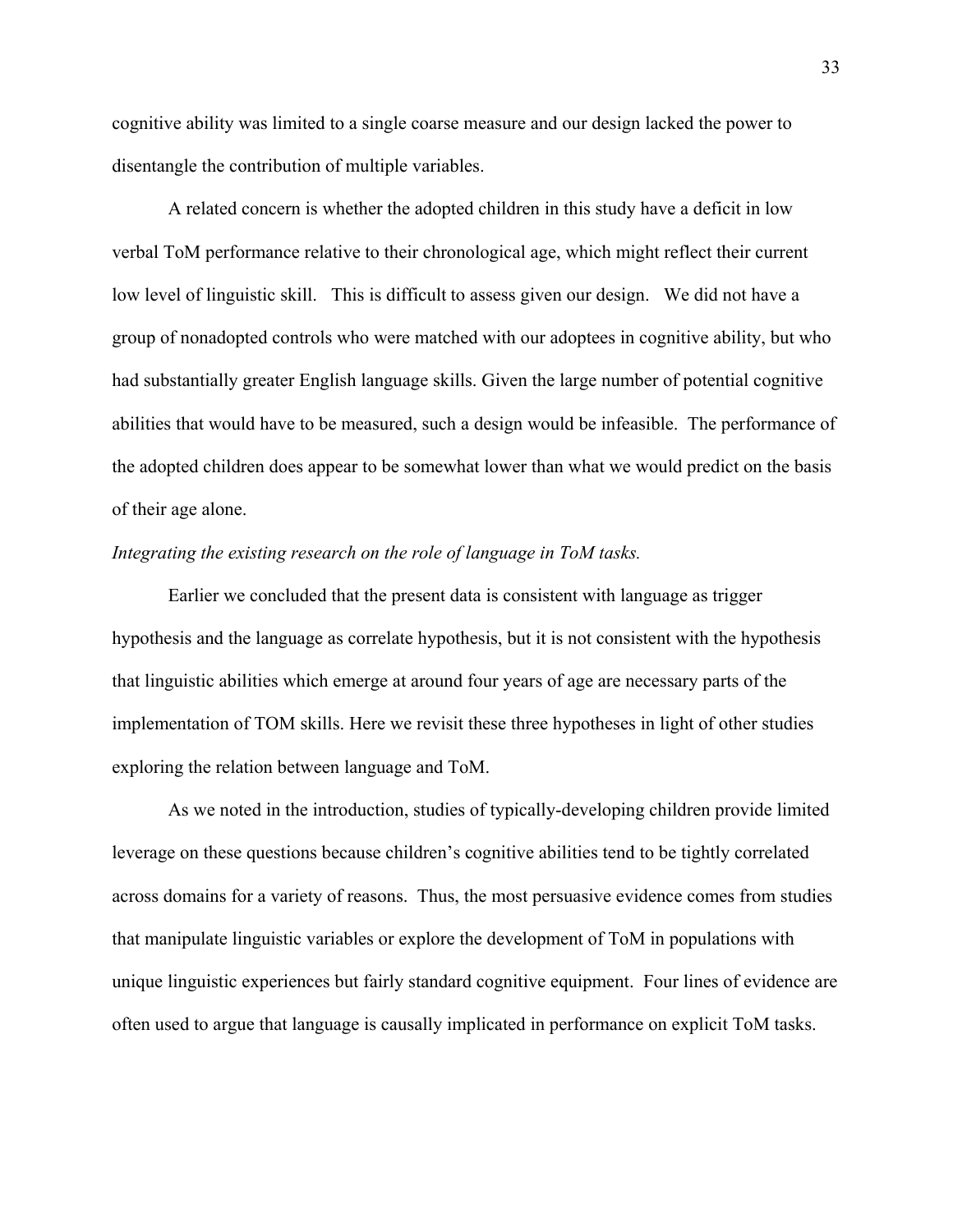First, as we noted earlier, deaf children of hearing parents have delays in language and also in verbal and low verbal ToM tasks (Courtin & Melot, 2005; Meristo et al., 2007; Peterson & Siegal, 1995; Schick, de Villiers,de Villiers, & Hoffmeister, 2007). Deaf children of deaf parents are not delayed in either domain (Courtin & Melot, 2005; Schick et al., 2007) and so researchers have quite reasonably concluded that ToM deficit in deaf children of hearing parents must stem from limitations in their linguistic experiences. However, these findings cannot tell us what role of language is playing in ToM development. The linked deficits could reflect direct effects of language acquisition on the emergence of ToM skills (as suggested by the language as trigger and language as implementation hypotheses) or they could reflect more complex causal pathways (as suggested by the language as correlate hypothesis). For example, language could facilitate conversations with family members which make mental states more salient to children (Peterson & Siegal, 1995; Cutting & Dunn, 1999). Or linguistic experiences at an earlier age could promote the development of working memory and other executive functions which go on to facilitate performance on the false belief task. This possibility receives support from research documenting that deaf children of hearing parents have deficits in tasks involving impulse control, inhibition, working memory and cognitive set shifting, which are correlated with their linguistic skills (Corina & Singleton, 2009; Figueras, Edwards & Langdon, 2008; but see P. de Villiers, 2005).

Second, training studies document that verbal experience can lead to improvements in ToM performance. For example, when children are trained to verbally report a false communication (conveyed with a sentence complement structure), they improve on false belief and appearance/reality tasks (Hale & Tager-Flusberg, 2003; see also Lohmann & Tomasello, 2003). This suggests that an experience, which is largely verbal, can impact ToM performance,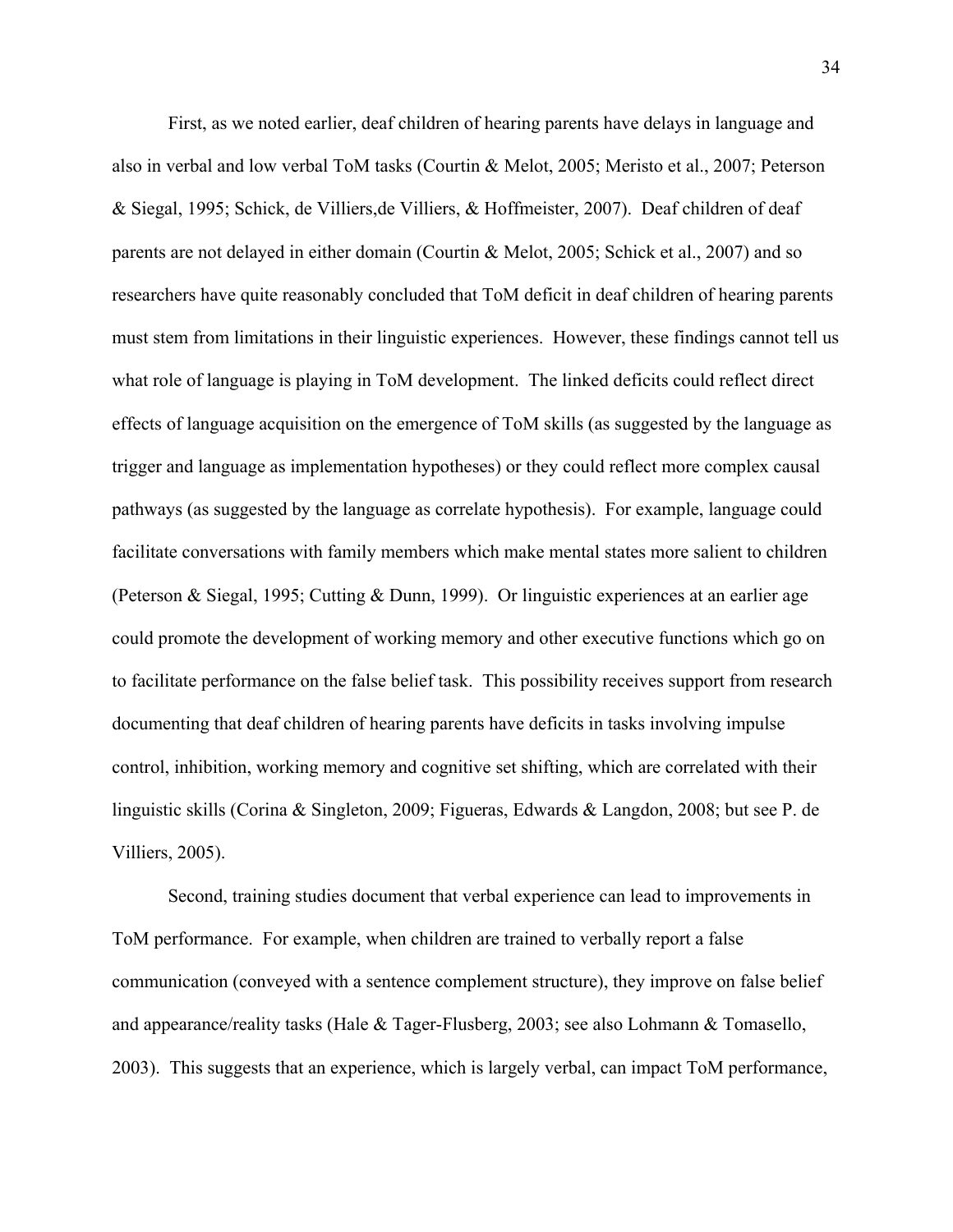but it does not resolve the question of the mechanism by which it does so. Reporting the contents of a false communication has similar inhibitory demands to acting on a false belief—one must override the tendency to rely on reality. Alternatively, the condensed exposure to false communication could lead the children to consider why a character is saying something false (Is he ignorant of the true state of affairs or deceptive?) thereby focusing their attention on the importance of mental states. In short, these training tasks could be influencing ToM performance through their effects on linguistic representations or executive function, or they could be directly providing input to domain-specific mentalizing processes.

Third, and most persuasively, recent work on an emerging language documents a close relation between mental state language and ToM performance. Pyers and Senghas (2009) examined the use of mental state verbs and performance on a low verbal false belief task in two groups of adults who used Nicaraguan Sign Language (NSL) as their sole means of communication. The older participants were young adults who had been initially exposed to NSL as children prior to 1984 when the language was just emerging. The younger participants were currently adolescents and had been introduced to a richer form of the language in the late 80's or early 90's. At their first assessment, the researchers found that members of the older cohort used few mental-state verbs and were unable to pass low verbal false belief tasks. In contrast the younger cohort passed the false belief task and frequently produced mental-state verbs. In a follow up study two years later, after the groups began socializing more, the older cohort showed improvement in both their use of mental state verbs and the false belief task. These findings are hard to reconcile with the language as correlate hypothesis. While it is plausible that six year olds with language delays could lack the inhibitory control of typicallydeveloping four year olds, it seems inconceivable that these young adults (with jobs and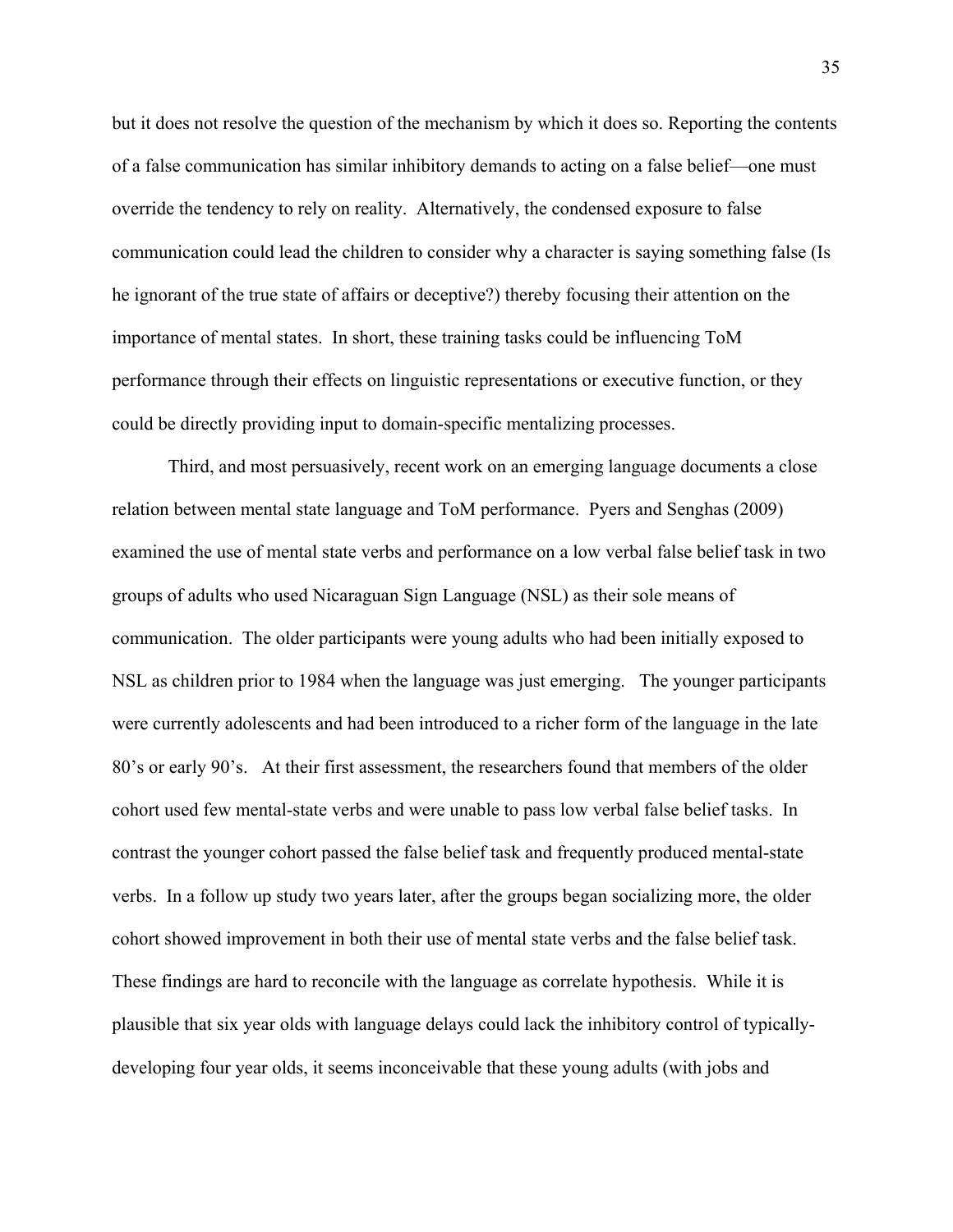domestic responsibilities) could be so profoundly impaired. Thus these findings suggest that language either provides the implementation for representing mental states or serves as a trigger.

Notice that these first three lines of research document a link between language acquisition and TOM performance. Even on their strongest interpretation, such findings are compatible with both the language as trigger and the language as implementation hypotheses, and thus are readily reconciled with the findings of the present study. To the best of our knowledge, there is only one piece of evidence that uniquely supports the hypothesis that language is necessary to implement reasoning about mental states. Newton and de Villiers (2007) used an interference paradigm to demonstrate that adult's performance on a nonverbal false belief task was impaired by a verbal shadowing task, but not by an equally-demanding tapping task. They concluded that false-belief reasoning relies on linguistic representations, consistent with de Villiers' proposal that the sentence complement structure provides a conceptual resource that is necessary for stable representation of mental states.

This interpretation depends on the assumption that verbal shadowing interferes only in linguistic processes. We know of no evidence that this is the case. The differential effect of verbal shadowing relative to tapping simply shows that there is some resource or representation which is shared by verbal shadowing and the false belief task, but not by tapping. Precisely what this resource is remains unclear.

Verbal shadowing involves perceiving and repeating spoken language (in this case meaningful sentences). The task does not require the comprehension of this verbal material. But decades of research in psycholinguistics has demonstrated that the language processor has little respect for task requirements. The use of representations at one level of linguistic analysis automatically activates linked representations at other levels. Thus when people hear, think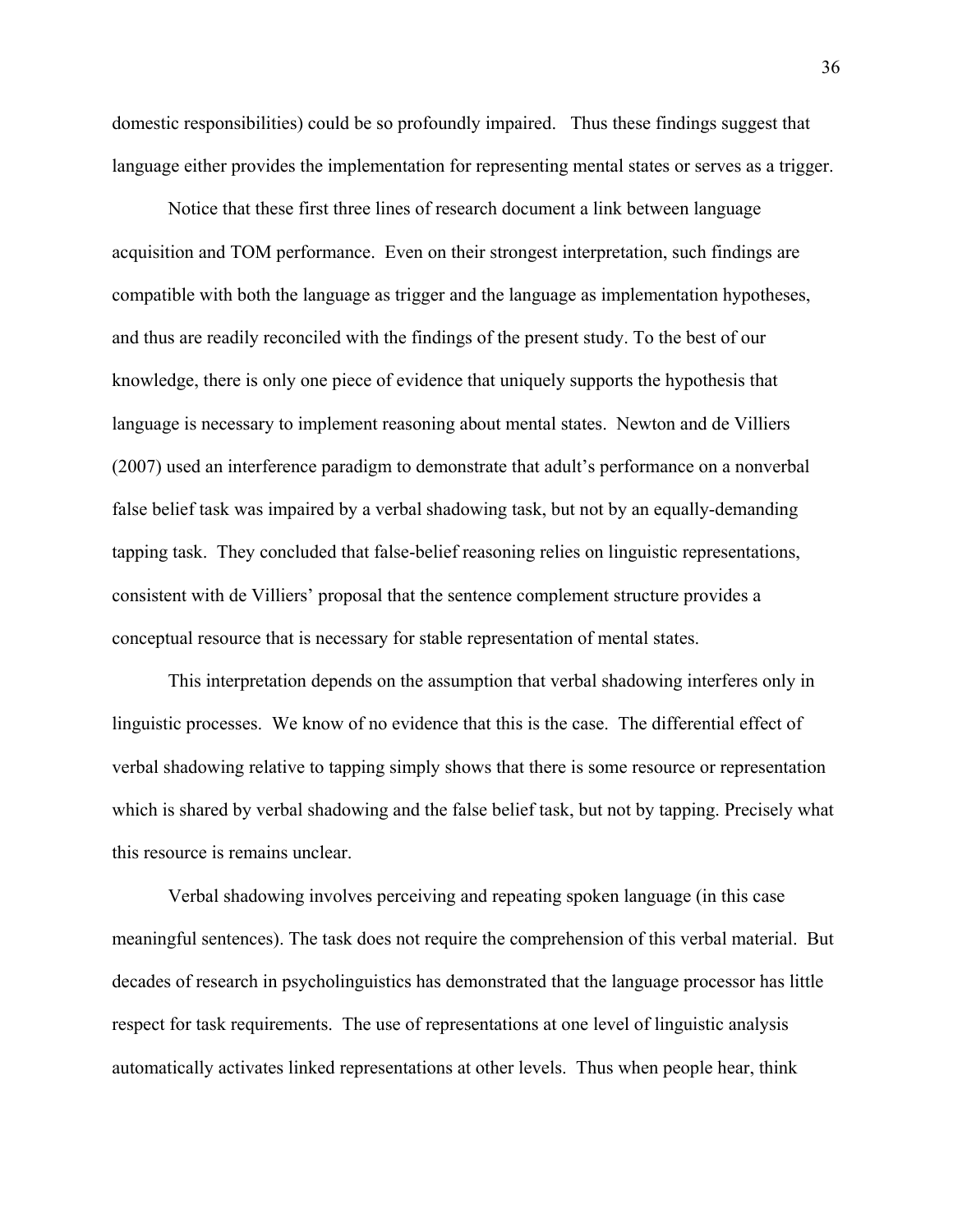about or produce a word (even a meaningless one) they activate not only the phonological form of this word but also all the words that share phonemes with that form, and the meanings of those phonologically-related words. Such effects can be observed even in young children (Huang &Snedeker, in press; Mani, 2009), suggesting that they are a fundamental feature of linguistic architecture. Thus verbal shadowing would be expected to produce interference not only at the phonological level but also at higher semantic or conceptual levels (even if the material being shadowed has no semantic content). Whether this higher-level interference is construed as linguistic is largely a theory-internal matter. If we assume that language-specific semantic representations are the only domain-general combinatorial conceptual system (Spelke, 2003), then we might declare such interference linguistic by default. Absent such an assumption, there is no reason to believe that the rapid cascade of activation spreading upward from phonology halts suddenly at a hypothetical boundary between language and thought (see e.g., Chambers, Tanenhaus & Magnuson, 2004; Chamber & Juan, 2008; Fischer & Zwaan, 2008; Altmann & Kamide, 2009 for evidence that any such boundary is quite permeable). Thus the list candidate loci for the interference effect in Newton and de Villiers should include not only phonological and semantic representations but also the conceptual processes involved in representing: events, the temporal sequencing of events, and the goals and knowledge states of social agents. It is disappointing, but no one promised that cognitive science was going to be easy.

Thus all of the data to date, including the present study, appears compatible with the language as trigger hypothesis.

# *Conclusions*

 The present study demonstrates that internationally-adopted children are better at low verbal theory of mind tasks than one would expect given their current linguistic abilities. This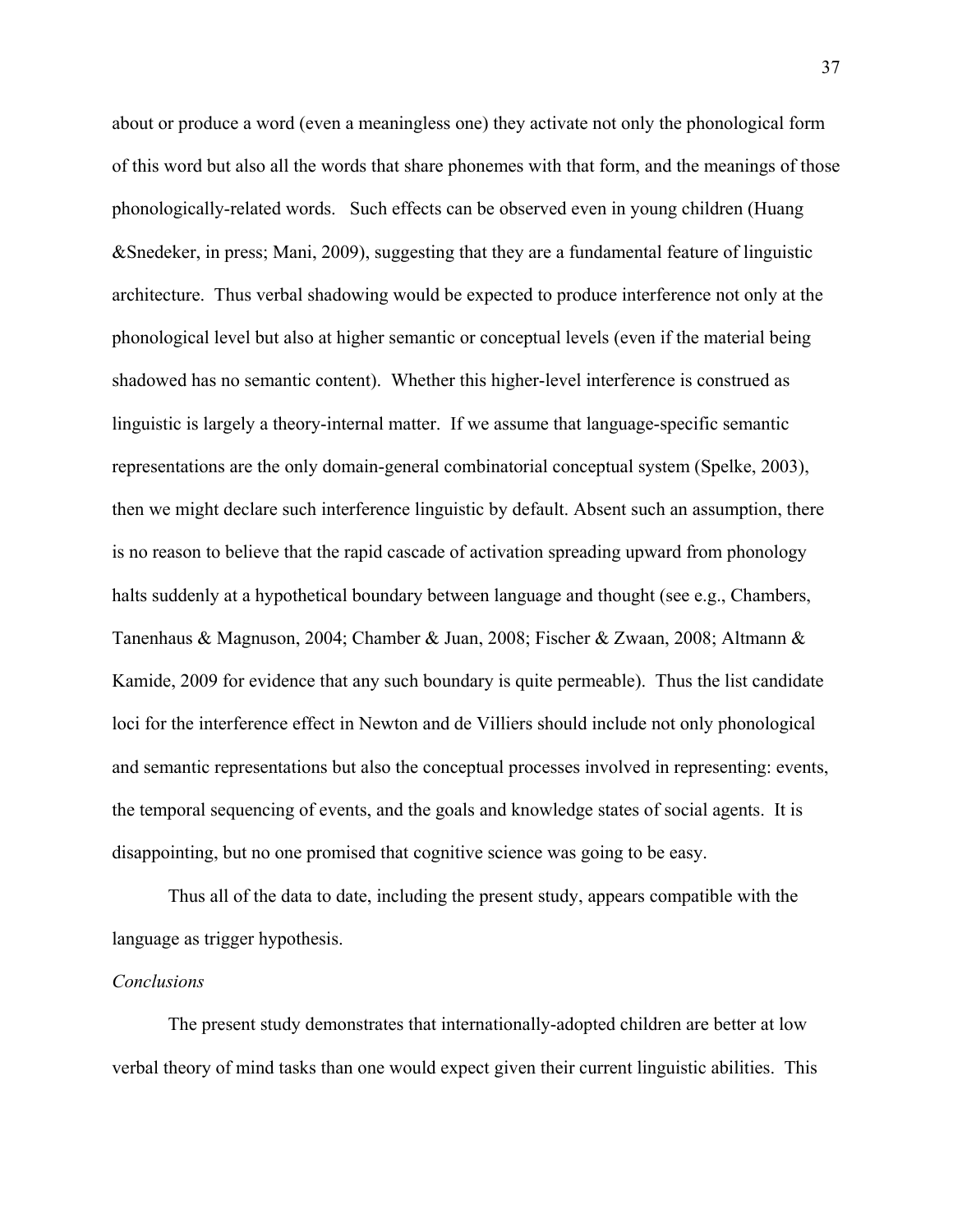fact sheds light on the tight correlation that has been observed between language development and performance on explicit theory of mind tasks. If this reflected the online use of linguistic representations in solving theory of mind tasks, then we would expect that adopted children would fail these tasks from the time that they lose these representations in their birth language up until the point at which they acquired them in their second language. This does not appear to be the case: adopted children with current syntactic skills below the level of a four and half year old performed quite well on low verbal theory of mind tasks while language matched control children did not. Thus while language may serve as a trigger to the development of stable representations of false beliefs, the language skills developed at around four years of age do not appear to be necessary for the implementation of the relevant representations.

#### **ACKNOWLEDGEMENTS**

We thank Peter deVilliers and Jill deVilliers for generously sharing the testing materials they developed, Susan Carey for her encouragement and all of the families who generously shared their time. We are grateful to Alexa Scarlett, Shannon Shaper, and Nadia Chernyak for help in preparing the study materials and to Katie Felkins for her tireless assistance over several years. This research was supported by the National Science Foundation under Grant No. 0418423 and by the Roger Brown fund.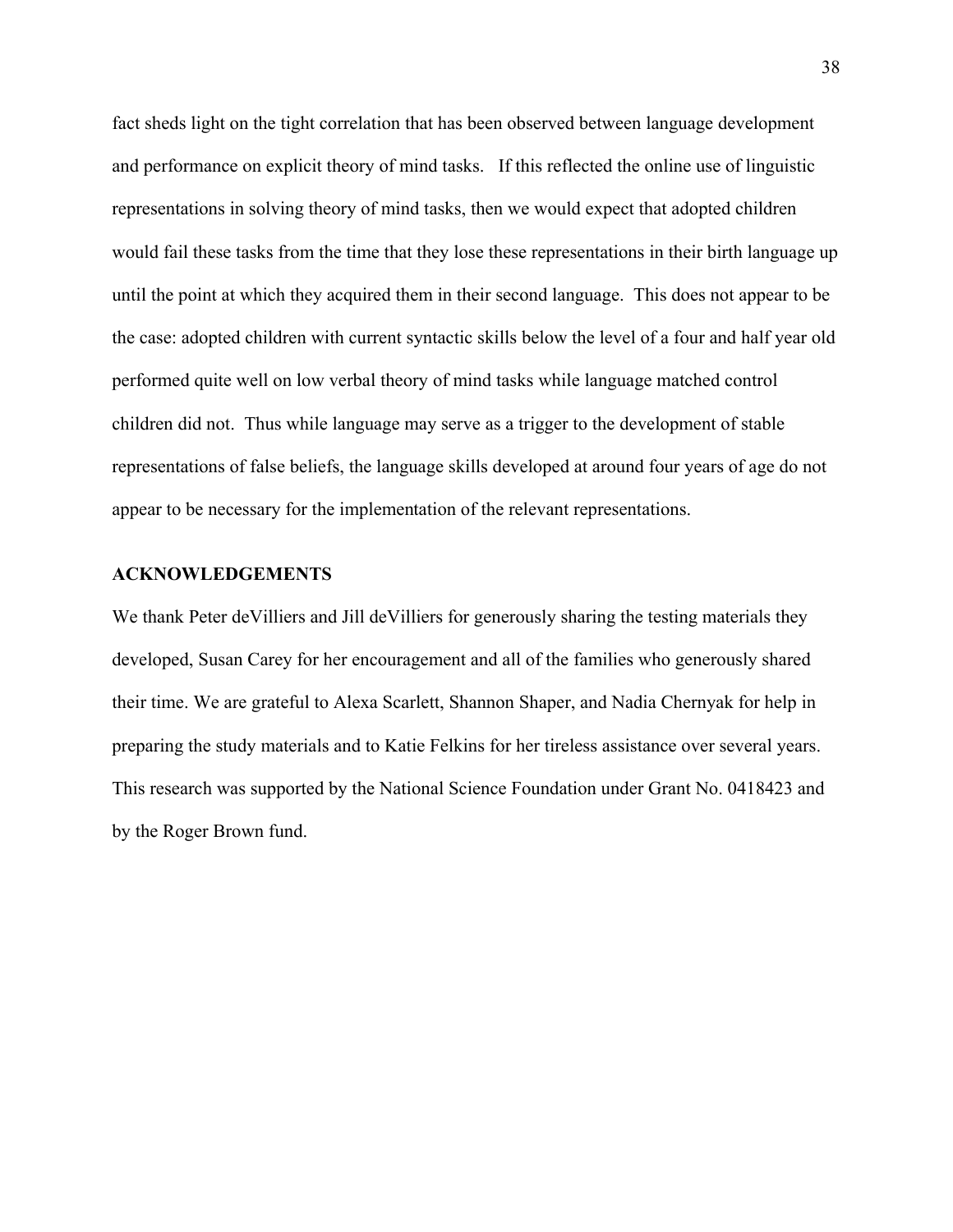# Tables

Table 1 Participant age and adoption information

|                                  |           | <b>Adopted Group</b> |              |                        | Control Group |             |
|----------------------------------|-----------|----------------------|--------------|------------------------|---------------|-------------|
|                                  | Mean      | SD.                  | range        | Mean                   | SD.           | range       |
| Age at Test                      | 7.4 years | 1.7                  |              | $4.5 - 10.8$ 4.6 years |               | $3.0 - 6.1$ |
| Age of Arrival in U.S. 5.5 years |           | 1.8                  | $2.4 - 10.2$ | n/a                    | n/a           | n/a         |
| Time in the U.S.                 | 1.8 years | 1.3                  | $.3-6.1$     | n/a                    | n/a           | n/a         |

Table 2 Standardized test scores and comparisons

|                       | <b>Adopted Group</b> |           |              | Control Group |           |             | Comparison |    |        |
|-----------------------|----------------------|-----------|--------------|---------------|-----------|-------------|------------|----|--------|
|                       | M                    | <b>SD</b> | range        | М             | <b>SD</b> | range       |            | df |        |
| Age at Test (yrs)     | 7.4                  | 1.68      | $4.5 - 10.8$ | 4.5           | 0.97      | $3.0 - 6.1$ | 10.125     | 88 | < 0.01 |
| DELV raw              | 57.47                | 14.83     | $21 - 76$    | 56.2          | 16.69     | 22-83       | 0.381      | 88 | 0.704  |
| <b>KBIT-II NV raw</b> | 18.42                | 6.09      | $7 - 34$     | 12.91         | 4.83      | $3 - 26$    | 43758      | 88 | < 0.01 |
| KBIT-II NV SS*        | 89.9                 | 14.5      | 60-121       | 101.17        | 12.81     | 72-139      | 3.446      | 73 | < 01   |
| PPVT-III raw          | 71.51                | 17.5      | $37 - 125$   | 62.09         | 18.34     | $26 - 101$  | 2.494      | 88 | 0.015  |
| <b>PPVT-III SS</b>    | 79.56                | 15.2      | 51-123       | 103.47        | 8.53      | 87-118      | 9.164      | 88 | < 001  |

\*Standard scores only available for participants age 4 and over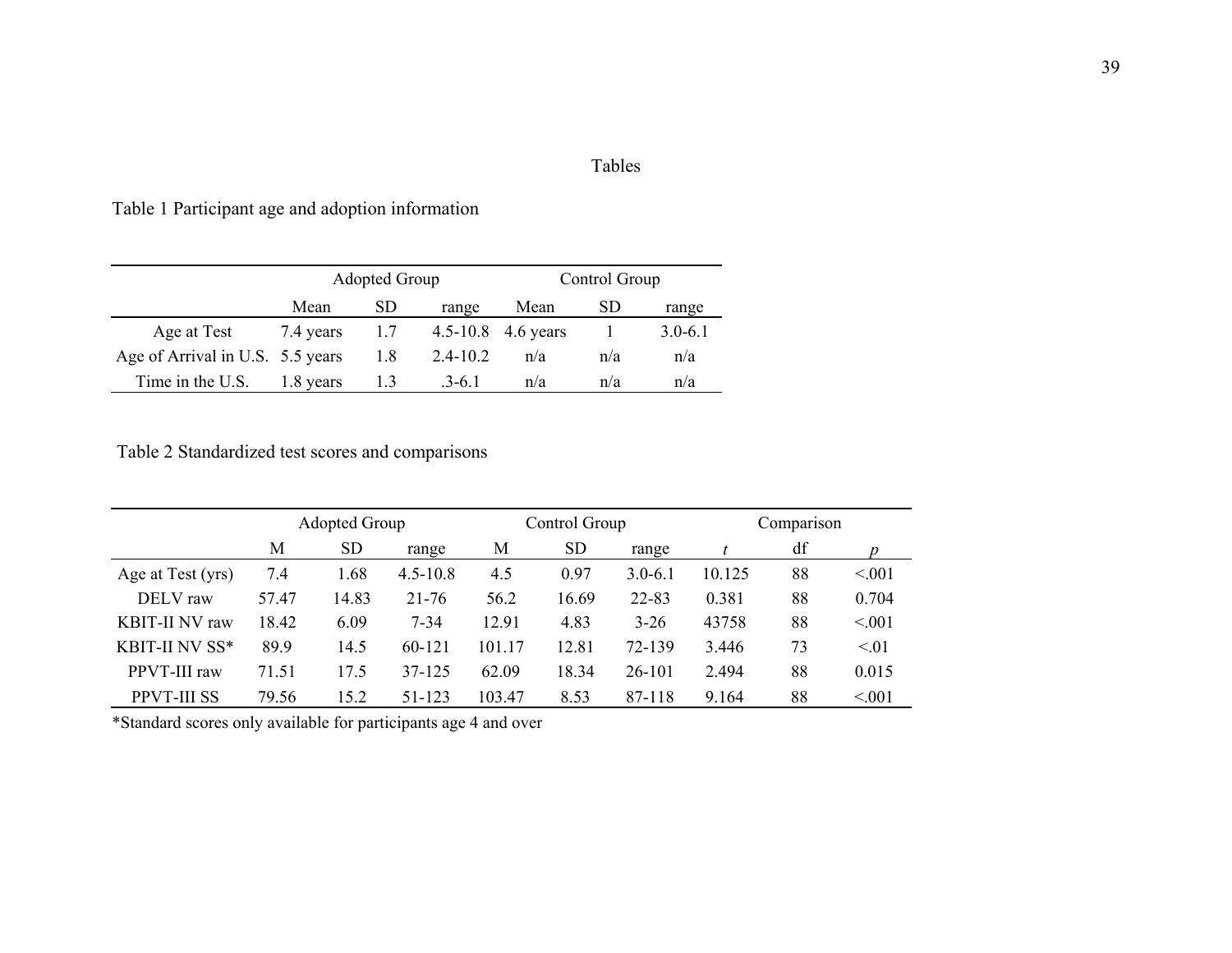# Table 3 Language measure correlations

|                   | <b>Adopted Group</b> |                 |             |             | Control Group |             |
|-------------------|----------------------|-----------------|-------------|-------------|---------------|-------------|
|                   | <b>DELV</b>          | <b>PPVT-III</b> | Comp. Score | <b>DELV</b> | PPVT-III      | Comp. Score |
| DELV raw          |                      |                 |             |             |               |             |
| PPVT-III raw      | $.667**$             |                 |             | 732**       |               |             |
| Complements Score | $313*$               | 0.159           |             | $523**$     | $437**$       |             |

Table 4 Regression of complements score with DELV and group as predictors

| Measure (DV) | <b>Total Variance</b> | Predictors | $\beta$ in final model |
|--------------|-----------------------|------------|------------------------|
| Complements  |                       |            |                        |
| Score        | $R^2$ = 234           | DELV raw   | $0.418***$             |
|              |                       | Group      | $0.228*$               |
|              |                       | Group $X$  |                        |
|              |                       | DEL V      | ns                     |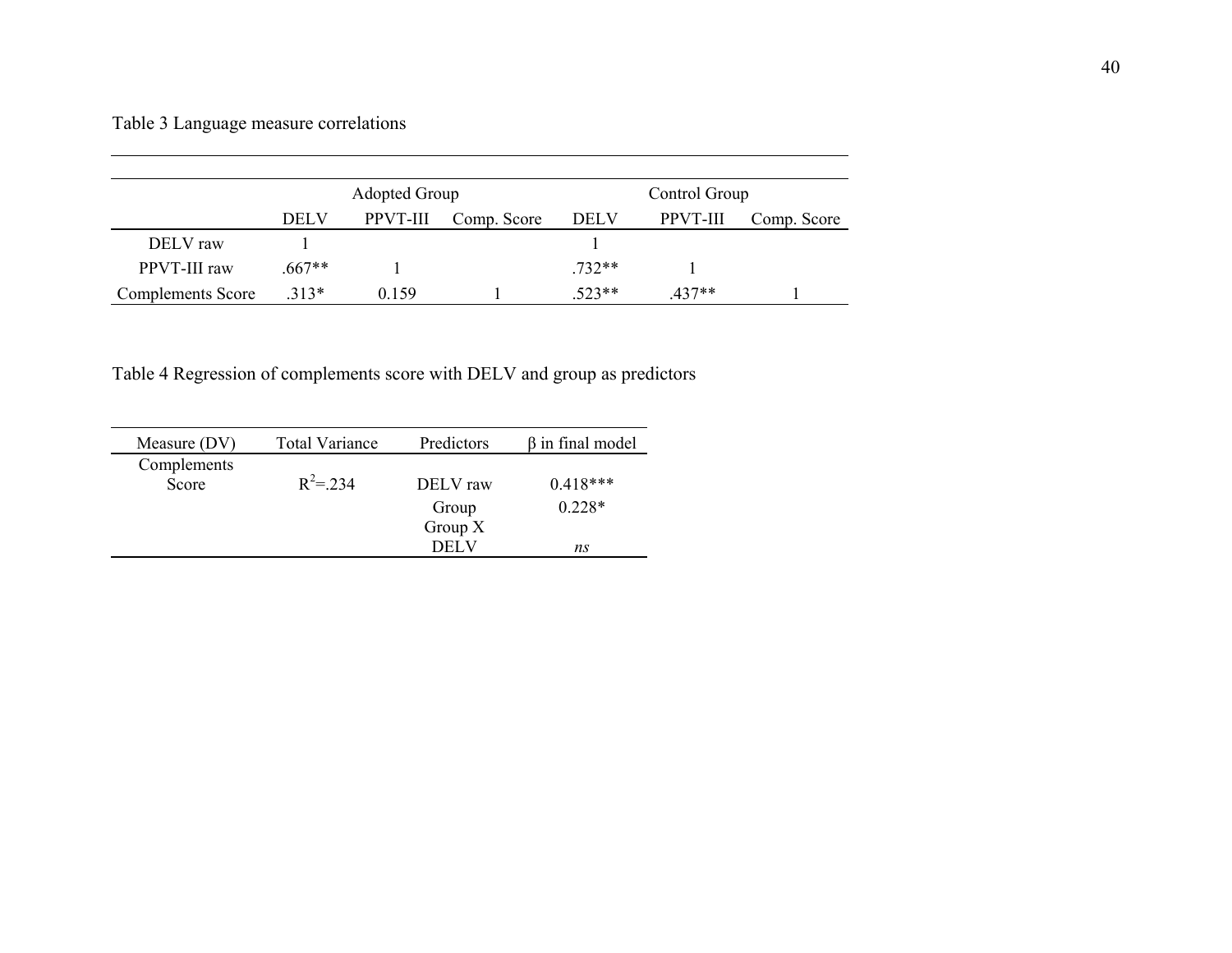| <b>Sentence Complement Success</b> |            |        |          |         |    |        |
|------------------------------------|------------|--------|----------|---------|----|--------|
|                                    | ToM        |        |          |         |    |        |
|                                    | Measure    | Fail   | Pass     | t.      | df |        |
|                                    |            | $n=11$ | $n=34$   |         |    |        |
| Adopted<br>Group                   | Low Verbal | 46.5%  | 69.6%    | $-2.47$ | 43 | < 0.05 |
|                                    | Verbal     | 31.8%  | 53.7%    | $-1.87$ | 43 | 0.07   |
|                                    |            | $n=21$ | $n = 24$ |         |    |        |
| Control<br>Group                   | Low Verbal | 30.7%  | 63.0%    | $-4.41$ | 43 | < 0.01 |
|                                    | Verbal     | 33.9%  | $60.0\%$ | $-2.47$ | 43 | < 0.05 |

Table 5 The relationship between passing complements task and ToM scores

Table 6 DELV and PPVT as predictors of ToM score

|                      |              | <b>Adopted Group</b>  |                        | Control Group |                                       |  |
|----------------------|--------------|-----------------------|------------------------|---------------|---------------------------------------|--|
| Measure (DV)         | Predictor    | <b>Total Variance</b> | $\beta$ in final model |               | Total Variance $\beta$ in final model |  |
| Verbal ToM score     | DELV raw     | $R^2$ = 348           | $.602***$              | $R2 = 467$    | $.691***$                             |  |
|                      | PPVT-III raw | $R^2$ = 283           | 547***                 | $R2 = 472$    | $.696***$                             |  |
| Low Verbal ToM score | DELV raw     | $R^2$ = 461           | $.688***$              | $R2 = 268$    | $.533***$                             |  |
|                      | PPVT-III raw | $R^2 = 186$           | $.452**$               | $R2 = 308$    | $.569***$                             |  |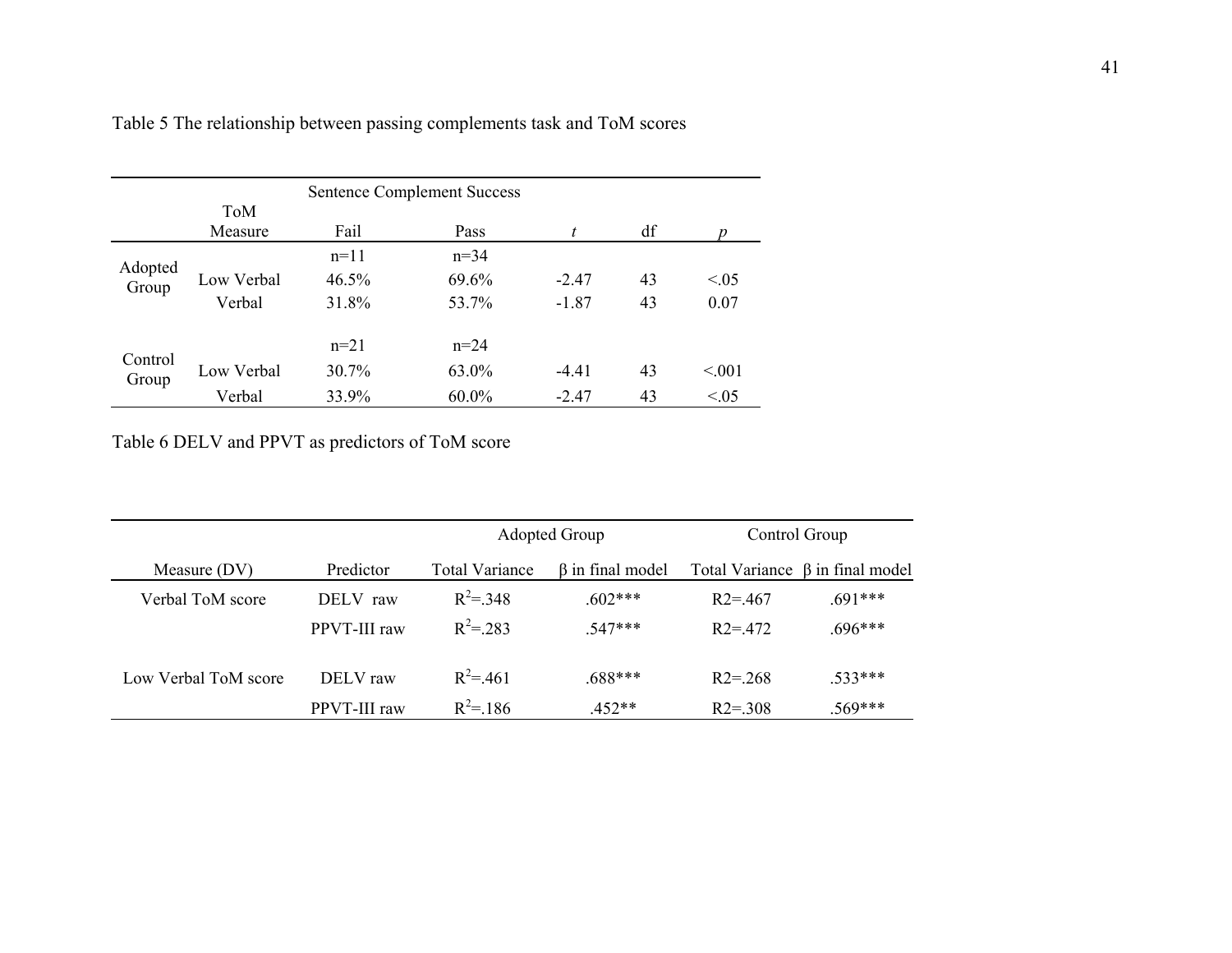|  | Table 7 Language ability and group as predictors of ToM score |
|--|---------------------------------------------------------------|
|  |                                                               |

| Measure (DV)         | Total<br>Variance | Predictors        | $\beta$ in final model |
|----------------------|-------------------|-------------------|------------------------|
| Verbal ToM score     | $R^2 = 417$       | DELV raw          | $.650***$              |
|                      |                   | Complements score | ns                     |
|                      |                   | Group             | ns                     |
| Low Verbal ToM score | $R^2 = 414$       | DELV raw          | $512***$               |
|                      |                   | Complements score | .169 $(p=07)$          |
|                      |                   | Group             | $.209*$                |

Table 8 DELV and Complements score as predictors of ToM in each group

|                      |                   | <b>Adopted Group</b>                 |                           |                       | Control Group                        |                           |
|----------------------|-------------------|--------------------------------------|---------------------------|-----------------------|--------------------------------------|---------------------------|
| Measure (DV)         | Total<br>Variance | Predictors                           | $\beta$ in final<br>model | <b>Total Variance</b> | Predictors                           | $\beta$ in final model    |
| Verbal ToM Score     | $R^2 = 348$       | DELV raw<br><b>Complements</b> Score | $.602***$<br>ns           | $R^2=0.466$           | DELV raw<br><b>Complements Score</b> | $.691***$<br>ns           |
| Low Verbal ToM score | $R^2 = 461$       | DELV raw<br><b>Complements Score</b> | $0.688***$<br>ns          | $R^2 = 299$           | DELV raw<br><b>Complements Score</b> | $.401*$<br>.253 $(p=.09)$ |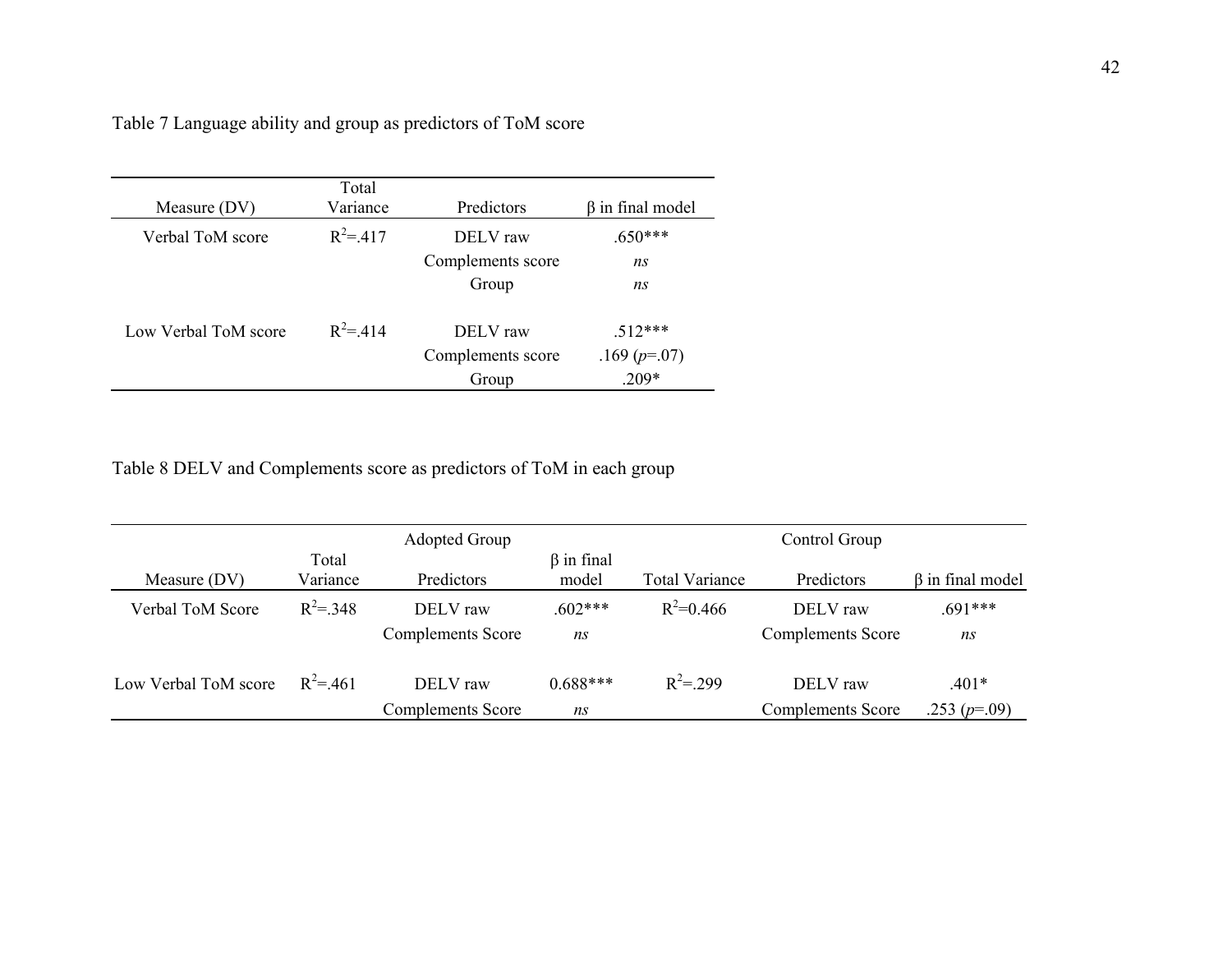|                        | Mean | SD. | range        |
|------------------------|------|-----|--------------|
| Age at Test (yrs)      | 7.6  | 20  | $4.8 - 10.8$ |
| Age of Arrival in U.S. | 65   | 22  | $28-102$     |
| Time in the U.S.       | 11   | 11  | 33-26        |

Table 9 Experiment 2 Participant age and adoption information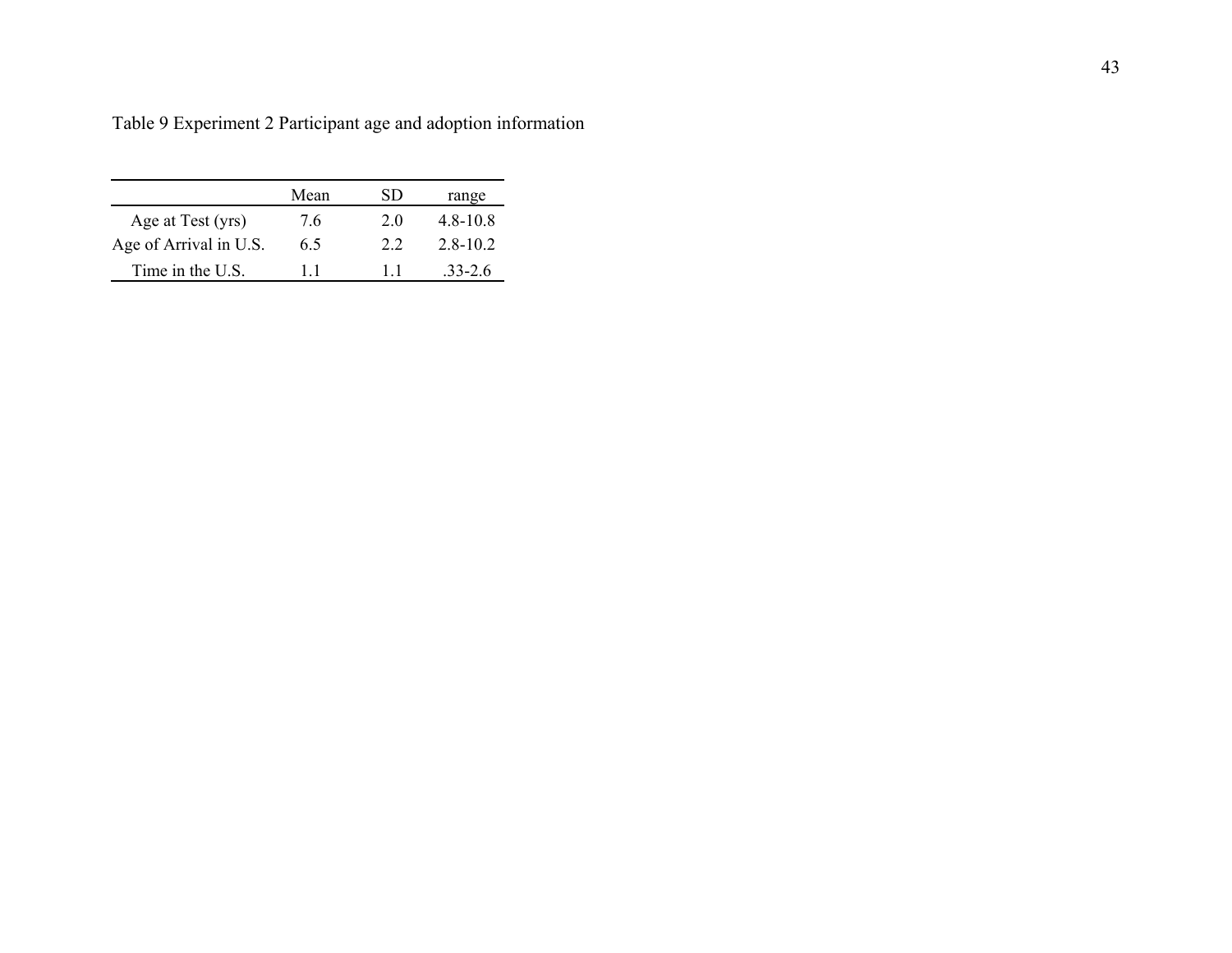#### References

- Apperly, I.A., Back, E., Samson, D., & France, L. (2008). The cost of thinking about false beliefs: Evidence from adult performance on a non-inferential theory of mind task. *Cognition, 106,* 1093-1108.
- Bartsch, K. & Wellman, H. M. (1995). *Children talk about the mind.* New York: Oxford University Press.
- Birch, S. A. J. & Bloom, P. (2007). The curse of knowledge in reasoning about false beliefs. *Psychological Science, 18,* 382-386.
- Bollard, P. M., Chute, P. M., Popp, A., & Parisier, S. C. (1999). Specific language growth in young children using the CLARION cochlear implant. *Annals of Otology, Rhinology, & Otolaryngology Supplement, 177,* 113-118.
- Cheung, H., Hsuan-Chih, C., Creed, N., Ng, L., Wang, S. P., & Mo, L. (2004). Relative roles of general and complementation language in theory-of-mind development: Evidence from Cantonese and English. *Child Development, 75*(4), 1155-1170.
- Courtin, C., & Melot, A. (2005). Metacognitive development of deaf children: Lessons from the appearance-reality and false belief tasks. *Developmental Science, 8*(1), 16-25.
- Custer, W. L. (1996). A comparison of young children's understanding of contradictory representations in pretense, memory, and belief. *Child Development, 67*(2), 678-688.
- de Villiers, J. G., & Pyers, J. E. (2002). Complements to cognition: A longitudinal study of the relationship between complex syntax and false-belief-understanding. *Cognitive Development, 17*(1), 1037-1060.
- Dunn, L. M., & Dunn, E. S. (1997). *Peabody picture vocabulary test (3rd ed.)* . Circle Pines, MN: American Guidance Service.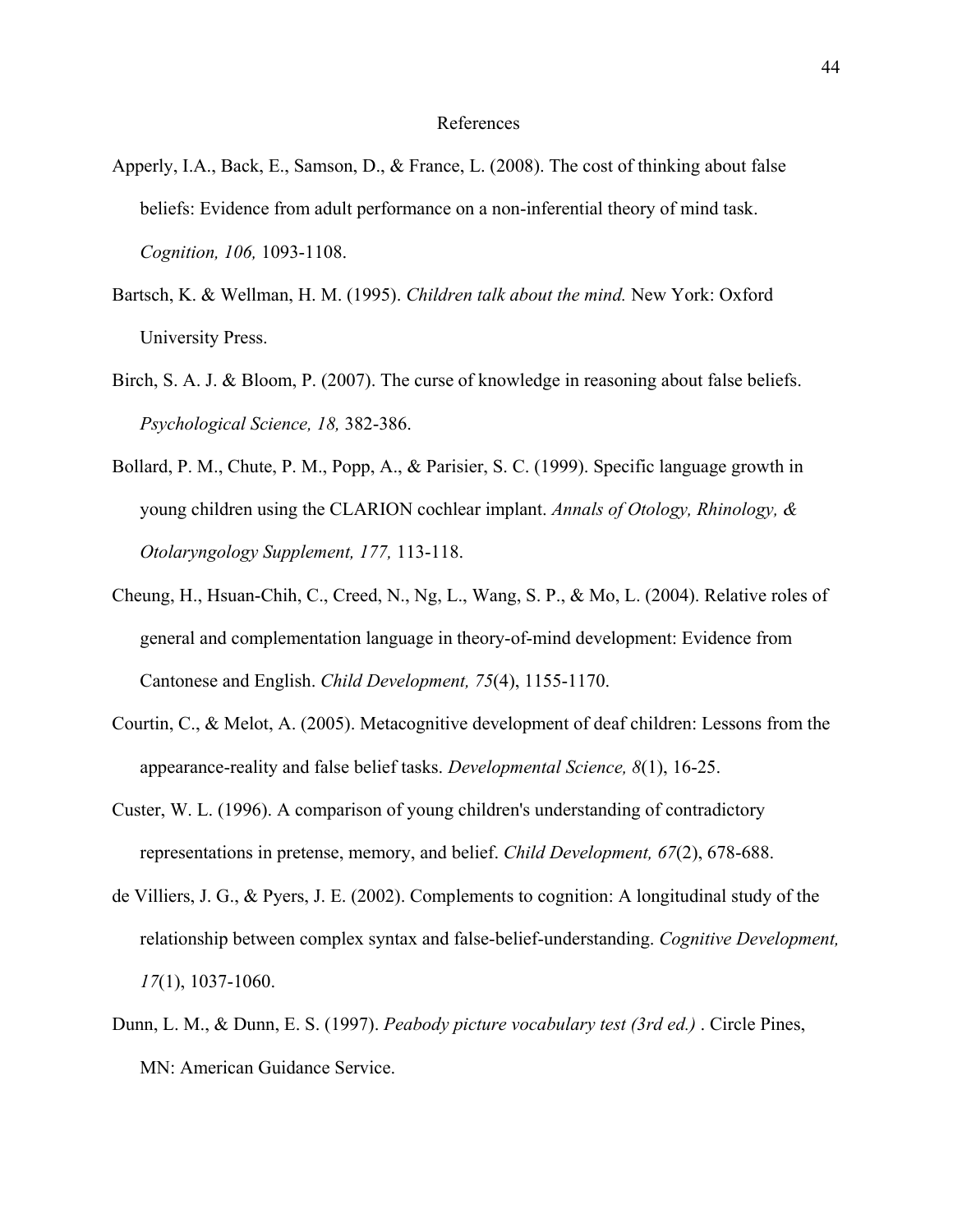- Frye, D., Zelazo, P. D., & Palfai, T. (1995). Theory of mind and rule-based reasoning. *Cognitive Development, 10*(4), 483-527.
- Geers, A. E., Nicholas, J. G., & Sedey, A. L. (2003). Language skills of children with early cochlear implantation. *Ear and Hearing, 24(1 Suppl),* 46S-58S.
- Geren, J., Shafto, C. L., & Snedeker, J. (in progress). Internationally adopted school-age children: When is their English proficient?
- Geren, J. & Snedeker, J. (in progress). Syntactic development in deaf children with cochlear implants.
- Gindis, B. (1999). Language-related issues for international adoptees and adoptive families. In T. Tepper, L. Hannon & D. Sandstrom (Eds.), *International adoption: Challenges and opportunities.* (pp. 98-107). Meadowlands, PA: First Edition.
- Gopnik, A., & Astington, J. W. (1988). Children's understanding of representational change and its relation to the understanding of false belief and the appearance-reality distinction. *Child Development, 59*(1), 26-37.
- Hale, C. M., & Tager-Flusberg, H. (2003). The influence of language on theory of mind: A training study. *Developmental Science, 6*(3), 346-359.
- Jackson, A. L. (2001). Language facility and theory of mind development in deaf children. *Journal of Deaf Studies and Deaf Education, 6*(3), 161-176.
- Kaufman, A. S., & Kaufman, N. L. (2004). *KBIT-2: Kaufman brief intelligence test* (2<sup>nd</sup> ed.). Circle Pines, MN: American Guidance Service.
- Liszkowski, U., Carpenter, M., & Tomasello, M. (2008). Twelve-month-olds communicate helpfully and appropriately for knowledgeable and ignorant partners. *Cognition, 108*(3), 732- 739.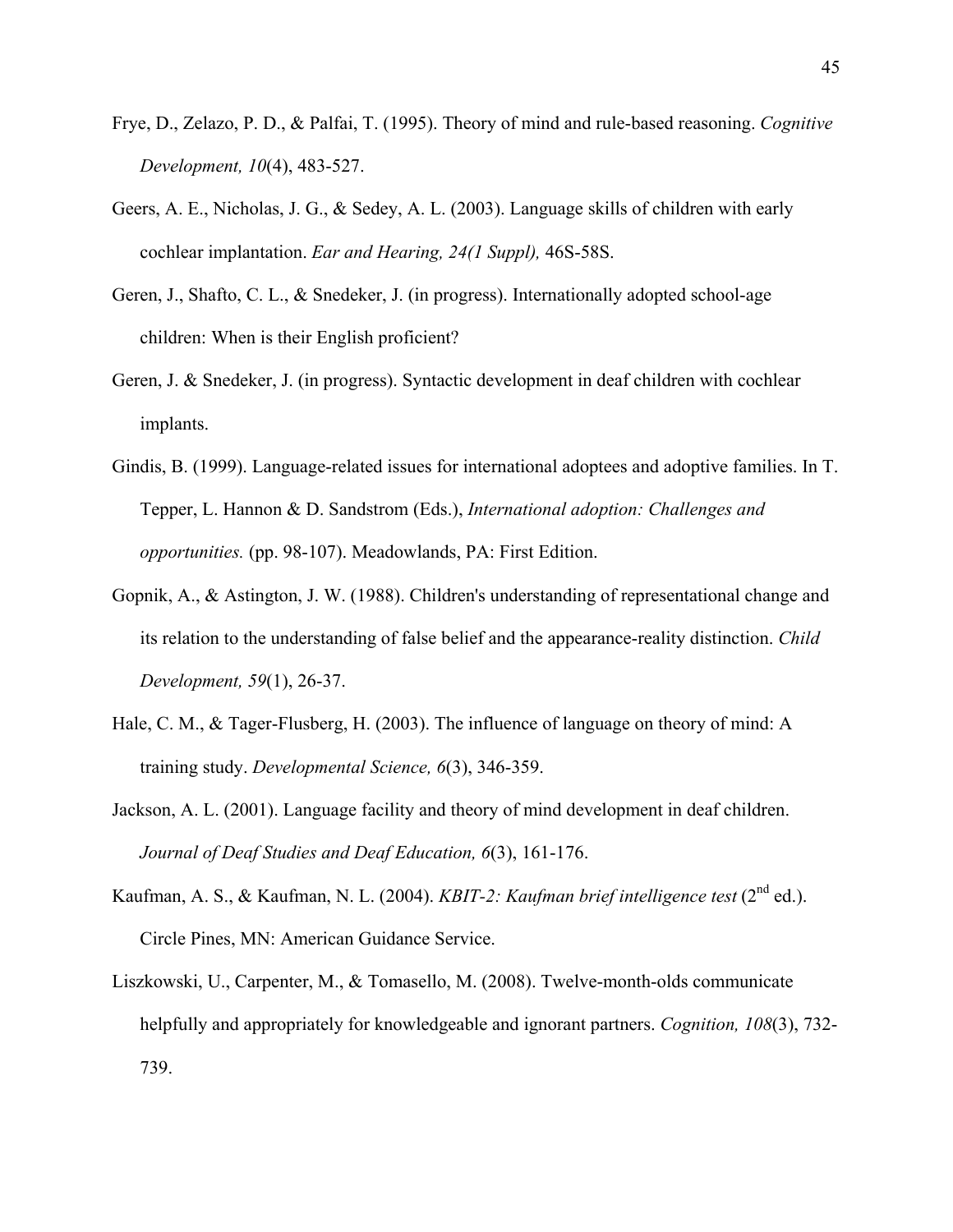- Lohmann, H., & Tomasello, M. (2003). The role of language in the development of false belief understanding: A training study. *Child Development, 74*(4), 1130-1144.
- Luo, Y., & Baillargeon, R. (2007). Do 12.5-month-old infants consider what objects others can see when interpreting their actions? *Cognition, 105*(3), 489-512.
- Miller, C. (2004). False belief and sentence complement performance in children with specific language impairment. *International Journal of Language and Communication Disorders, 39,*  191-213..
- Milligan, K., Astington, J. W., & Dack, L. A. (2007). Language and theory of mind: Metaanalysis of the relation between language ability and false-belief understanding. *Child Development, 77,* 622-646.
- Newton, A. M. & de Villiers, J. G. (2007). Thinking while talking: Adults fail nonverbal falsebelief reasoning. *Psychological Science, 18,* 574-579.
- Pallier, C., Dehaene, S., Poline, J.-B., LeBihan, D., Argenti, A.-M., Dupoux, E., & Mehler, J. (2003). Brain imaging of language plasticity in adopted adults: Can a second language replace the first? *Cerebral Cortex, 13*, 155-161.
- Perner, J., Leekam, S. R., & Wimmer, H. (1987). Three-year-olds' difficulty with false belief: The case for a conceptual deficit. *British Journal of Developmental Psychology, 5*(2), 125- 137.
- Pyers, J. E. (2005). *The relationship between language and false-belief understanding: Evidence from learners of an emerging sign language in Nicaragua.* Unpublished PhD, U California, Berkeley.
- Repacholi, B., & Gopnik, A. (1997). Early reasoning about desires: Evidence from 14- and 18 month-olds. *Developmental Psychology, 33*(1), 12.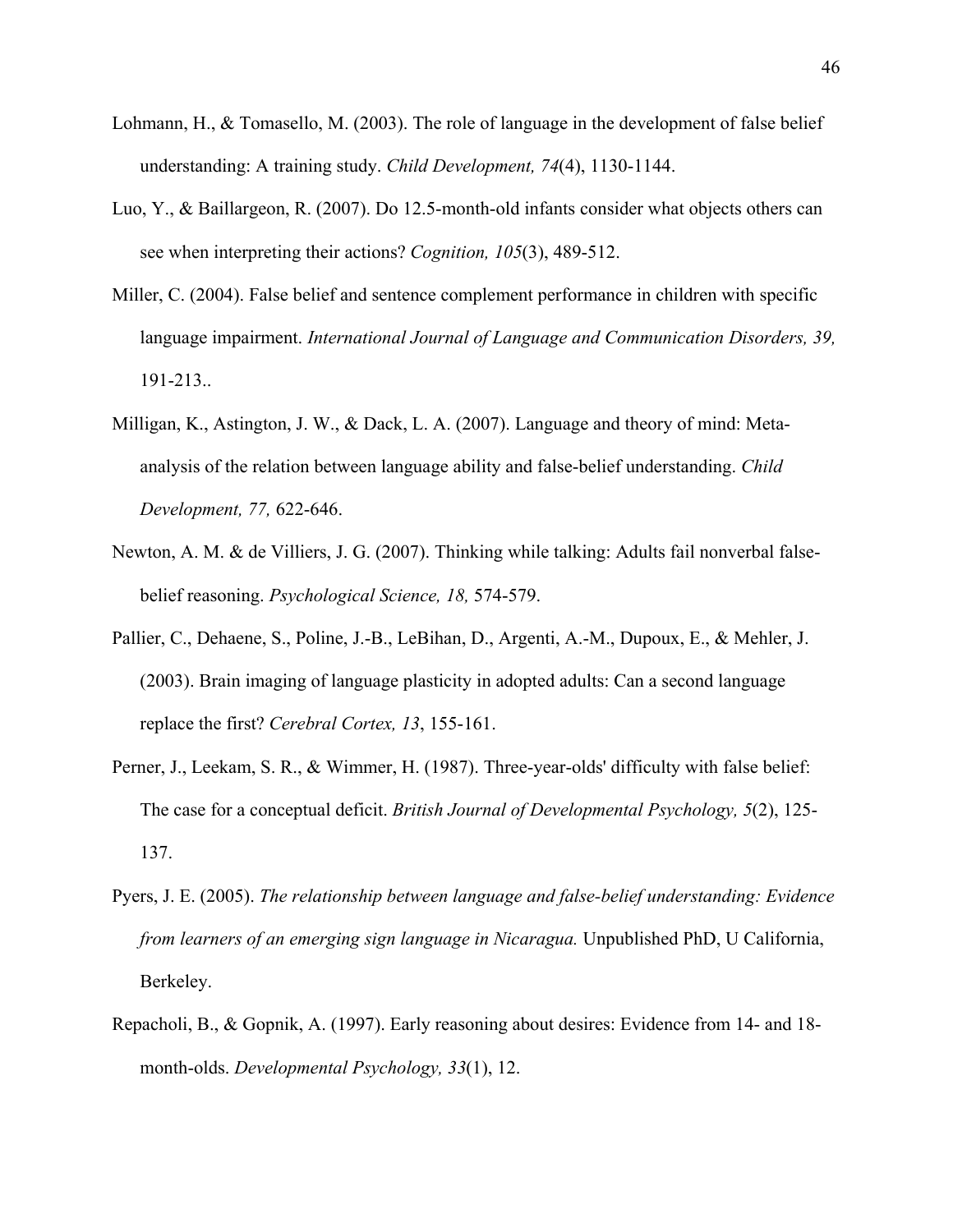- Schick, B., de Villiers, P., de Villiers, J., & Hoffmeister, R. (2007). Language and theory of mind: A study of deaf children. *Child Development, 78,* 376-396.
- Seymour, H., Roeper, T., & de Villiers, J. (2005) *The DELV-NR (Norm-referenced version). The diagnostic evaluation of language variation*. San Antonio: The Psychological Corporation.
- Shafto, C. L., Geren, J., & Mervis, C. B. (submitted). Correlates of reading ability in children adopted from Eastern Europe: A preliminary investigation of effects of age of arrival in the U.S.
- Slade, L., & Ruffman, T. (2005). How language does (and does not) relate to theory of mind: A longitudinal study of syntax, semantics, working memory and false belief. *British Journal of Developmental Psychology, 23*(1), 117-141.
- Song, H., & Baillargeon, R. (2008). Infants' reasoning about others' false perceptions. *Developmental Psychology, 44*(6), 1789-1795.
- Song, H., Onishi, K. H., Baillargeon, R., & Fisher, C. (2008). Can an agent's false belief be corrected by an appropriate communication? Psychological reasoning in 18-month-old infants. *Cognition, 109*(3), 295-315.
- Spencer, P. E. (2004). Individual differences in language performance after cochlear implantation at one to three years of age: Child, family, and linguistic factors. *Journal of Deaf Studies and Deaf Education, 9,* 395-412.
- Surian, L., & Leslie, A. M. (1999). Competence and performance in false belief understanding: A comparison of autistic and normal 3-yr-old children. *British Journal of Developmental Psychology, 17*(1), 141-155.